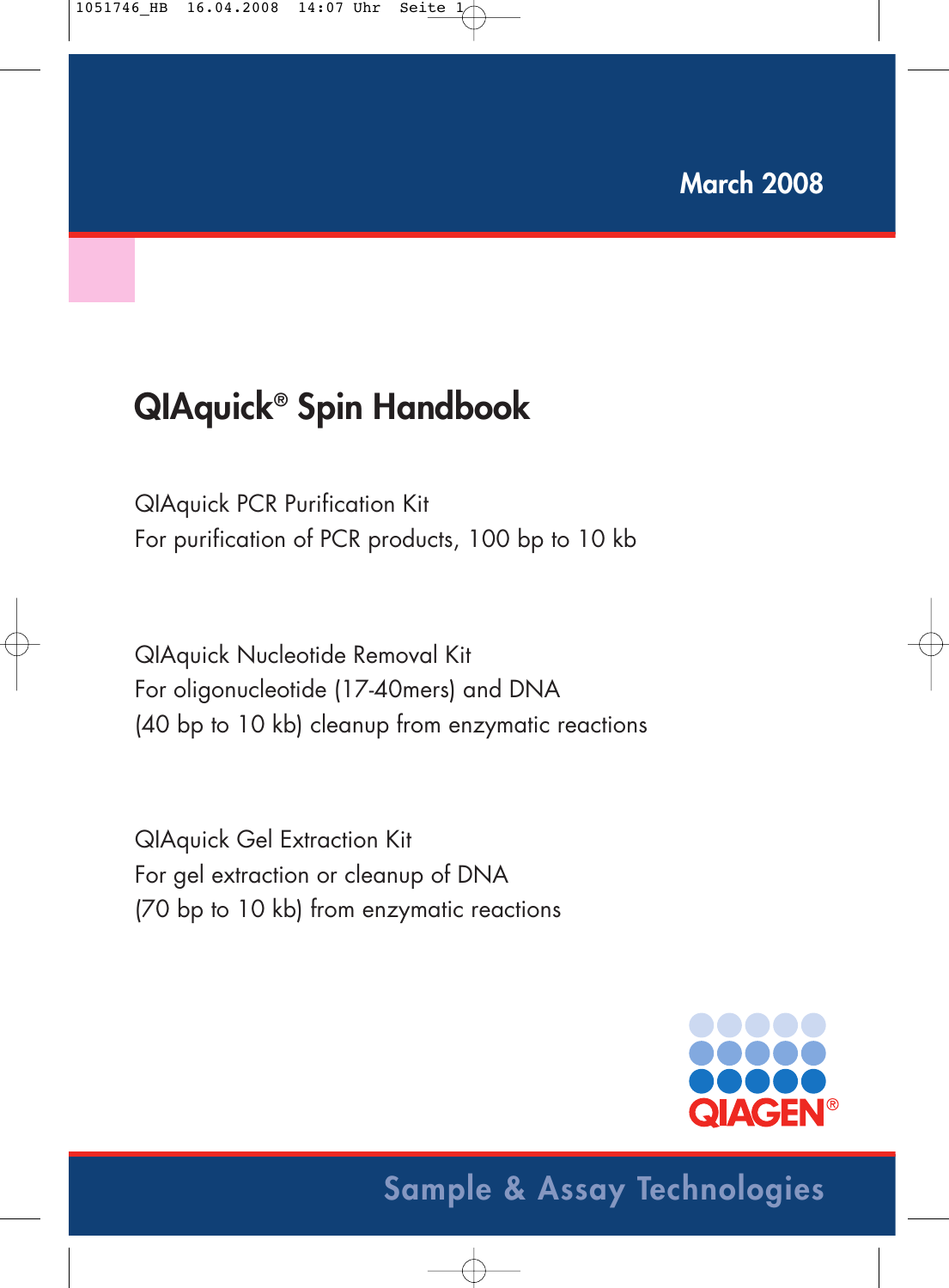# **QIAGEN Sample and Assay Technologies**

QIAGEN is the leading provider of innovative sample and assay technologies, enabling the isolation and detection of contents of any biological sample. Our advanced, high-quality products and services ensure success from sample to result.

### **QIAGEN sets standards in:**

- Purification of DNA, RNA, and proteins
- Nucleic acid and protein assays
- microRNA research and RNAi
- Automation of sample and assay technologies

Our mission is to enable you to achieve outstanding success and breakthroughs. For more information, visit www.qiagen.com .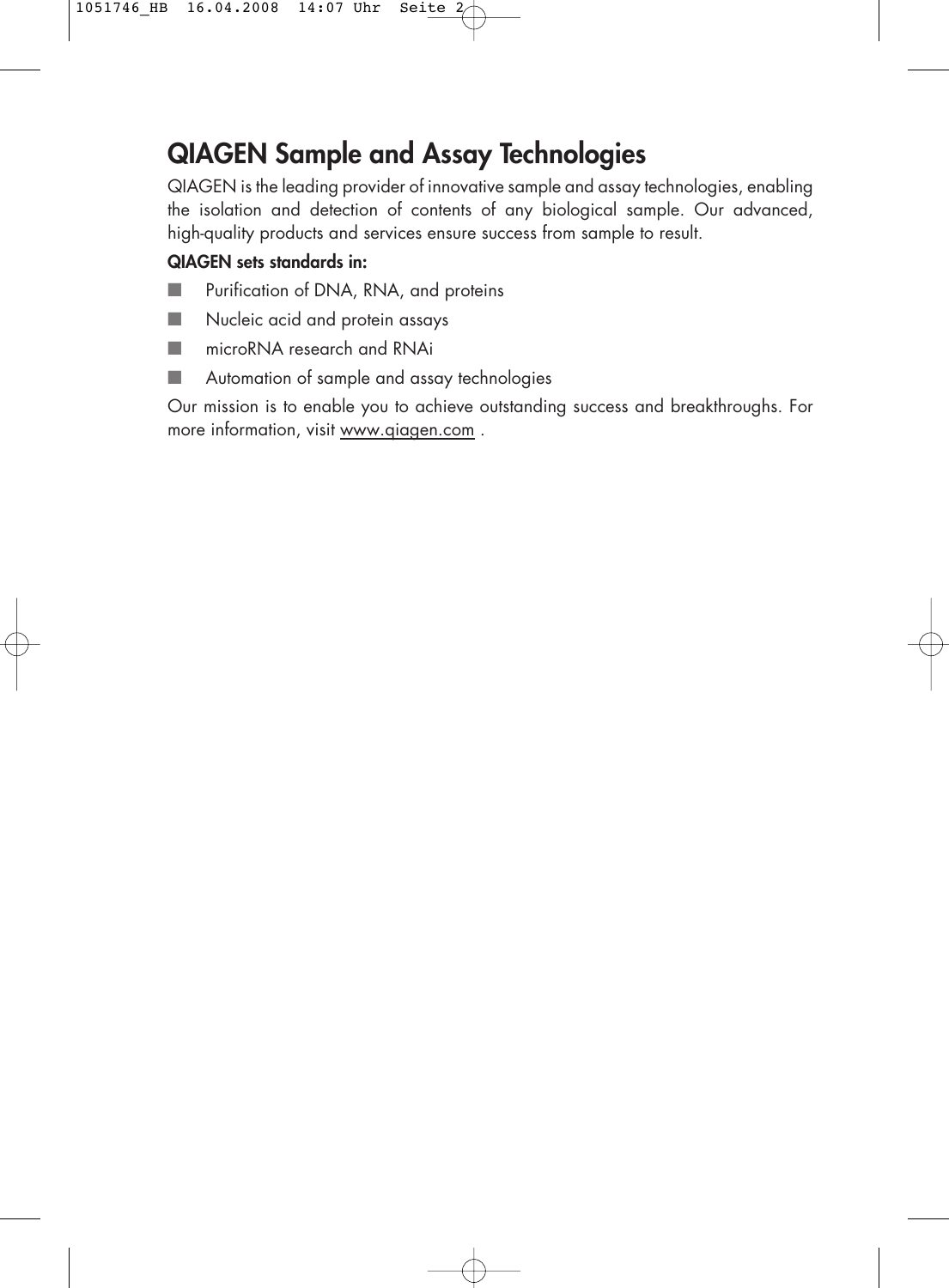## **Contents**

| <b>Kit Contents</b>                                  | 4  |
|------------------------------------------------------|----|
| <b>Storage</b>                                       | 4  |
| <b>Product Use Limitations</b>                       | 5  |
| <b>Product Warranty and Satisfaction Guarantee</b>   | 5  |
| <b>Quality Control</b>                               | 5  |
| <b>Technical Assistance</b>                          | 5  |
| Safety Information                                   | 6  |
| <b>Product Specifications</b>                        | 7  |
| <b>Introduction</b>                                  | 8  |
| <b>The QIAquick Principle</b>                        | 11 |
| <b>Equipment and Reagents to Be Supplied by User</b> | 18 |
| <b>QIAquick PCR Purification Kit Protocols</b>       |    |
| using a microcentrifuge                              | 19 |
| using a vacuum manifold                              | 21 |
| <b>QIAquick Nucleotide Removal Kit Protocol</b>      | 23 |
| <b>QIAquick Gel Extraction Kit Protocols</b>         |    |
| using a microcentrifuge                              | 25 |
| using a vacuum manifold                              | 27 |
| <b>Troubleshooting Guide</b>                         | 30 |
| <b>Appendix: QIAvac Vacuum Manifolds</b>             | 33 |
| <b>References</b>                                    | 36 |
| <b>Ordering Information</b>                          | 37 |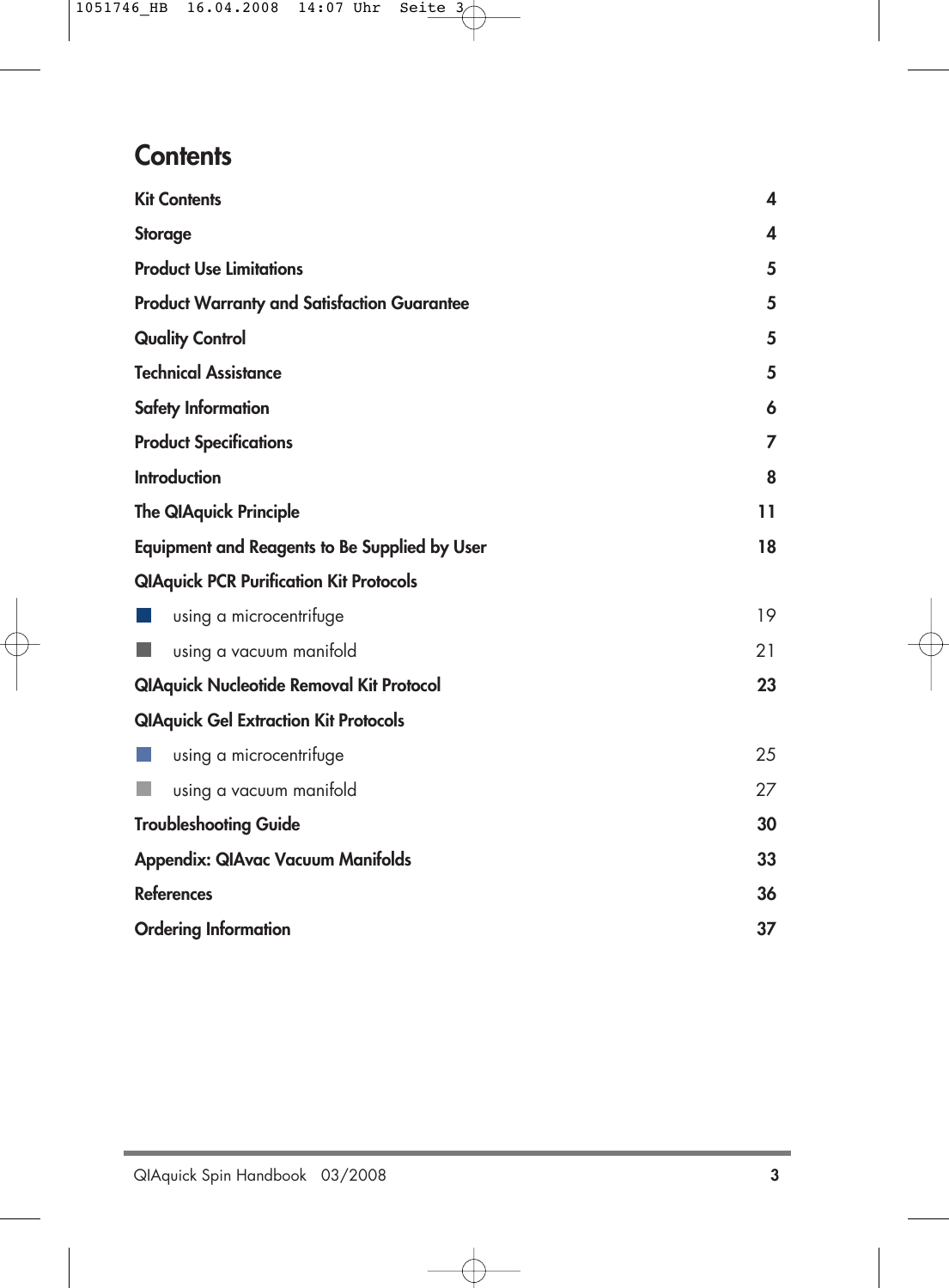# **Kit Contents**

| <b>QIAquick PCR Purification Kits</b><br>Catalog no. | (50)<br>28104    | (250)<br>28106    |
|------------------------------------------------------|------------------|-------------------|
| <b>QIAquick Spin Columns</b>                         | 50               | 250               |
| Buffer PB*                                           | 30 ml            | 150 ml            |
| Buffer PE (concentrate)                              | $2 \times 6$ m   | 55 ml             |
| <b>Buffer FB</b>                                     | $15$ m           | 55 ml             |
| pH Indicator I                                       | 800 µl           | lu <sub>008</sub> |
| Collection Tubes (2 ml)                              | 50               | 250               |
| Loading Dye                                          | $110 \mu$        | 550 µl            |
| Handbook                                             | 1                |                   |
| <b>QIAquick Nucleotide Removal Kits</b>              | (50)             | (250)             |
| Catalog no.                                          | 28304            | 28306             |
| <b>QIAquick Spin Columns</b>                         | 50               | 250               |
| Buffer PN*                                           | 30 ml            | 140 ml            |
| Buffer PE (concentrate)                              | $2 \times 6$ m   | 55 ml             |
| <b>Buffer EB</b>                                     | $15$ ml          | 55 ml             |
| Collection Tubes (2 ml)                              | 100              | 500               |
| Loading Dye                                          | $110 \mu$        | 550 µl            |
| Handbook                                             |                  |                   |
| <b>QIAquick Gel Extraction Kits</b>                  | (50)             | (250)             |
| Catalog no.                                          | 28704            | 28706             |
| <b>QlAquick Spin Columns</b>                         | 50               | 250               |
| Buffer QG*                                           | $2 \times 50$ ml | 2 x 250 ml        |
| Buffer PE (concentrate)                              | $2 \times 10$ ml | $2 \times 50$ ml  |
| <b>Buffer EB</b>                                     | $15$ ml          | $2 \times 15$ ml  |
| Collection Tubes (2 ml)                              | 50               | 250               |
| Loading Dye                                          | $110 \mu$        | 550 µl            |
| Handbook                                             | 1                | 1                 |

\* Buffers PB, PN, and QG contain chaotropic salts which are irritants. Take appropriate laboratory safety measures and wear gloves when handling.

### **Storage**

QIAquick Spin Kits should be stored dry at room temperature (15–25°C). Under these conditions, QIAquick Spin Kits can be stored for up to 12 months without showing any reduction in performance and quality. Check buffers for precipitate before use and redissolve at 37°C if necessary. The entire kit can be stored at 2–8°C, but in this case the buffers should be redissolved before use. Make sure that all buffers and spin colums are at room temperature when used.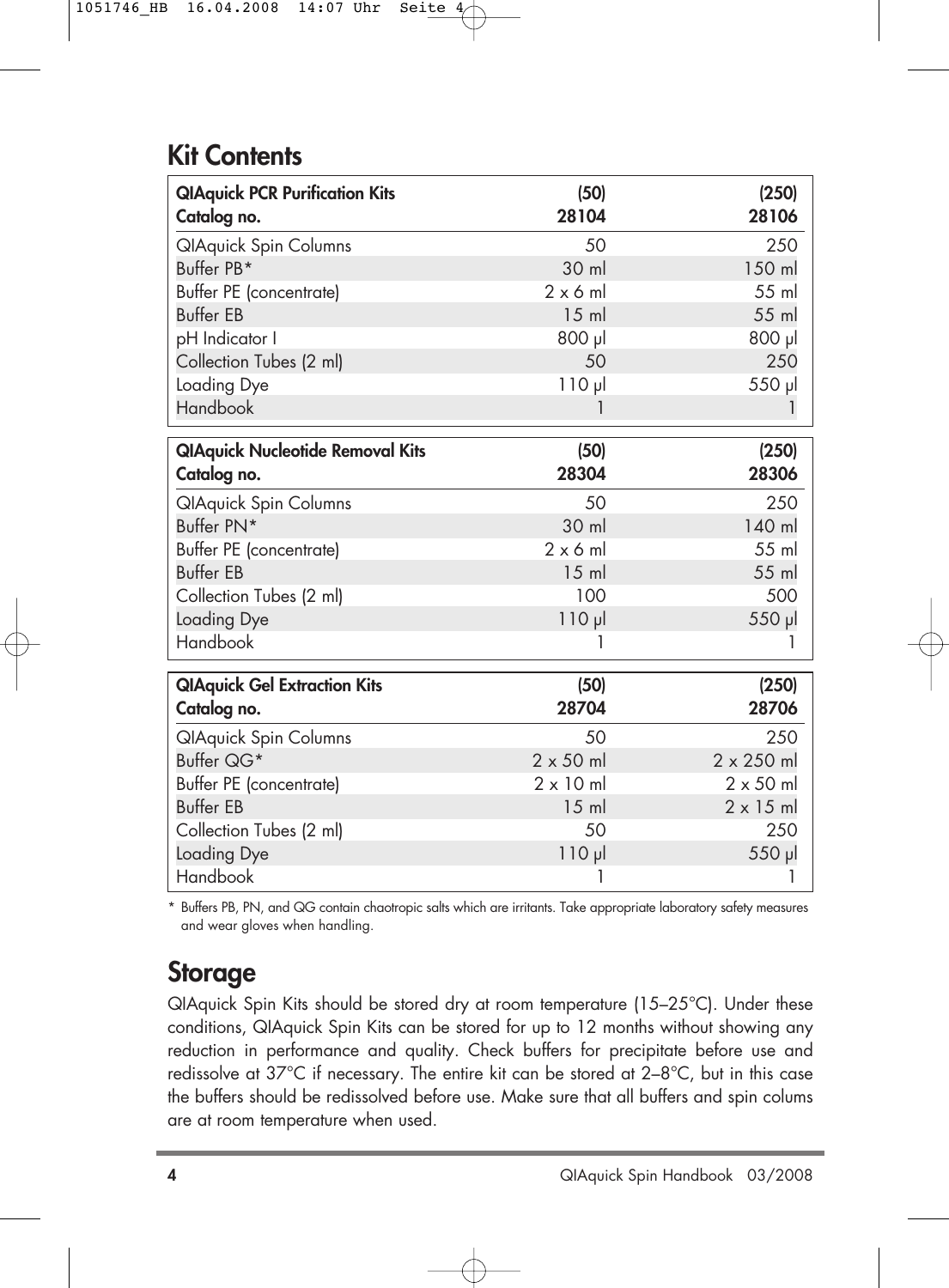# **Product Use Limitations**

QIAquick PCR Purification, QIAquick Nucleotide Removal, and QIAquick Gel Extraction Kits are intended for research use. No claim or representation is intended to provide information for the diagnosis, prevention, or treatment of a disease.

# **Product Warranty and Satisfaction Guarantee**

QIAGEN guarantees the performance of all products in the manner described in our product literature. The purchaser must determine the suitability of the product for its particular use. Should any product fail to perform satisfactorily due to any reason other than misuse, QIAGEN will replace it free of charge or refund the purchase price. We reserve the right to change, alter, or modify any product to enhance its performance and design. If a QIAGEN product does not meet your expectations, simply call your local Technical Service Department or distributor. We will credit your account or exchange the product — as you wish. Separate conditions apply to QIAGEN scientific instruments, service products, and to products shipped on dry ice. Please inquire for more information.

A copy of QIAGEN terms and conditions can be obtained on request, and is also provided on the back of our invoices. If you have questions about product specifications or performance, please call QIAGEN Technical Services or your local distributor (see back cover or visit www.qiagen.com ).

# **Quality Control**

In accordance with QIAGEN's ISO-certified Quality Management System, each lot of QIAquick PCR Purification, QIAquick Nucleotide Removal, and QIAquick Gel Extraction Kits is tested against predetermined specifications to ensure consistent product quality.

# **Technical Assistance**

At QIAGEN we pride ourselves on the quality and availability of our technical support. Our Technical Service Departments are staffed by experienced scientists with extensive practical and theoretical expertise in molecular biology and the use of QIAGEN products. If you have any questions or experience any problems regarding any aspect of QIAquick Spin Kits, or QIAGEN products in general, please do not hesitate to contact us.

QIAGEN customers are also a major source of information regarding advanced or specialized uses of our products. This information is helpful to other scientists as well as to the researchers at QIAGEN. We therefore also encourage you to contact us if you have any suggestions about product performance or new applications and techniques.

For technical assistance and more information please call one of the QIAGEN Technical Service Departments or local distributors (see back cover or visit www.qiagen.com ).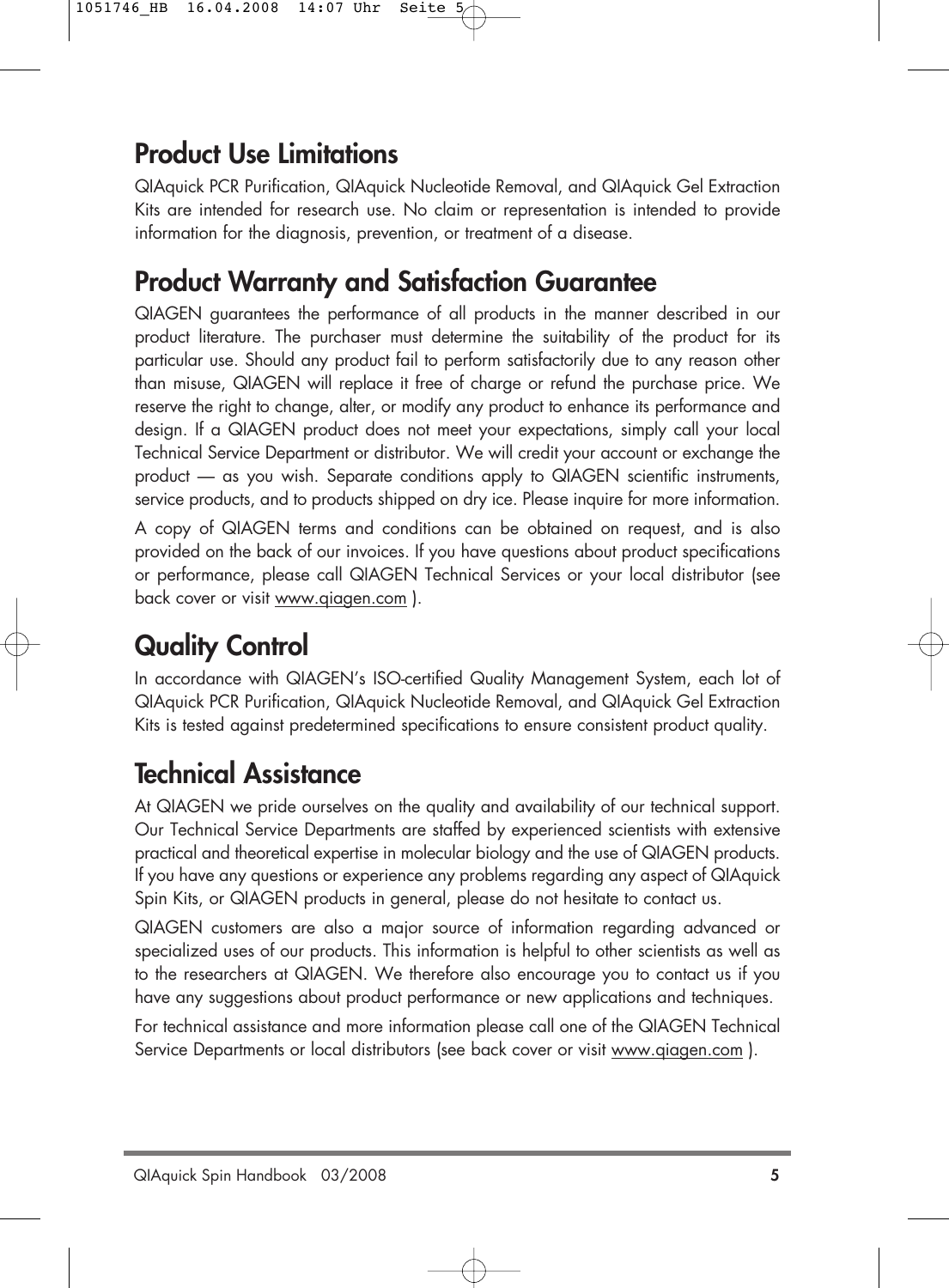# **Safety Information**

When working with chemicals, always wear a suitable lab coat, disposable gloves, and protective goggles. For more information, please consult the appropriate material safety data sheets (MSDSs). These are available online in convenient and compact PDF format at www.qiagen.com/ts/msds.asp where you can find, view, and print the MSDS for each QIAGEN kit and kit component.



**CAUTION: DO NOT add bleach or acidic solutions directly to the sample-preparation waste.**

Buffer PB contains guanidine hydrochloride, which can form highly reactive compounds when combined with bleach.

In case liquid containing this buffer is spilt, clean with suitable laboratory detergent and water. If the spilt liquid contains potentially infectious agents, clean the affected area first with laboratory detergent and water, and then with 1% (v/v) sodium hypochlorite.

The following risk and safety phrases apply to the components of the QIAquick system.

### **Buffer PB**

Contains guanidine hydrochloride and isopropanol: harmful, irritant, flammable. Risk and safety phrases\*: R10-22-36/38. S23-26-36/37/39-46

### **Buffer PN**

Contains sodium perchlorate and isopropanol: harmful, highly flammable. Risk and safety phrases\*: R11-22. S13-16-23-26-36-46

### **Buffer QG**

Contains guanidine thiocyanate: harmful. Risk and safety phrases\*: R20/21/22-32. S13-26-36-46

### **24-hour emergency information**

Emergency medical information in English, French, and German can be obtained 24 hours a day from:

Poison Information Center Mainz, Germany Tel: +49-6131-19240

\* R10: Flammable. R11: Highly Flammable. R22: Harmful if swallowed. R20/21/22: Harmful by inhalation, in contact with skin and if swallowed. R32: Contact with acids liberates very toxic gas. R36/38: Irritating to eyes and skin. S13: Keep away from food, drink and animal feedingstuffs. S16: Explosive when mixed with oxidizing substances. S23: Do not breathe vapour/spray. S26: In case of contact with eyes, rinse immediately with plenty of water and seek medical advice. S36: Wear suitable protective clothing. S36/37/39: Wear suitable protective clothing, gloves and eye/face protection. S46: If swallowed, seek medical advice immediately and show the container or label.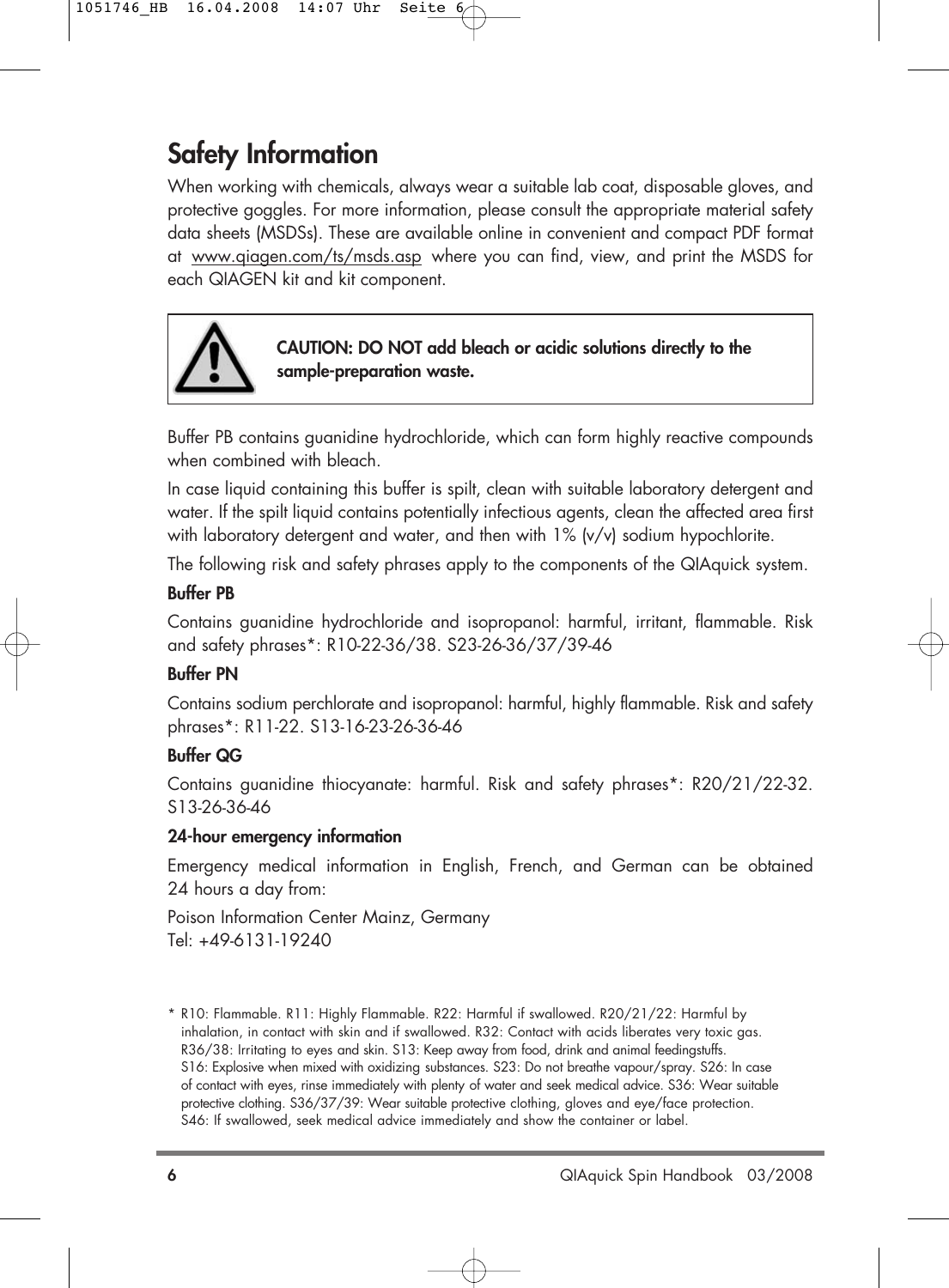# **Product Specifications**

|                                                  | <b>QIAquick</b><br><b>PCR Purification</b><br>Kit | <b>QIAquick</b><br><b>Nucleotide</b><br><b>Removal Kit</b> | <b>QIAquick</b><br><b>Gel Extraction</b><br>Kit |
|--------------------------------------------------|---------------------------------------------------|------------------------------------------------------------|-------------------------------------------------|
| Maximum binding capacity                         | $10 \mu g$                                        | $10 \mu g$                                                 | $10 \mu g$                                      |
| Maximum weight of gel slice                      |                                                   |                                                            | 400 mg                                          |
| Minimum elution volume                           | $30$ $\mu$                                        | $30$ $\mu$                                                 | $30$ $\mu$                                      |
| Capacity of column reservoir                     | $800$ pl                                          | 800 µl                                                     | 800 µl                                          |
| <b>Typical recoveries</b>                        |                                                   |                                                            |                                                 |
| Recovery of DNA                                  | 90–95%<br>$(100 bp - 10 kb)$ $(40 bp - 10 kb)$    | 80–95%                                                     | 70-80%<br>$(70 bp - 10 kb)$                     |
| Recovery of oligonucleotides<br>$(17 - 40$ mers) | $\Omega$                                          | 60-80%                                                     | 10-20%                                          |
| <b>Recovered</b>                                 |                                                   |                                                            |                                                 |
| Oligonucleotides<br><b>ARONA</b>                 | 100 bp - 10 kb                                    | 17-40 mers<br>40 bp - 10 kb                                | 70 bp - 10 kb                                   |
| Removed                                          |                                                   |                                                            |                                                 |
| <10mers<br>17-40 mers                            | <b>YES</b><br><b>YES</b>                          | <b>YES</b><br>no                                           | <b>YES</b><br>no                                |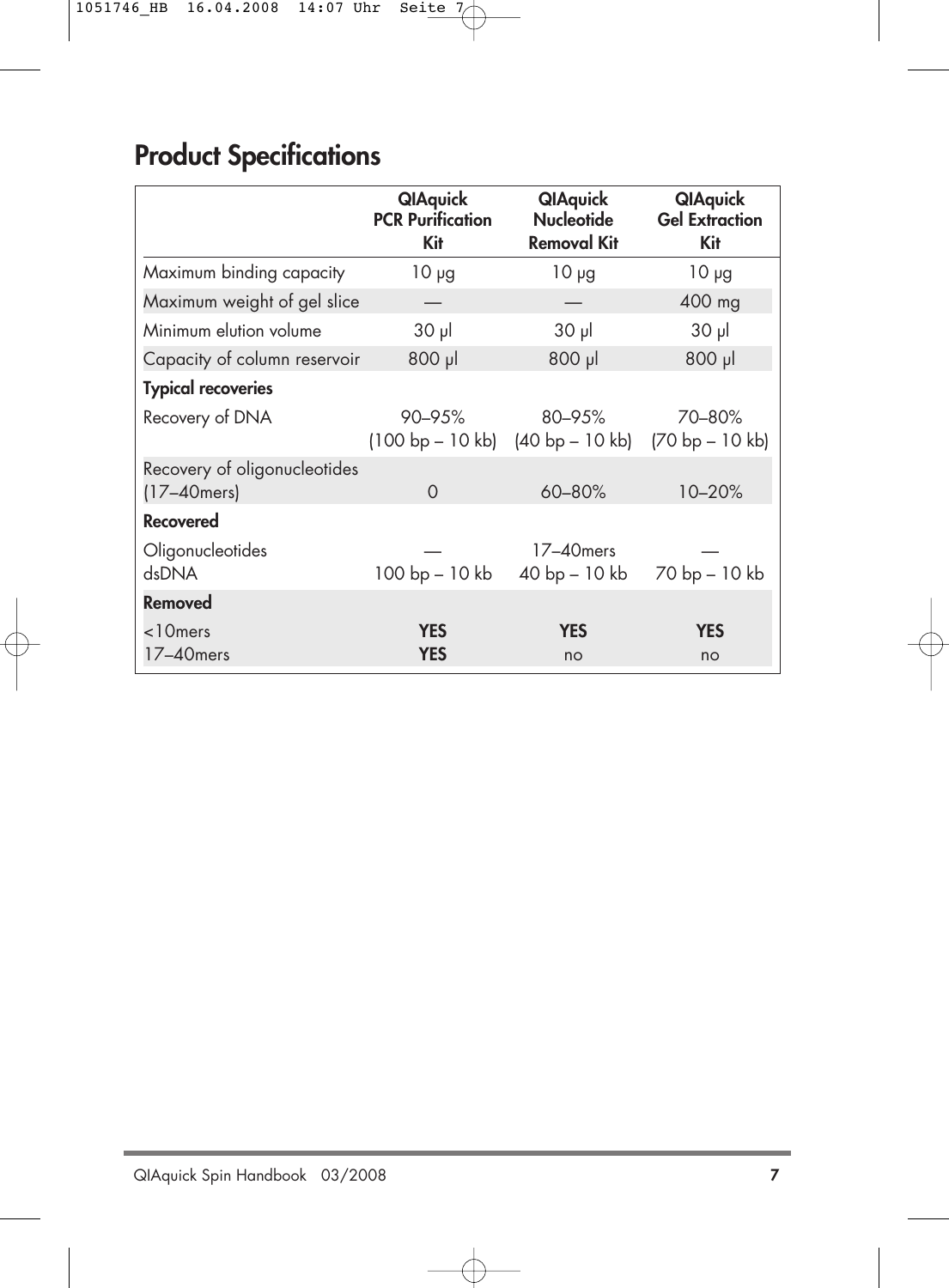# **Introduction**

The QIAquick system, designed for rapid DNA cleanup, includes:

- **QIAquick PCR Purification Kits** for direct purification of double- or single-stranded PCR products (100 bp – 10 kb) from amplification reactions and DNA cleanup from other enzymatic reactions.
- **QIAquick Nucleotide Removal Kits** for general cleanup of oligonucleotides and DNA up to 10 kb from enzymatic reactions (e.g., labeling, dephosphorylation, restriction, and tailing).
- **QIAquick Gel Extraction Kits** for extraction of DNA fragments (70 bp 10 kb) from standard, or low-melt agarose gels in TAE (Tris·acetate/EDTA) or TBE (Tris·borate/ EDTA) buffer and DNA cleanup from enzymatic reactions.

**QIAquick PCR Kits are also available in multiwell format for preparation of 8 to 96 samples** (see page 37 for ordering information).

### **Enzymatic reaction cleanup using QIAquick Kits**

The QIAquick system is suitable for fast cleanup of up to 10 µg of DNA fragments from enzymatic reactions and agarose gels (Table 1). Enzyme contamination of DNA samples can interfere with subsequent downstream applications. QIAquick Spin Kits can be used for highly efficient removal of a broad spectrum of enzymes widely used in molecular biology. In addition, QIAGEN offers the MinElute® Reaction Cleanup Kit, which is specially designed for fast and easy DNA cleanup from all enzymatic reactions. Using proven microspin technology, the MinElute Reaction Cleanup Kit delivers highly concentrated purified DNA by using an elution volume of only 10 µl (see ordering information, page 37).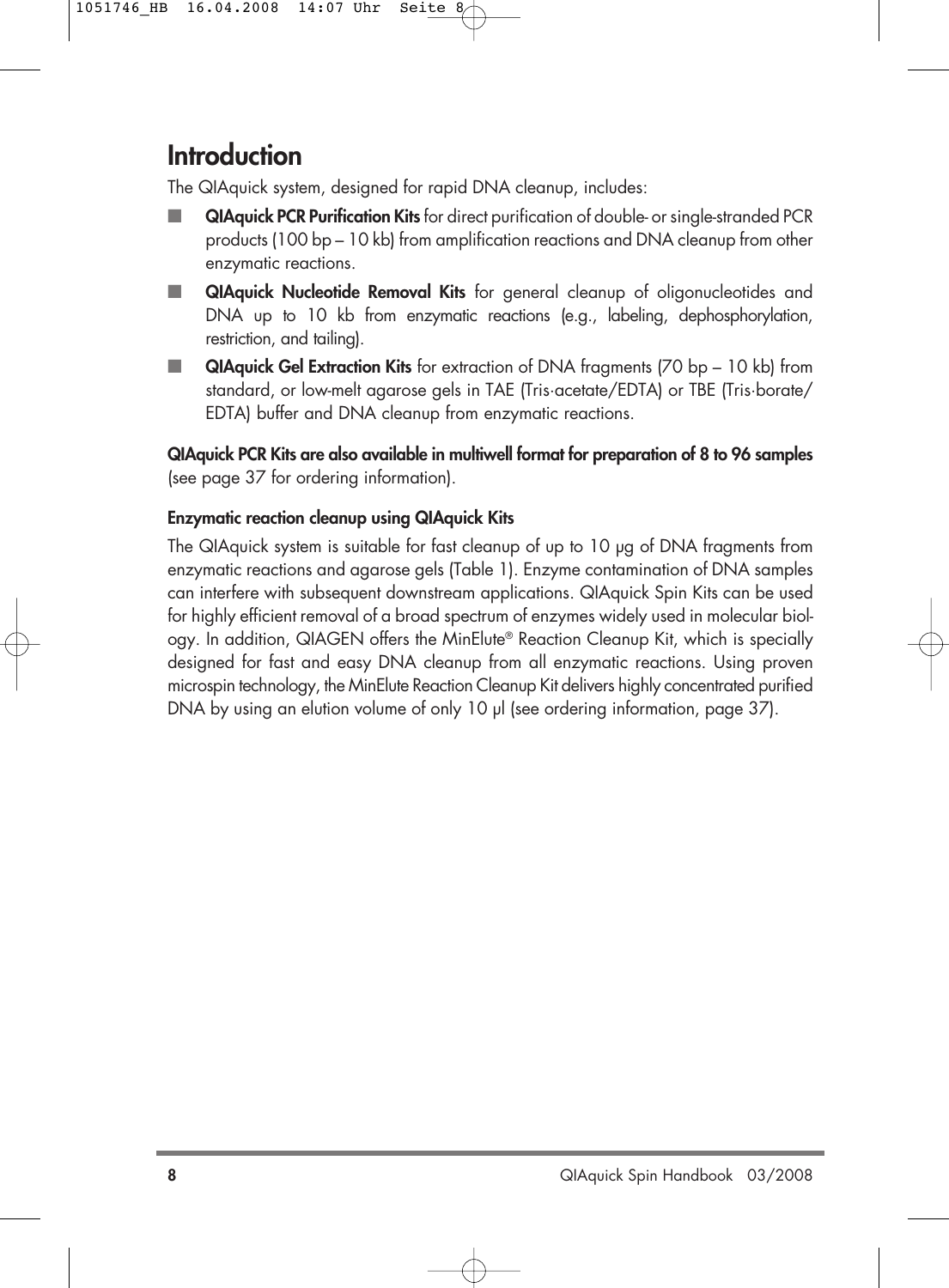### **Table 1. QIAquick DNA Cleanup Guide**

|                              | From solutions                                                            |                                      |                     | From gels                                    |
|------------------------------|---------------------------------------------------------------------------|--------------------------------------|---------------------|----------------------------------------------|
|                              | <b>QIAquick PCR</b><br><b>Purification Kit</b> Removal Kit Extraction Kit | <b>QIAquick</b><br><b>Nucleotide</b> | <b>QIAquick Gel</b> | <b>QIAquick Gel</b><br><b>Extraction Kit</b> |
| Alkaline phosphatase         | <b>YES</b>                                                                | <b>YES</b>                           | <b>YES</b>          | <b>YES</b>                                   |
| cDNA synthesis               | <b>YES</b>                                                                | no                                   | no                  | <b>YES</b>                                   |
| DNase,<br>nuclease digestion | <b>YES</b>                                                                | <b>YES</b>                           | <b>YES</b>          | <b>YES</b>                                   |
| Kinase:                      |                                                                           |                                      |                     |                                              |
| DNA fragments                | <b>YES</b>                                                                | <b>YES</b>                           | <b>YES</b>          | <b>YES</b>                                   |
| Oligonucleotides             | no                                                                        | <b>YES</b>                           | no                  | no                                           |
| Ligation                     | <b>YES</b>                                                                | <b>YES</b>                           | <b>YES</b>          | <b>YES</b>                                   |
| Nick translation             | <b>YES</b>                                                                | <b>YES</b>                           | <b>YES</b>          | <b>YES</b>                                   |
| <b>PCR</b>                   | <b>YES</b>                                                                | no                                   | no                  | <b>YES</b>                                   |
| Random priming               | <b>YES</b>                                                                | <b>YES</b>                           | <b>YES</b>          | <b>YES</b>                                   |
| Restriction digestion        | <b>YES</b>                                                                | <b>YES</b>                           | <b>YES</b>          | <b>YES</b>                                   |
| Tailing:                     |                                                                           |                                      |                     |                                              |
| DNA fragments                | <b>YES</b>                                                                | <b>YES</b>                           | <b>YES</b>          | <b>YES</b>                                   |
| Oligonucleotides             | no                                                                        | <b>YES</b>                           | no                  | no                                           |

QIAquick Kits provide high yields of pure nucleic acids, for direct use in applications such as:

- Fluorescent and radioactive sequencing Ligation and transformation
- 
- 
- Hybridization Microinjection
- 
- Restriction Amplification
- Labeling and Labeling and Labeling and Labeling and Labeling and Labeling and Labeling and Labeling and Labeling and Labeling and Labeling and Labeling and Labeling and Labeling and Labeling and Labeling and Labeling an
	-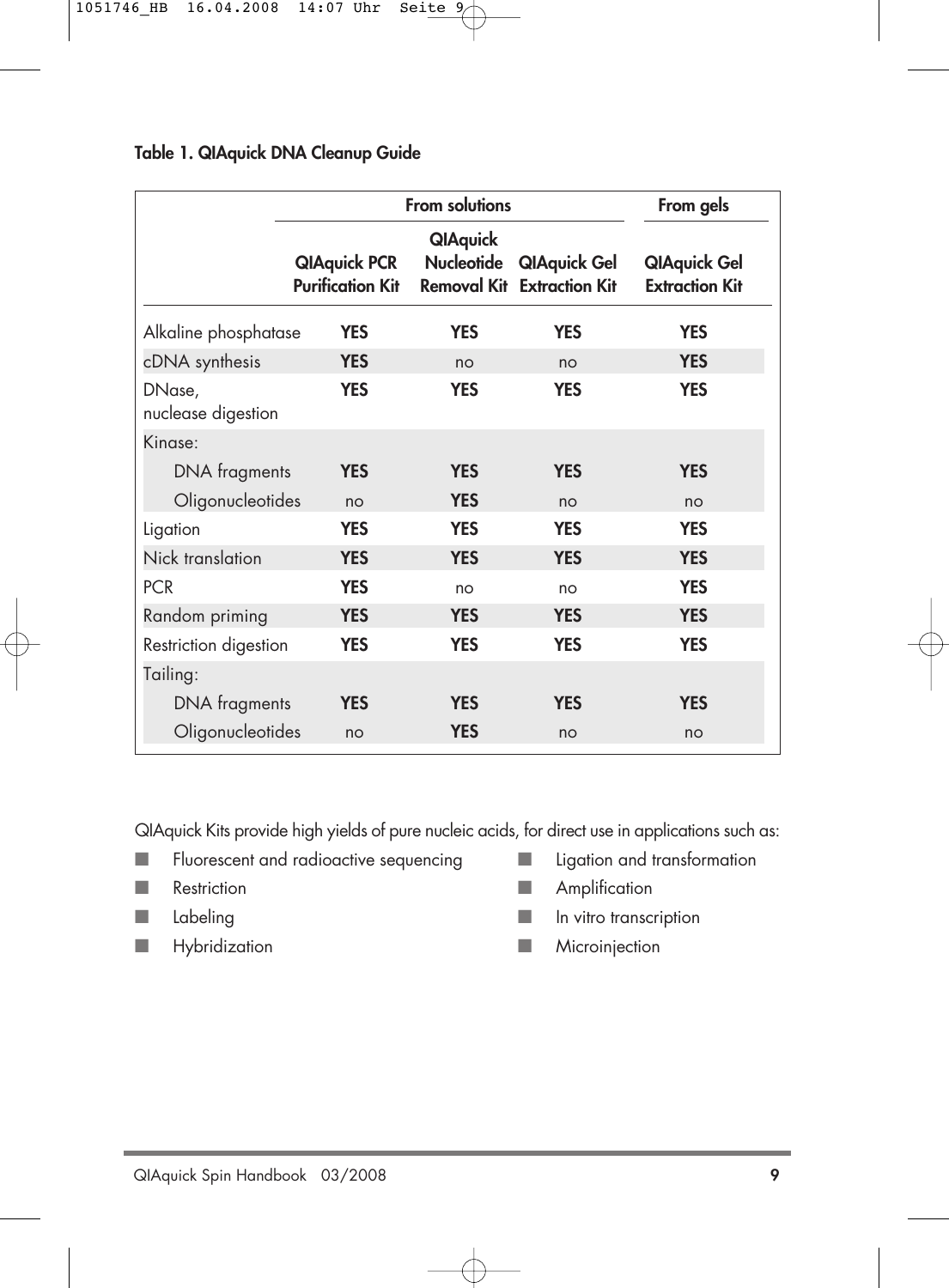



**Figure 1. DNA fragment binding-size range.** Recoveries of DNA fragments in the size range between "removed" and "recovered" are not defined.

### **Automated DNA cleanup**

The QIAquick PCR Purification Kit and QIAquick Gel Extraction Kit can be fully automated on the QIAcube. The innovative QIAcube uses advanced technology to process QIAGEN spin columns, enabling seamless integration of automated, lowthroughput sample prep into your laboratory workflow. Sample preparation using the QIAcube follows the same steps as the manual procedure (i.e., bind, wash, and elute) enabling purification of high-quality DNA.

The QIAcube is preinstalled with protocols for purification of plasmid DNA, genomic DNA, RNA, viral nucleic acids, and proteins, plus DNA and RNA cleanup. The range of protocols available is continually expanding, and additional QIAGEN protocols can be downloaded free of charge at www.qiagen.com/MyQIAcube .

A detailed protocol for using QIAquick spin columns on the QIAcube is provided with the QIAcube.

**Note**: It is not necessary to add pH indicator I to Buffer PB when using the QIAcube.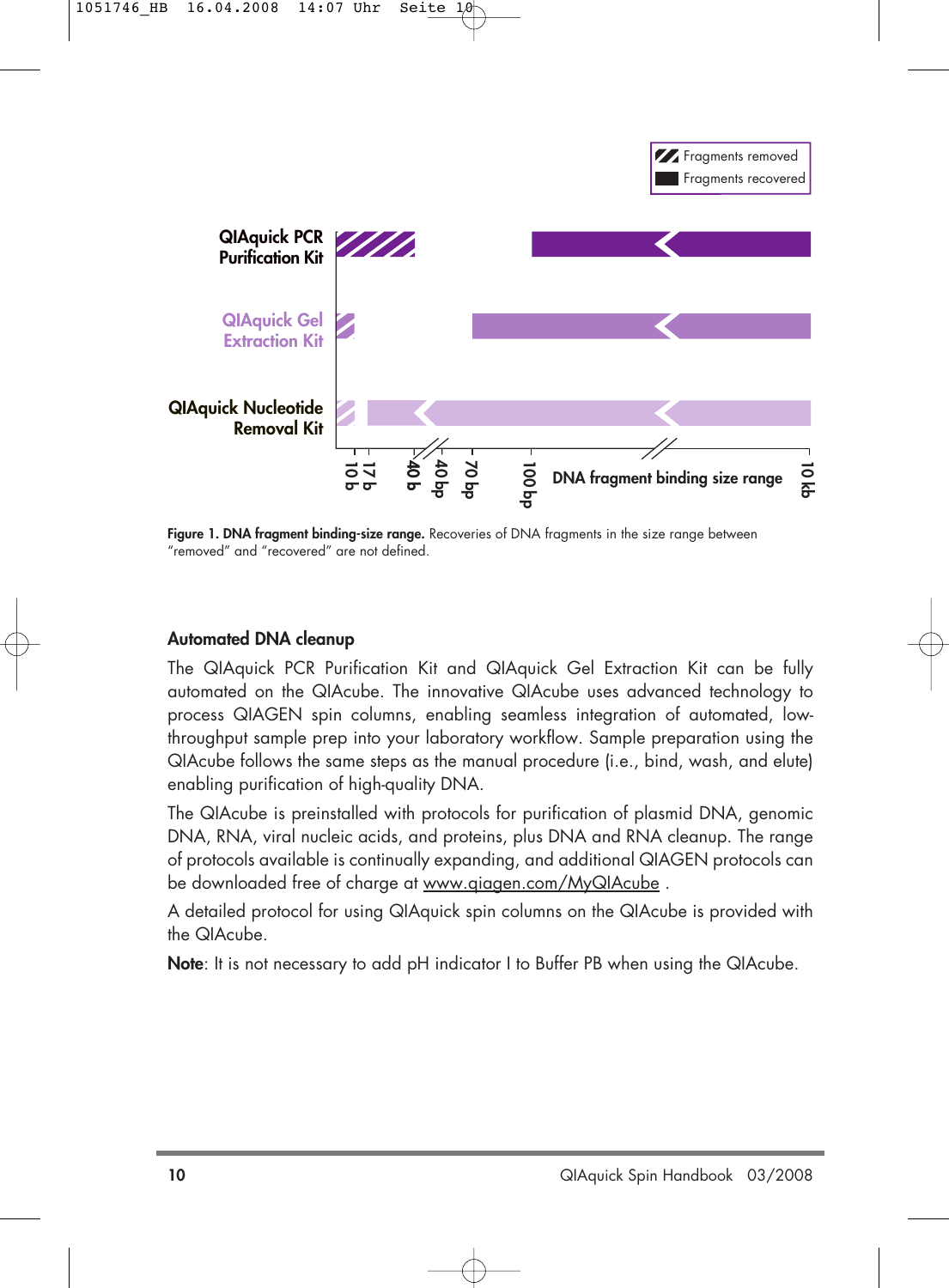# **The QIAquick Principle**

The QIAquick system combines the convenience of spin-column technology with the selective binding properties of a uniquely designed silica membrane. Special buffers provided with each kit are optimized for efficient recovery of DNA and removal of contaminants in each specific application. DNA adsorbs to the silica membrane in the presence of high concentrations of salt while contaminants pass through the column. Impurities are efficiently washed away, and the pure DNA is eluted with Tris buffer or water (see page 17). QIAquick spin columns offer 3 handling options — as an alternative to processing the spin columns in a microcentrifuge, they can now also be used on any commercial vacuum manifold with luer connectors (e.g., QIAvac 6S or QIAvac 24 Plus with QIAvac Luer Adapters) or automated on the QIAcube.

### **Adsorption to QIAquick membrane — salt and pH dependence**

The QIAquick silica membrane is uniquely adapted to purify DNA from both aqueous solutions and agarose gels, and up to 10 µg DNA can bind to each QIAquick column. The binding buffers in QIAquick Spin Kits provide the correct salt concentration and pH for adsorption of DNA to the QIAquick membrane. The adsorption of nucleic acids to silica surfaces occurs only in the presence of a high concentration of chaotropic salts (1), which modify the structure of water (2).

Adsorption of DNA to silica also depends on pH. Adsorption is typically 95% if the pH is  $\leq$ 7.5, and is reduced drastically at higher pH (Figure 1). If the loading mixture pH is  $>$ 7.5, the optimal pH for DNA binding can be obtained by adding a small volume of 3 M sodium acetate, pH 5.0.



Figure 2. pH dependence of DNA adsorption to QIAquick membranes. 1 µg of a 2.9 kb DNA fragment was adsorbed at different pHs and eluted with Buffer EB (10 mM Tris·Cl, pH 8.5). The graph shows the percentage of DNA recovery, reflecting the relative adsorption efficiency, versus pH of adsorption.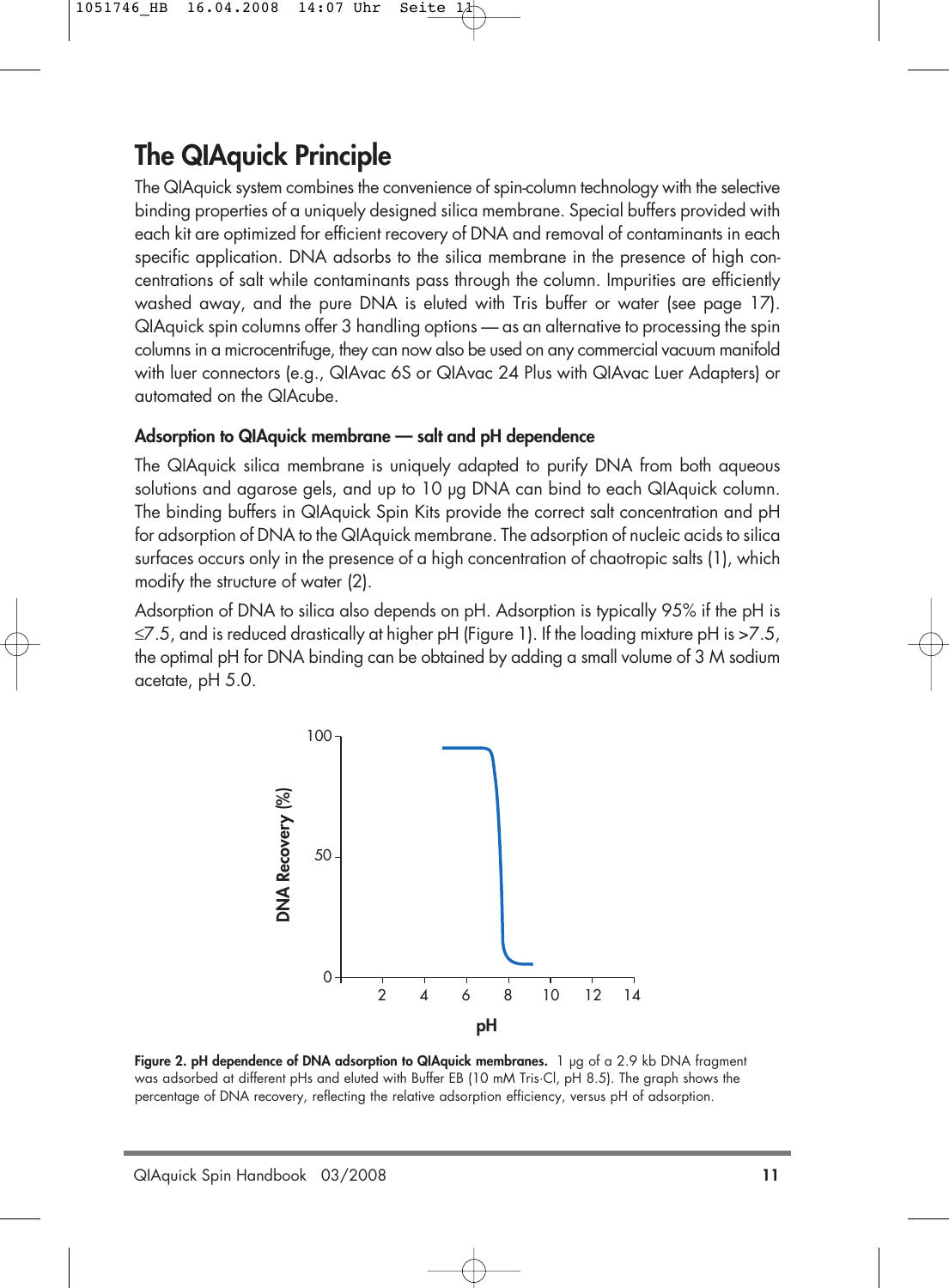### **Optimized binding buffers for every DNA cleanup task**

All QIAquick Spin Kits contain identical QIAquick spin columns but different binding buffers optimized for each specific application:

- Buffer PB in the QIAquick PCR Purification Kit allows the efficient binding of singleor double-stranded PCR products as small as 100 bp and the quantitative (99.5%) removal of primers up to 40 nucleotides. This kit can therefore be used to remove oligo-dT primers after cDNA synthesis or to remove unwanted linkers in cloning experiments.
- Buffer PN in the QIAquick Nucleotide Removal Kit promotes the adsorption of both oligonucleotides ≥17 bases and DNA fragments up to 10 kb to the membrane.
- Buffer QG in the QIAquick Gel Extraction Kit solubilizes the agarose gel slice and provides the appropriate conditions for binding of DNA to the silica membrane.

All of these buffers are available separately (see ordering information, page 37).

### **pH indicator**

Binding buffer PB and binding and solubilization buffer QG are specially optimized for use with the QIAquick silica membrane. Buffer QG contains an integrated pH indicator, while an optional pH indicator can be added to Buffer PB allowing easy determination ot the optimal pH tor DNA binding. DNA adsorption requires a pH  ${\leq}7.5,$  and the pH indicator in the buffers will appear yellow in this range. If the pH is >7.5, which can occur if during agarose gel electrophoresis, the electrophoresis buffer had been used repeatedly or incorrectly prepared, or if the buffer used in an enzymatic reaction is strongly basic and has a high buffering capacity, the binding mixture turns orange or violet (Figure 2). This means that the pH of the sample exceeds the buffering capacity of Buffer PB or QG and DNA adsorption will be inefficient. In these cases, the pH of the binding mixture can easily be corrected by addition of a small volume of 3 M sodium acetate\*, pH 5.0, before proceeding with the protocol. In addition, in the QIAquick Gel



**Figure 3. Indicator enables easy checking of the optimal pH.** Indicator dye in solubilization and binding Buffers QG and PB identifies optimal pH for DNA binding.

<sup>\*</sup> When working with chemicals, always wear a suitable lab coat, disposable gloves, and protective goggles. For more information, please consult the appropriate material safety data sheets (MSDSs) available from the product supplier.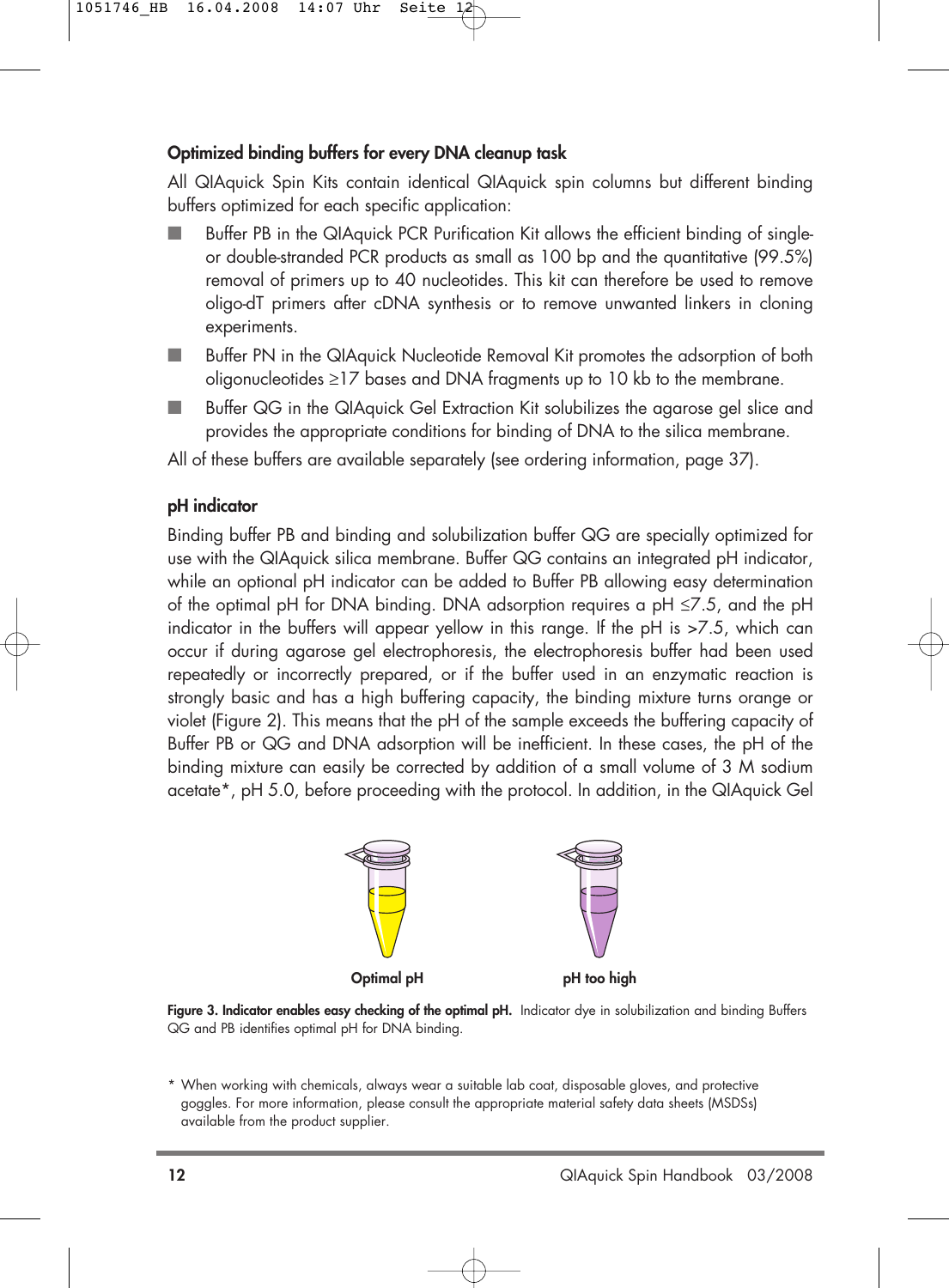Extraction Kit procedure, the color of the binding mixture allows easy visualization of any unsolubilized agarose, ensuring complete solubilization and maximum yields. The indicator dye does not interfere with DNA binding and is completely removed during the cleanup procedure. Buffers PB and QG do not contain sodium iodide (NaI). Residual NaI may be difficult to remove from DNA samples, and reduces the efficiency of subsequent enzymatic reactions such as blunt-end ligation.

### **Washing**

During the DNA adsorption step, unwanted primers and impurities, such as salts, enzymes, unincorporated nucleotides, agarose, dyes, ethidium bromide, oils, and detergents (e.g., DMSO, Tween® 20) do not bind to the silica membrane but flow through the column. Salts are quantitatively washed away by the ethanol-containing Buffer PE. Any residual Buffer PE, which may interfere with subsequent enzymatic reactions, is removed by an additional centrifugation step.

### **Elution in low-salt solutions**

Elution efficiency is strongly dependent on the salt concentration and pH of the elution buffer. Contrary to adsorption, elution is most efficient under basic conditions and low salt concentrations. DNA is eluted with 50 or 30 µl of the provided Buffer EB (10 mM Tris·Cl, pH 8.5), or water. The maximum elution efficiency is achieved between pH 7.0 and 8.5. When using water to elute, make sure that the pH is within this range. In addition, DNA must be stored at –20°C when eluted with water since DNA may degrade in the absence of a buffering agent. Elution with TE buffer (10 mM Tris·Cl, 1 mM EDTA, pH 8.0) is possible, but not recommended because EDTA may inhibit subsequent enzymatic reactions.

### **DNA yield and concentration**

DNA yield depends on the following three factors: the volume of elution buffer, how the buffer is applied to the column, and the incubation time of the buffer on the column. 100–200 µl of elution buffer completely covers the QIAquick membrane, ensuring maximum yield, even when not applied directly to the center of the membrane. Elution with ≤50 µl requires the buffer to be added directly to the center of the membrane, and if elution is done with the minimum recommended volume of 30 µl, an additional 1 minute incubation is required for optimal yield. DNA will be up to 1.7 times more concentrated if the QIAquick column is incubated for 1 minute with 30 µl of elution buffer, than if it is eluted in 50 µl without incubation (Figure 4, page 14).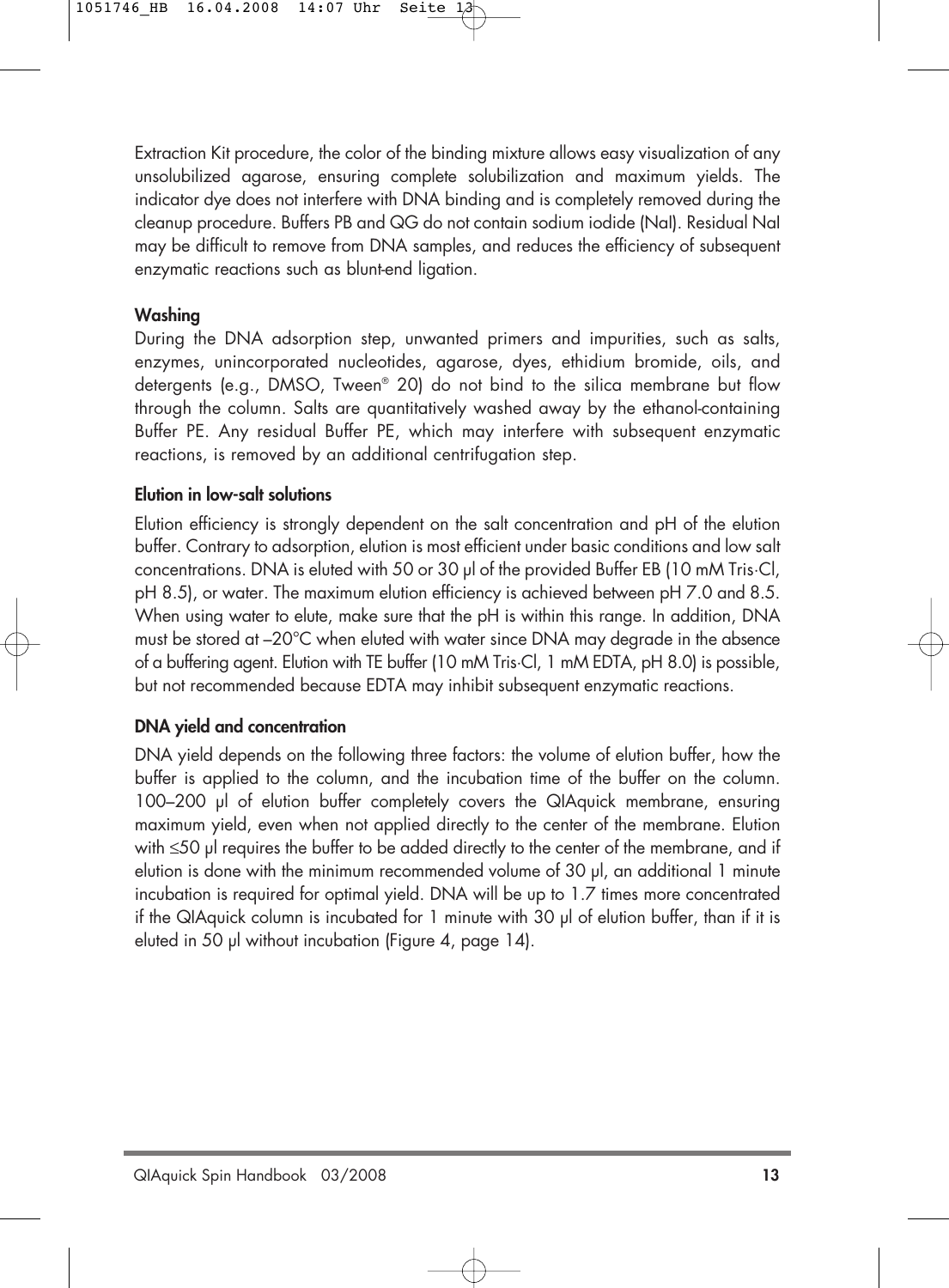

**Figure 4. Highly concentrated DNA.** Effect of elution buffer volume on DNA yield for the QIAquick PCR **A** Purification and QIAquick Nucleotide Removal Kit; Ell the QIAquick Gel Extraction Kit. 5 µg of a 2.9 kb DNA fragment were purified and eluted with the indicated volumes of Buffer EB. 30 µl plus 1 minute incubation on the QIAquick column gives DNA yields similar to 50 µl without incubation, but at a concentration 1.7 times greater.

### **Loading dye**

Loading dye is provided for analysis of purified DNA samples using electrophoresis. It contains 3 marker dyes (bromophenol blue, xylene cyanol, and orange G) that facilitate estimation of DNA migration distance and optimization of agarose gel run time. Refer to Table 2 (page 15) to identify the dyes according to migration distance and agarose gel percentage and type. Loading dye is supplied as a 5x concentrate; thus 1 volume of loading dye should be added to 5 volumes of purified DNA.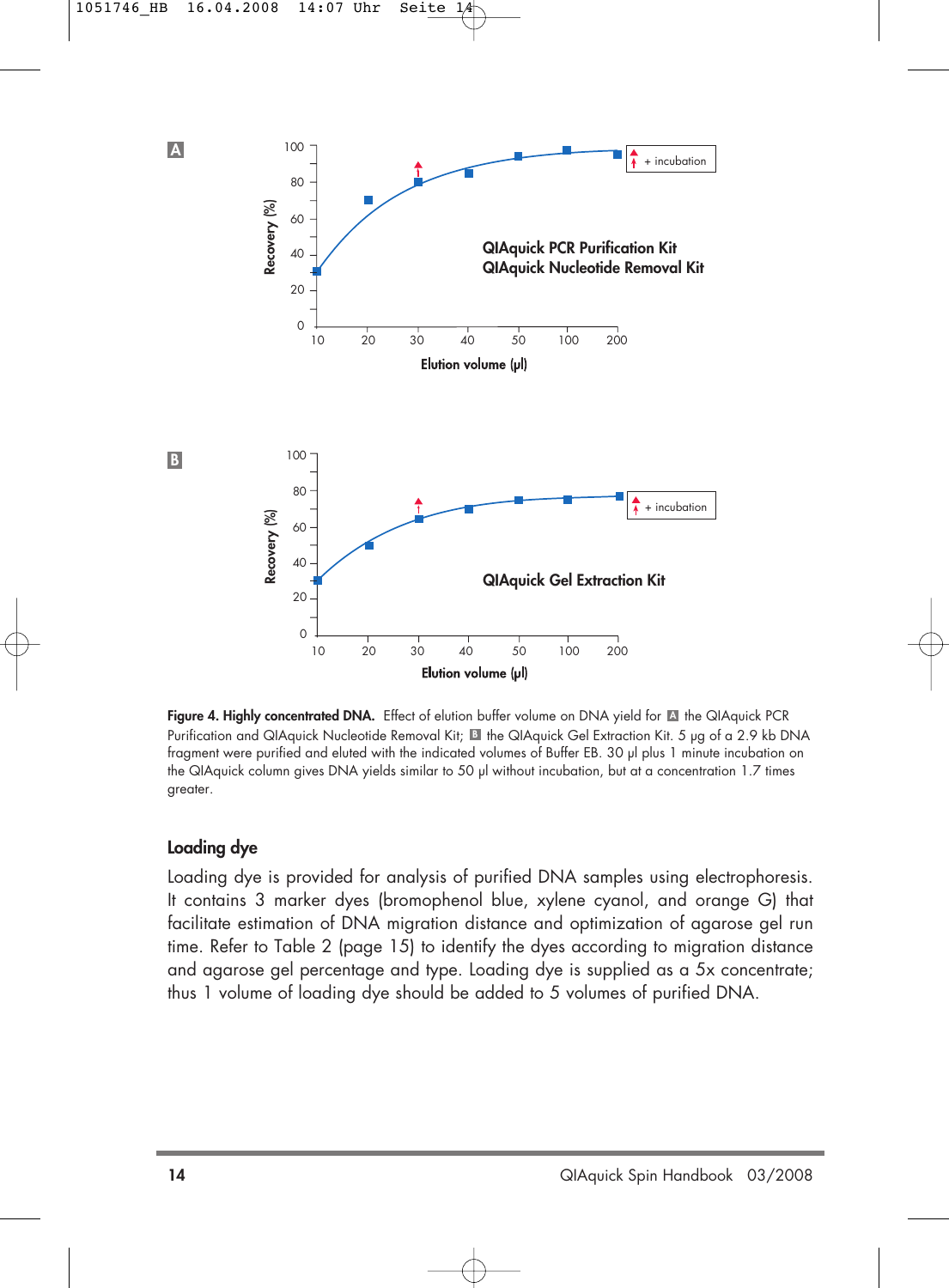| %TAE (TBE)<br>agarose gel | Xylene cyanol<br>(light blue)   | <b>Bromophenol blue</b><br>(dark blue) | <b>Orange G</b><br>(orange) |
|---------------------------|---------------------------------|----------------------------------------|-----------------------------|
| 0.8                       | 5000 bp (3000 bp)               | 800 bp (400 bp)                        | 150 bp (<100 bp)            |
| 1.0                       | 3000 bp (2000 bp)               | 400 bp<br>(250 bp)                     | $<$ 100 bp $(<$ 100 bp)     |
| 1.5                       | 1800 bp (1100 bp)               | 250 bp (100 bp)                        | $<$ 100 bp $(<$ 100 bp)     |
| 2.0                       | $1000$ bp<br>(600 bp)           | 200 bp (<100 bp)                       | $<$ 100 bp $(<$ 100 bp)     |
| 2.5                       | (400 b <sub>p</sub> )<br>700 bp | 100 bp (<50 bp)                        | $< 50$ bp $(< 50$ bp)       |

**Table 2. Migration Distance of Gel Tracking Dyes**

### **Agarose gel analysis of yield**

Yields of DNA following cleanup can be determined by agarose gel analysis. Table 3 shows the total yield obtained following extraction of 1 µg or 0.5 µg starting DNA from an agarose gel with a recovery of 80% or 60% using the QIAquick Gel Extraction Kit. The corresponding amount of DNA in a 1 µl aliquot from 50 µl eluate is indicated. Quantities of DNA fragment corresponding to these 1 µl aliquots are shown on the agarose gel in Figure 4.

| Table 3. Amount of DNA in 1 µl aliquots of a 50 µl eluate following QIAquick purification |  |  |  |  |  |  |  |
|-------------------------------------------------------------------------------------------|--|--|--|--|--|--|--|
|-------------------------------------------------------------------------------------------|--|--|--|--|--|--|--|

| <b>Starting DNA</b> | <b>Recovery</b> | <b>Total yield</b><br>(50 µl eluate) | Amount of<br>DNA in 1 µl |
|---------------------|-----------------|--------------------------------------|--------------------------|
| μg                  | 80%             | $0.8 \mu g$                          | 16 ng                    |
|                     | 60%             | $0.6$ $\mu$ g                        | 12 <sub>ng</sub>         |
| $0.5 \mu q$         | 80%             | $0.4 \mu g$                          | 8 <sub>ng</sub>          |
|                     | 60%             | $0.3 \mu g$                          | 6 ng                     |

M 1 µg 16 ng 12 ng 0.5 µg 8 ng 6 ng



```
— 2.7 kb Figure 5. High DNA recovery.
    Quantities of purified 2.7 kb DNA
    fragment corresponding to 1/50 of
    the DNA obtained following
    purification from 1 µg or 0.5 µg
    starting DNA with a recovery of
    80% or 60% (see Table 1). Samples
    were run on a 1% TAE agarose gel. 
    M: lambda–EcoRI-HindIII markers.
```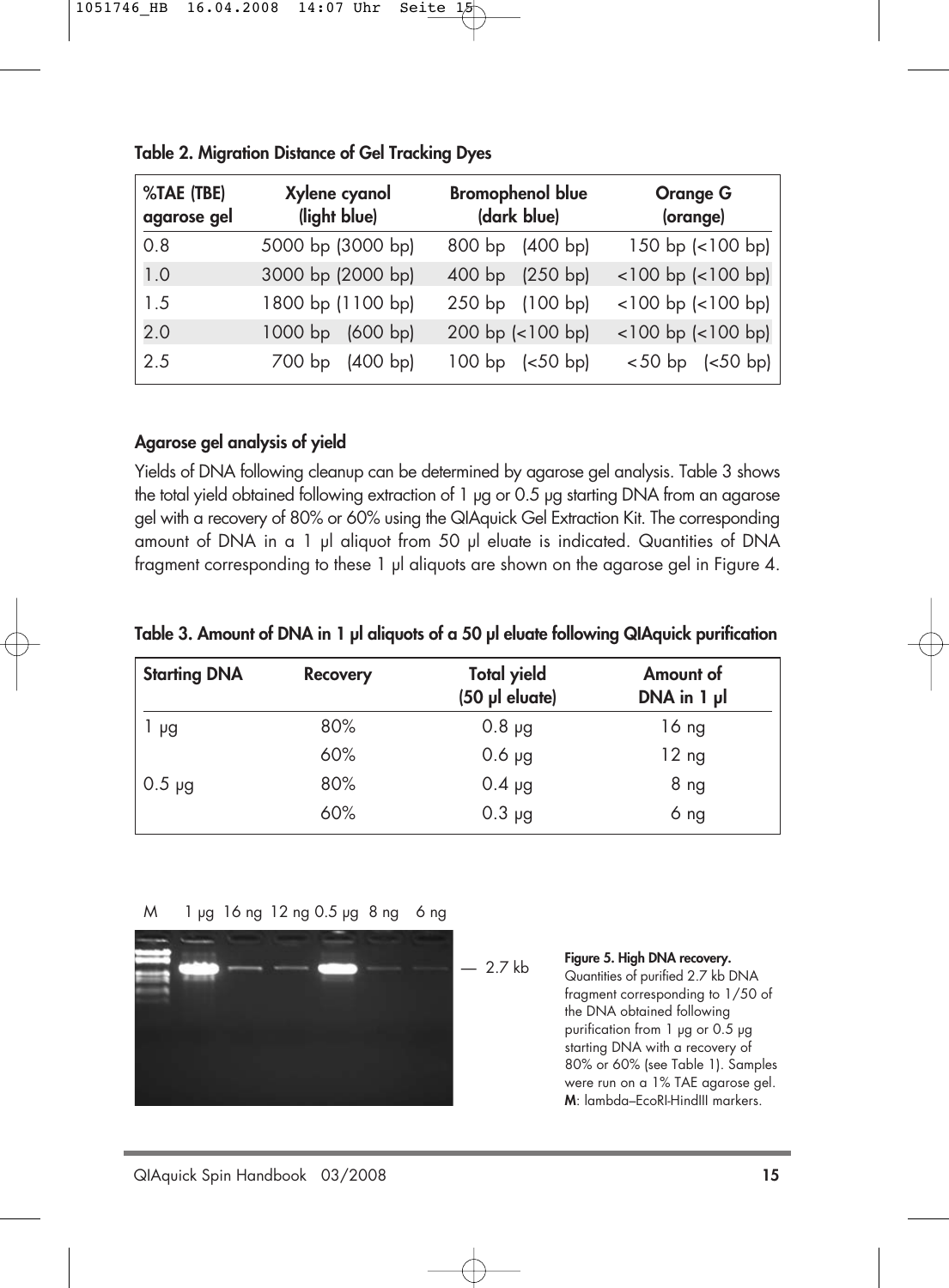### **Quantification of DNA fragments**

DNA fragments can be quantified by running a sample alongside standards containing known quantities of the same-sized DNA fragment. The amount of sample DNA loaded can be estimated by visual comparison of the band intensity with that of the standards (Figure 5).

M 125 ng 100 ng 75 ng 50 ng U



**Figure 6. Agarose gel analysis.** An unknown amount of a 5.5 kb DNA fragment (**U**) was run alongside known quantities (as indicated in ng) of the same DNA fragment. The unknown sample contained 75–100 ng DNA, as estimated by visual comparison with the standards. **M**: 1 kb DNA ladder.

### **Applications using QIAquick purified DNA**

DNA purified with QIAquick is suitable for any subsequent application, such as restriction, labeling, hybridization, PCR, ligation and transformation, radioactive and fluorescent sequencing, in vitro transcription, or microinjection.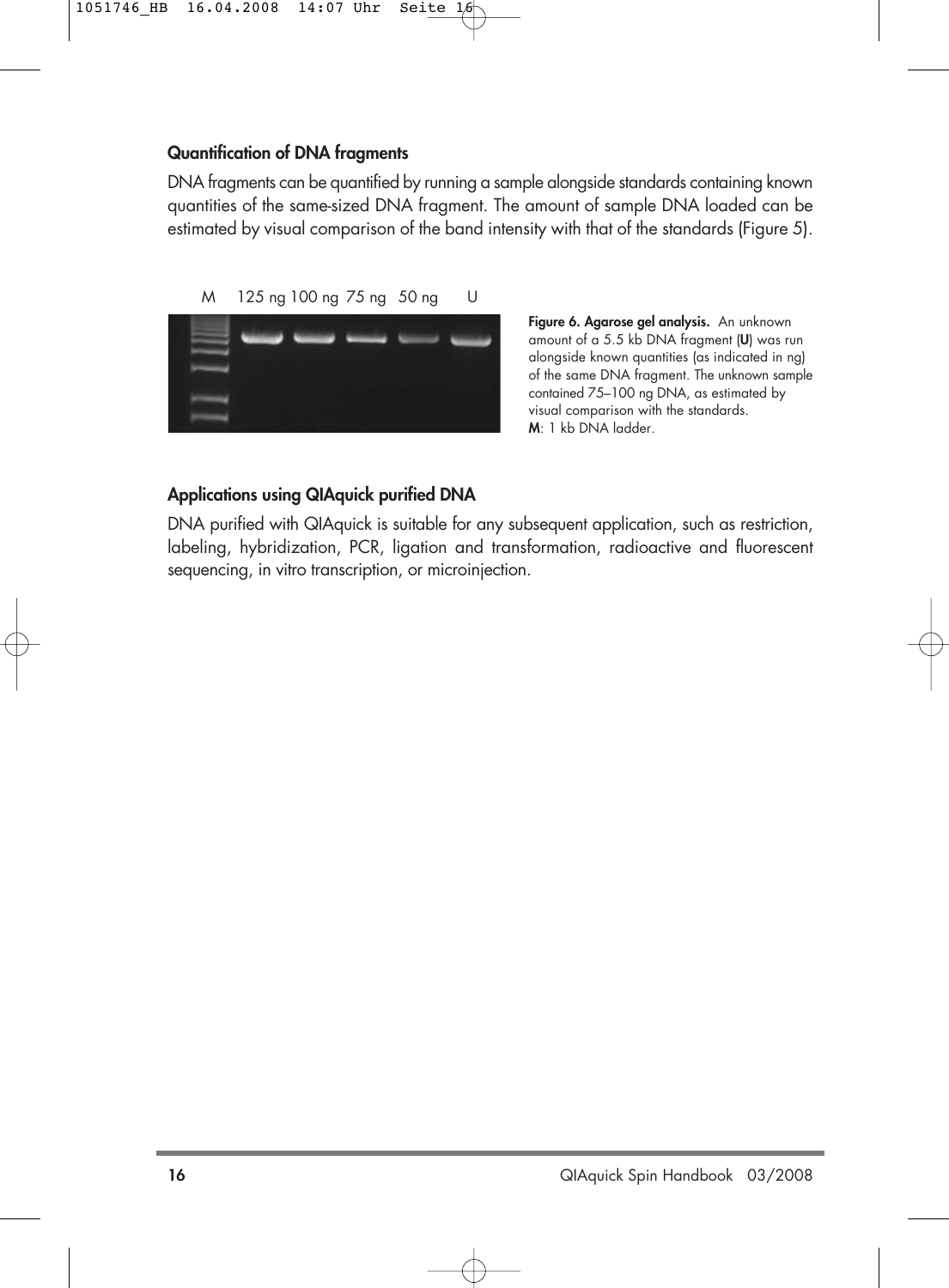# **The QIAquick Procedure**

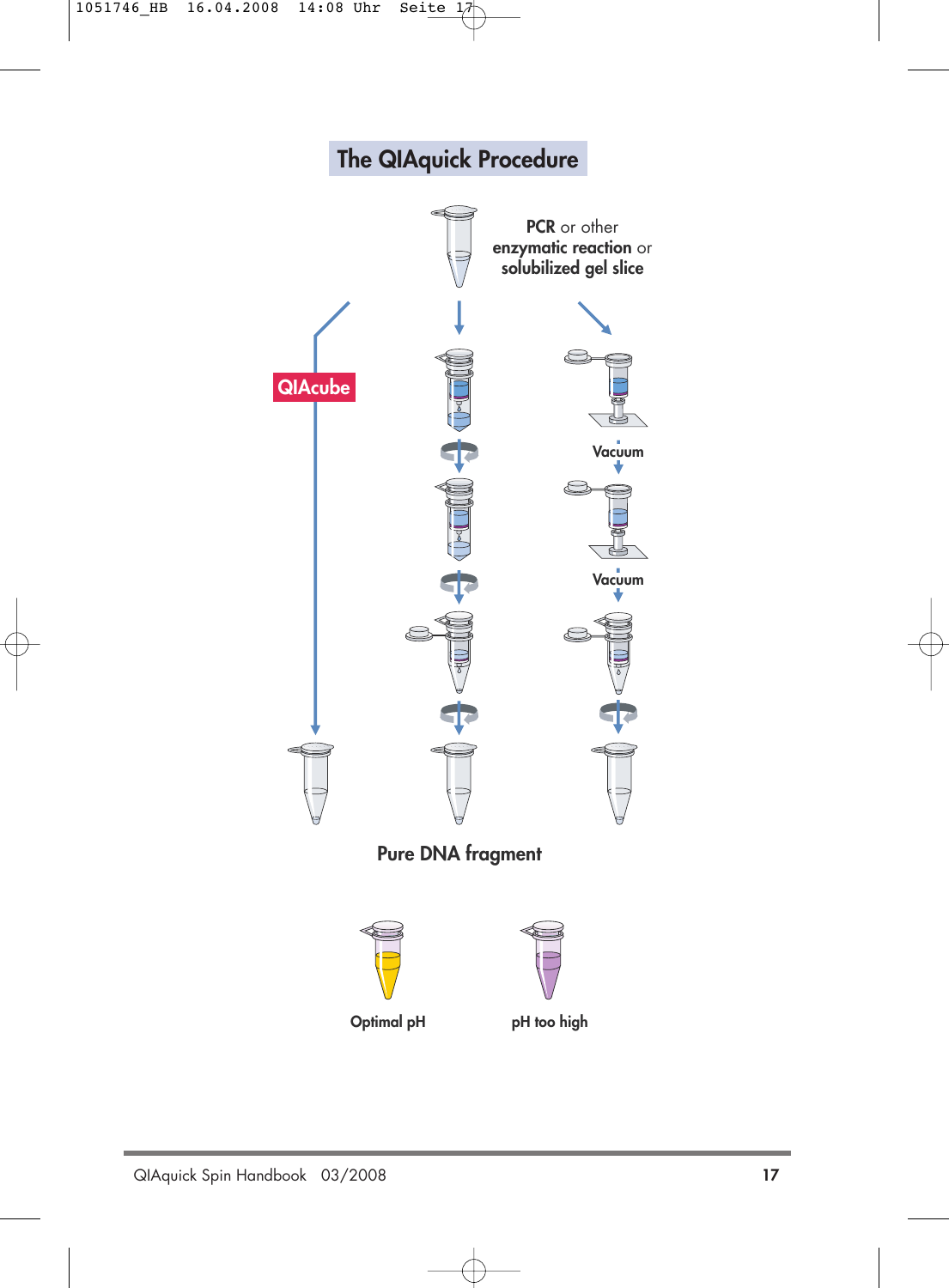### **Equipment and Reagents to Be Supplied by User**

When working with chemicals, always wear a suitable lab coat, disposable gloves, and protective goggles. For more information, please consult the appropriate material safety data sheets (MSDSs) available from the product supplier.

### **For all protocols**

- Ethanol (96-100%)\*
- Microcentrifuge
- 1.5 or 2 ml microcentrifuge tubes
- 3 M sodium acetate, pH 5.0, may be necessary for PCR purification and gel extraction protocols.
- Optional: Distilled water or TE buffer (10 mM Tris·Cl. 1 mM EDTA, pH 8) for elution of DNA.

#### **Vacuum protocols**

- Vacuum manifold (e.g., QIAvac 24 Plus or QIAvac 6S)
- Vacuum pump (e.g., QIAGEN Vacuum Pump, see ordering information).

#### **Gel extraction protocols**

- Isopropanol (100%)
- Heating block or water bath set at 50°C

<sup>\*</sup> Do not use denaturated alcohol, which contains other substances such as methanol or methylethylketone.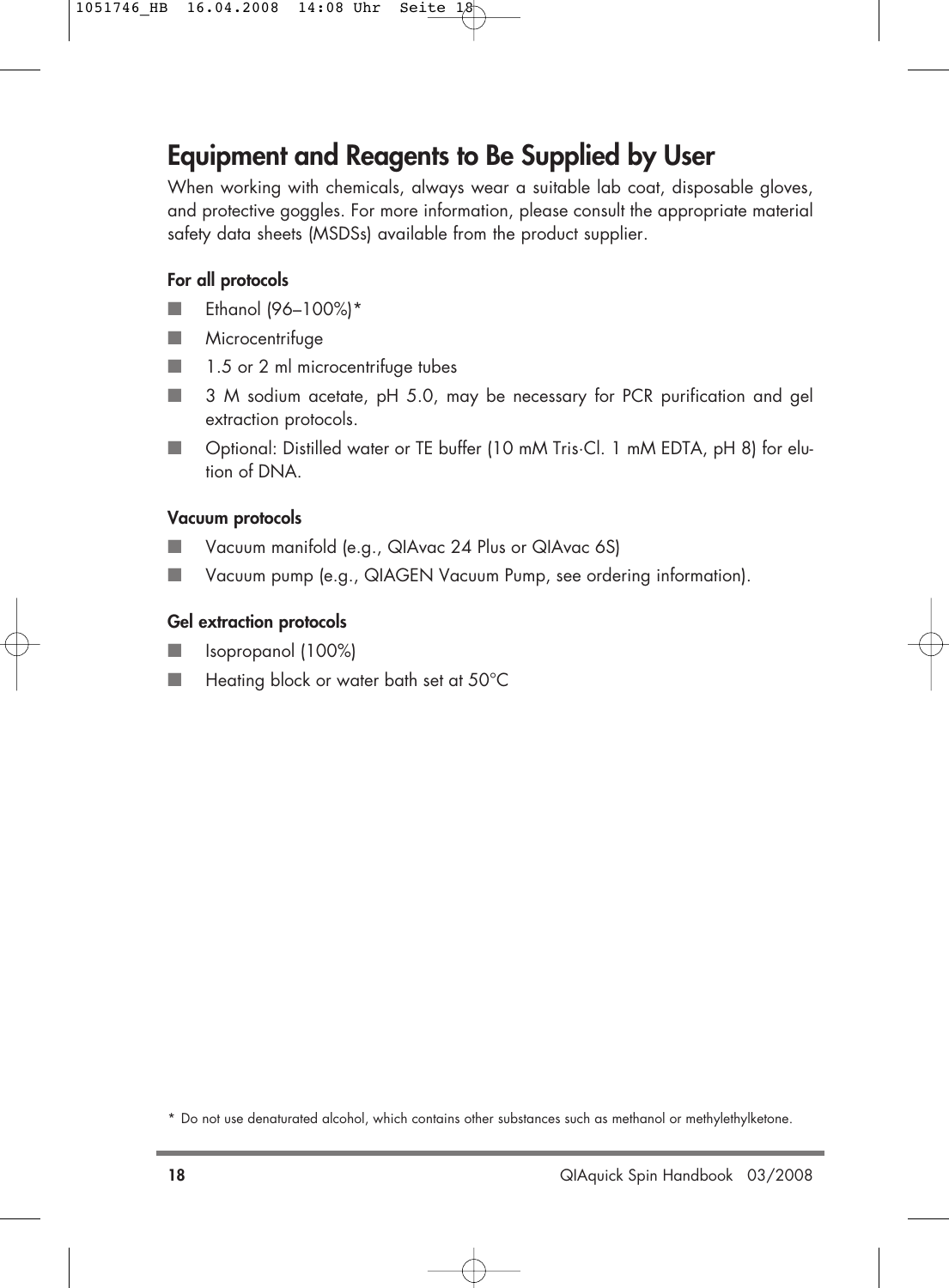# **QIAquick PCR Purification Kit Protocol**

### **using a microcentrifuge**

This protocol is designed to purify single- or double-stranded DNA fragments from PCR and other enzymatic reactions (see page 8). For cleanup of other enzymatic reactions, follow the protocol as described for PCR samples or use the MinElute Reaction Cleanup Kit. Fragments ranging from 100 bp to 10 kb are purified from primers, nucleotides, polymerases, and salts using QIAquick spin columns in a microcentrifuge.

### **Important points before starting**

- Add ethanol (96–100%) to Buffer PE before use (see bottle label for volume).
- $\blacksquare$  All centrifugation steps are carried out at 17,900 x g (13,000 rpm) in a conventional tabletop microcentrifuge at room temperature.
- Add 1:250 volume pH indicator I to Buffer PB (i.e., add 120 µl pH indicator I to 30 ml Buffer PB or add 600 µl pH indicator I to 150 ml Buffer PB). The yellow color ot Butter PB with pH indicator I indicates a pH ot  $\leq 7.5.$
- Add pH indicator I to entire buffer contents. Do not add pH indicator I to buffer aliquots.
- $\blacksquare$  If the purified PCR product is to be used in sensitive microarray applications, it may be beneficial to use Buffer PB without the addition of pH indicator I.

### **Procedure**

**1. Add 5 volumes of Buffer PB to 1 volume of the PCR sample and mix. It is not necessary to remove mineral oil or kerosene.**

For example, add 500 µl of Buffer PB to 100 µl PCR sample (not including oil).

**2. If pH indicator I has beein added to Buffer PB, check that the color of the mixture is yellow.**

If the color of the mixture is orange or violet, add 10 µl of 3 M sodium acetate, pH 5.0, and mix. The color of the mixture will turn to yellow.

- **3. Place a QIAquick spin column in a provided 2 ml collection tube.**
- **4. To bind DNA, apply the sample to the QIAquick column and centrifuge for 30–60 s.**
- **5. Discard flow-through. Place the QIAquick column back into the same tube.** Collection tubes are re-used to reduce plastic waste.
- **6. To wash, add 0.75 ml Buffer PE to the QIAquick column and centrifuge for 30–60 s.**
- **7. Discard flow-through and place the QIAquick column back in the same tube. Centrifuge the column for an additional 1 min.**

**IMPORTANT:** Residual ethanol from Buffer PE will not be completely removed unless the flow-through is discarded before this additional centrifugation.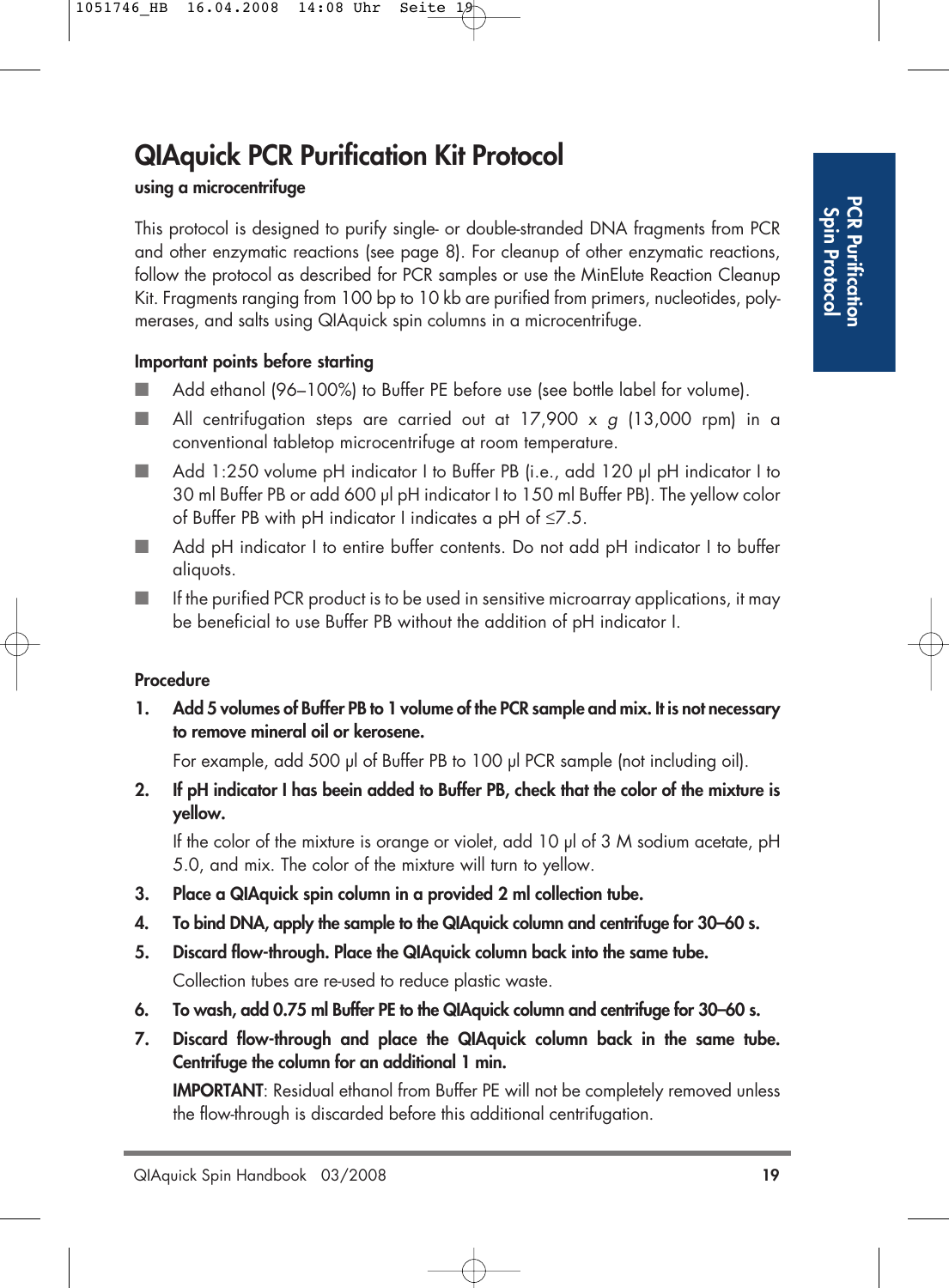- **8. Place QIAquick column in a clean 1.5 ml microcentrifuge tube.**
- **9. To elute DNA, add 50 µl Buffer EB (10 mM Tris·Cl, pH 8.5) or water (pH 7.0–8.5) to the center of the QIAquick membrane and centrifuge the column for 1 min. Alternatively, for increased DNA concentration, add 30 µl elution buffer to the center of the QIAquick membrane, let the column stand for 1 min, and then centrifuge.**

**IMPORTANT:** Ensure that the elution buffer is dispensed directly onto the QIAquick membrane for complete elution of bound DNA. The average eluate volume is 48 µl from 50 µl elution buffer volume, and 28 µl from 30 µl elution buffer.

Elution efficiency is dependent on pH. The maximum elution efficiency is achieved between pH 7.0 and 8.5. When using water, make sure that the pH value is within this range, and store DNA at –20°C as DNA may degrade in the absence of a buffering agent. The purified DNA can also be eluted in TE buffer (10 mM Tris·Cl, 1 mM EDTA, pH 8.0), but the EDTA may inhibit subsequent enzymatic reactions.

**10. If the purified DNA is to be analyzed on a gel, add 1 volume of Loading Dye to 5 volumes of purified DNA. Mix the solution by pipetting up and down before loading the gel.** 

Loading dye contains 3 marker dyes (bromophenol blue, xylene cyanol, and orange G) that facilitate estimation of DNA migration distance and optimization of agarose gel run time. Refer to Table 2 (page 15) to identify the dyes according to migration distance and agarose gel percentage and type.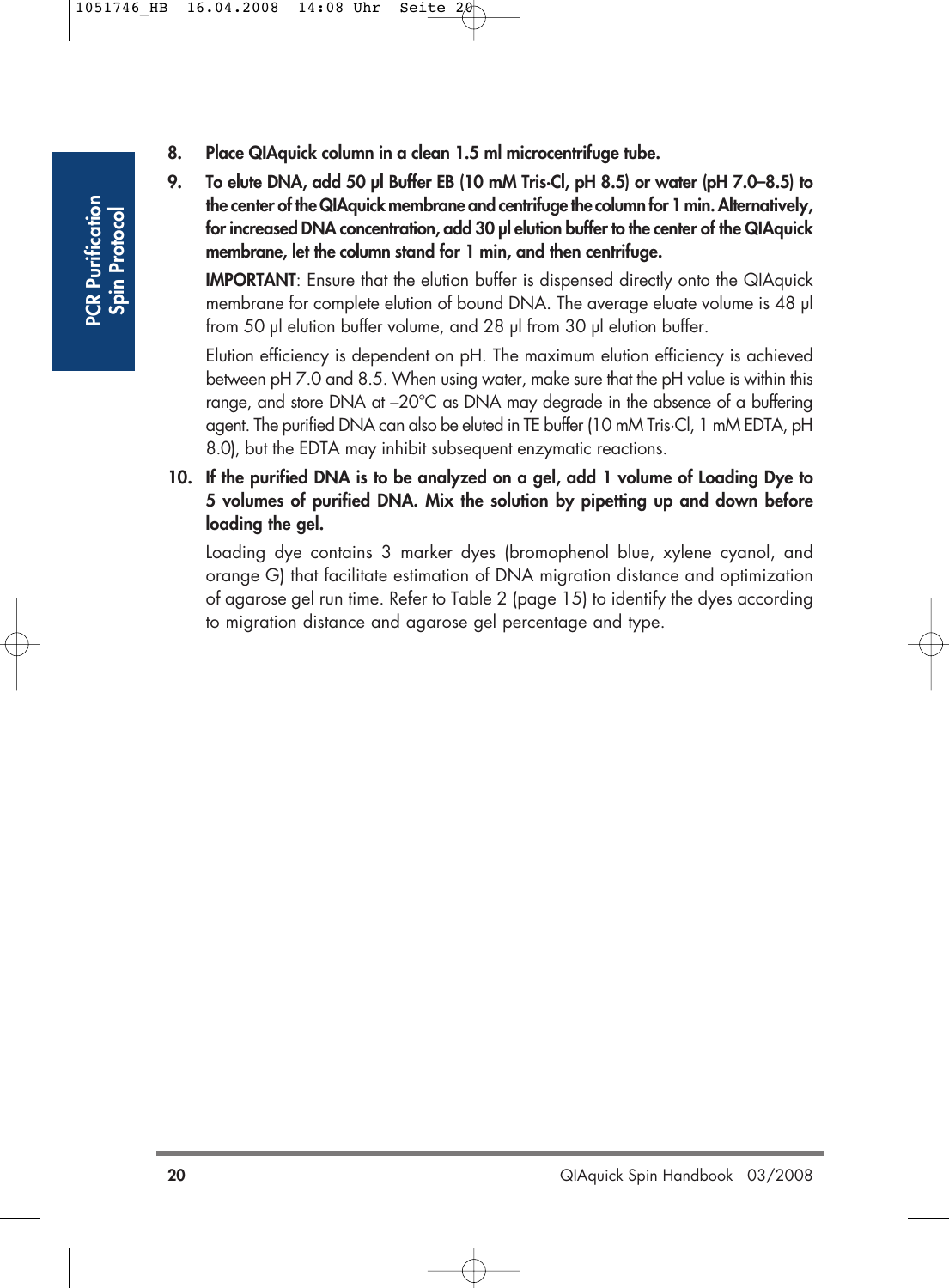## **QIAquick PCR Purification Kit Protocol**

### **using a vacuum manifold**

QIAquick spin columns can now be used on any vacuum manifold with luer connectors (e.g., QIAvac 6S or QIAvac 24 Plus with Luer Adapters). The following protocol is designed to purify single- or double-stranded DNA fragments from PCR and other enzymatic reactions (see page 8). For cleanup of other enzymatic reactions, follow the protocol as described for PCR samples or use the MinElute Reaction Cleanup Kit. Fragments ranging from 100 bp to 10 kb are purified from primers, nucleotides, polymerases and salts using vacuum-driven sample processing.

### **Important points before starting**

- Add ethanol (96–100%) to Buffer PE before use (see bottle label for volume).
- Switch off vacuum between steps to ensure that a consistent, even vacuum is applied during manipulations.
- Add 1:250 volume pH indicator I to Buffer PB (i.e., add 120 µl pH indicator I to 30 ml Buffer PB or add 600 µl pH indicator I to 150 ml Buffer PB). The yellow color ot Butter PB with pH indicator I indicates a pH ot  $\leq 7.5.$
- Add pH indicator I to entire buffer contents. Do not add pH indicator I to buffer aliquots.
- $\blacksquare$  If the purified PCR product is to be used in sensitive microarray applications, it may be beneficial to use Buffer PB without the addition of pH indicator I.

### **Procedure**

**1. Add 5 volumes of Buffer PB to 1 volume of the PCR sample and mix. It is not necessary to remove mineral oil or kerosene.**

For example, add 500 µl of Buffer PB to 100 µl PCR sample (not including oil).

**2. If pH indicator I has beein added to Buffer PB, check that the color of the mixture is yellow.**

If the color of the mixture is orange or violet, add 10 µl of 3 M sodium acetate, pH 5.0, and mix. The color of the mixture will turn to yellow.

- **3. Prepare the vacuum manifold and QIAquick columns according to step 3a, 3b, or 3c.**
- **3a. QIAvac 24 Plus (see page 33, and Figure 7):**

Insert up to 24 QIAquick spin columns into the luer extensions of the QIAvac 24 Plus. Close unused positions with luer caps and connect QIAvac 24 Plus to a vacuum source.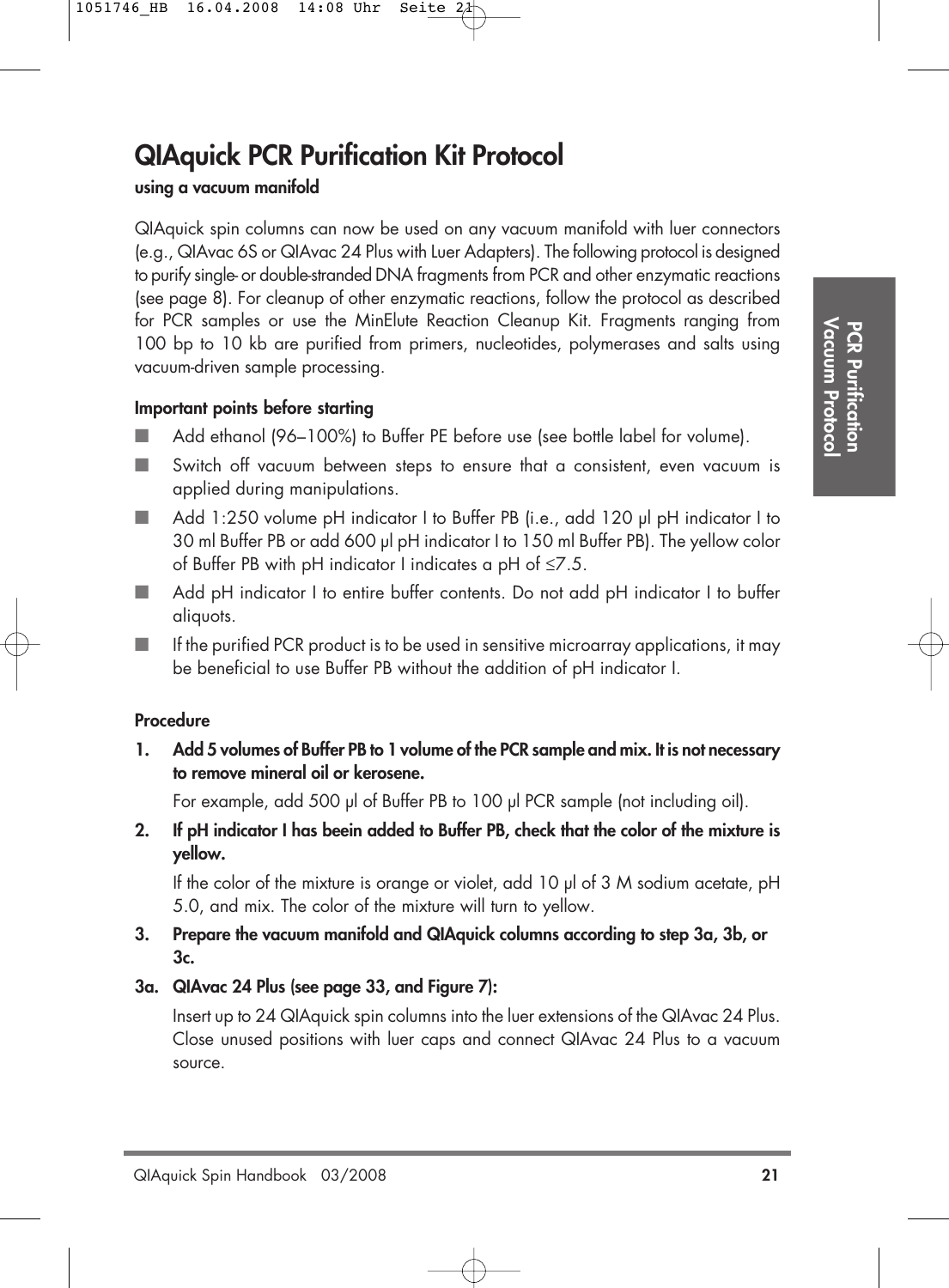### **3b. QIAvac 6S manifold (see page 34, and Figure 8):**

Open QIAvac 6S lid. Place QIAvac Luer Adapter(s), or blanks to seal unused slots, into the slots of QIAvac top plate, and close the QIAvac 6S lid. Place the waste tray inside the QIAvac base, and place the top plate squarely over the base. Attach the QIAvac 6S to a vacuum source.

Insert each QIAquick column into a luer connector on the Luer Adapter(s) in the manifold. Seal unused luer connectors with plugs provided with the QIAvac Luer Adapter Set.

- **3c. Other vacuum manifolds:** follow the supplier's instructions. Insert each QIAquick column into a luer connector.
- **4. To bind DNA, load the samples into the QIAquick columns by decanting or pipetting, and apply vacuum. After the samples have passed through the column, switch off the vacuum source.**

The maximum loading volume of the column is 800 µl. For sample volumes greater than 800 µl simply load again.

- **5. To wash, add 0.75 ml of Buffer PE to each QIAquick column and apply vacuum.**
- **6. Transfer each QIAquick column to a microcentrifuge tube or the provided 2 ml collection tubes. Centrifuge for 1 min at 17,900 x g (13,000 rpm).**

**IMPORTANT:** This spin is necessary to remove residual ethanol (Buffer PE).

- **7. Place each QIAquick column into a clean 1.5 ml microcentrifuge tube.**
- **8. To elute DNA, add 50 µl of Buffer EB (10 mM Tris·Cl, pH 8.5) or water (pH 7.0–8.5) to the center of each QIAquick membrane, and centrifuge the columns for 1 min at 17,900 x g (13,000 rpm). Alternatively, for increased DNA concentration, add 30 µl elution buffer to the center of each QIAquick membrane, let the columns stand for 1 min, and then centrifuge.**

**IMPORTANT:** Ensure that the elution buffer is dispensed directly onto the QIAquick membrane for complete elution of bound DNA. The average eluate volume is 48 µl from 50 µl elution buffer volume, and 28 µl from 30 µl elution buffer.

Elution efficiency is dependent on pH. The maximum elution efficiency is achieved between pH 7.0 and 8.5. When using water, make sure that the pH value is within this range, and store DNA at –20°C as DNA may degrade in the absence of a buffering agent. The purified DNA can also be eluted in TE (10 mM Tris·Cl, 1 mM EDTA, pH 8.0), but the EDTA may inhibit subsequent enzymatic reactions.

**9. If the purified DNA is to be analyzed on a gel, add 1 volume of Loading Dye to 5 volumes of purified DNA. Mix the solution by pipetting up and down before loading the gel.** 

Loading dye contains 3 marker dyes (bromophenol blue, xylene cyanol, and orange G) that facilitate estimation of DNA migration distance and optimization of agarose gel run time. Refer to Table 2 (page 15) to identify the dyes according to migration distance and agarose gel percentage and type.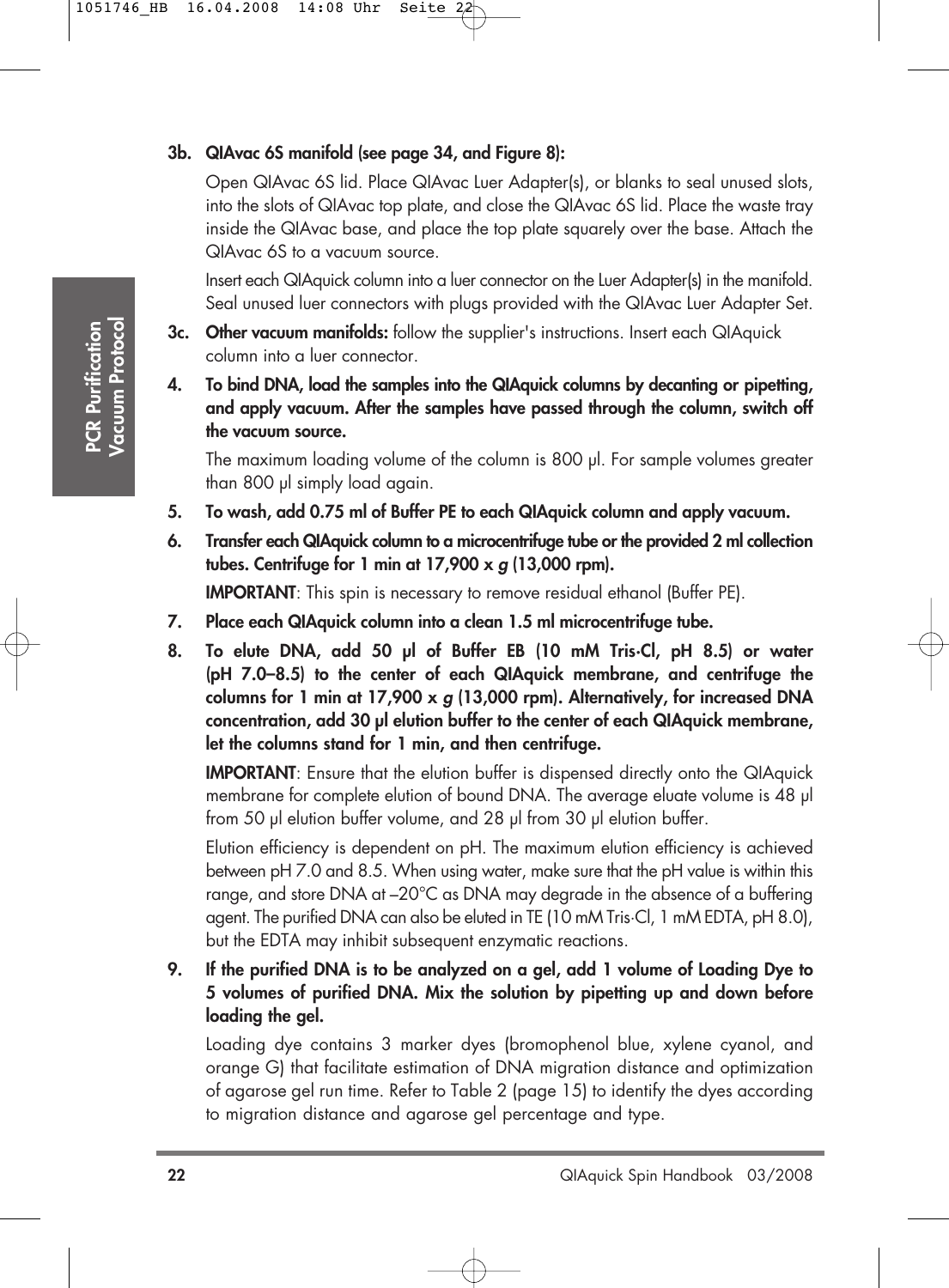### **QIAquick Nucleotide Removal Kit Protocol**

**using a microcentrifuge**

This protocol is designed for cleanup of radioactive-, biotin-, or DIG-labeled DNA fragments and oligonucleotides ≥17 nucleotides from enzymatic reactions (see page 8). The protocol ensures removal of primers <10 bases, enzymes, salts, and unincorporated nucleotides. It is possible to use this kit with a vacuum manifold as well as with a microcentrifuge, and a protocol for vacuum processing is available on request from QIAGEN Technical Services or your local distributor. However, we do not recommend processing radioactive samples with a vacuum manifold.

### **Important points before starting**

- Add ethanol (96–100%) to Buffer PE before use (see bottle label for volume).
- All centrifugation steps are in a conventional tabletop microcentrifuge at room temperature.

### **Procedure**

**1. Add 10 volumes of Buffer PN to 1 volume of the reaction sample and mix.**

For example, add 500 µl Buffer PN to a 50 µl reaction sample. For DNA fragments ≥100 bp, only 5 volumes of Buffer PN are required.

- **2. Place a QIAquick spin column in a provided 2 ml collection tube.**
- **3. To bind DNA, apply the sample to the QIAquick column and centrifuge for 1 min at 6000 rpm.**
- **4. For radioactive samples:**

**Place the QIAquick column into a clean 2 ml collection tube and discard the tube containing the radioactive flow-through appropriately.**

### **For non-radioactive samples:**

**Discard the flow-through and place QIAquick column back into the same tube.**

Collection tubes are reused to reduce plastic waste.

**5. For radioactive samples:**

**To wash QIAquick column, add 500 µl of Buffer PE and centrifuge for 1 min at 6000 rpm. Discard the flow-through appropriately and repeat wash with another 500 µl of Buffer PE.**

### **For non-radioactive samples:**

**To wash QIAquick column, add 750 µl of Buffer PE and centrifuge for 1 min at 6000 rpm.**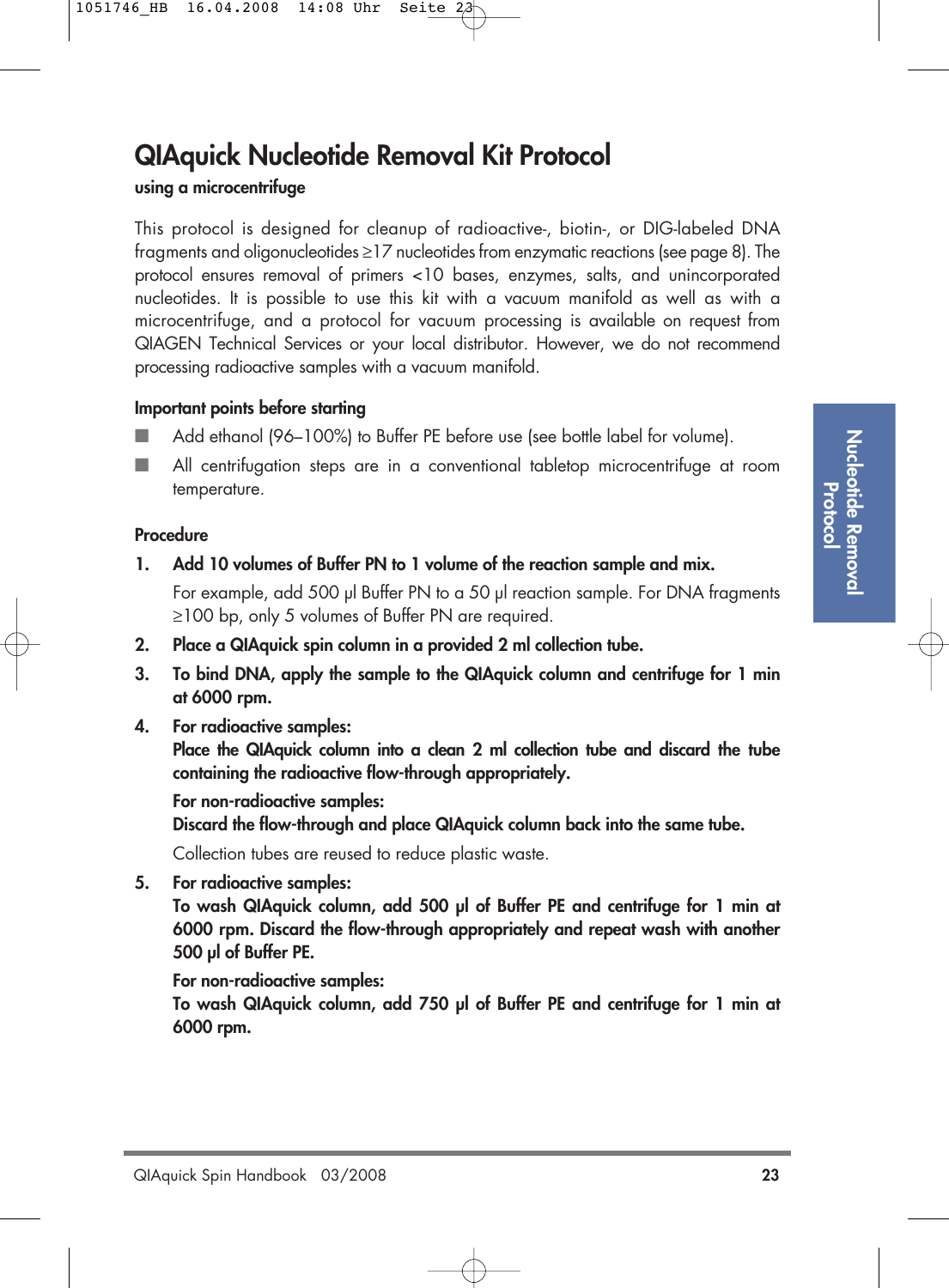- **6. Discard the flow-through and place the QIAquick column back in the same tube, which should be empty. Centrifuge for an additional 1 min at 13,000 rpm (17,900 x g). IMPORTANT:** Residual ethanol from Buffer PE will not be completely removed unless the flow-through is discarded before this additional centrifuge.
- **7. Place the QIAquick column in a clean 1.5 ml microcentrifuge tube.**
- **8. To elute DNA, add 100–200 µl of Buffer EB (10 mM Tris·Cl, pH 8.5) or water (pH 7.0–8.5) to the center of the QIAquick membrane and centrifuge the column for 1 min at 13,000 rpm (17,900 x g). Alternatively, for increased DNA concentration, add 30–50 µl elution buffer to the center of the QIAquick membrane, let the column stand for 1 min, and then centrifuge.**

**IMPORTANT:** Ensure that the elution buffer is dispensed directly onto the QIAquick membrane for complete elution of bound DNA.

Elution efficiency is dependent on pH. The maximum elution efficiency is achieved between pH 7.0 and 8.5. When using water, make sure that the pH value is within this range, and store DNA at –20°C as DNA may degrade in the absence of a buffering agent. The purified DNA can also be eluted in TE (10 mM Tris·Cl, 1 mM EDTA, pH 8.0), but the EDTA may inhibit subsequent enzymatic reactions.

**9. If the purified DNA is to be analyzed on a gel, add 1 volume of Loading Dye to 5 volumes of purified DNA. Mix the solution by pipetting up and down before loading the gel.** 

Loading dye contains 3 marker dyes (bromophenol blue, xylene cyanol, and orange G) that facilitate estimation of DNA migration distance and optimization of agarose gel run time. Refer to Table 2 (page 15) to identify the dyes according to migration distance and agarose gel percentage and type.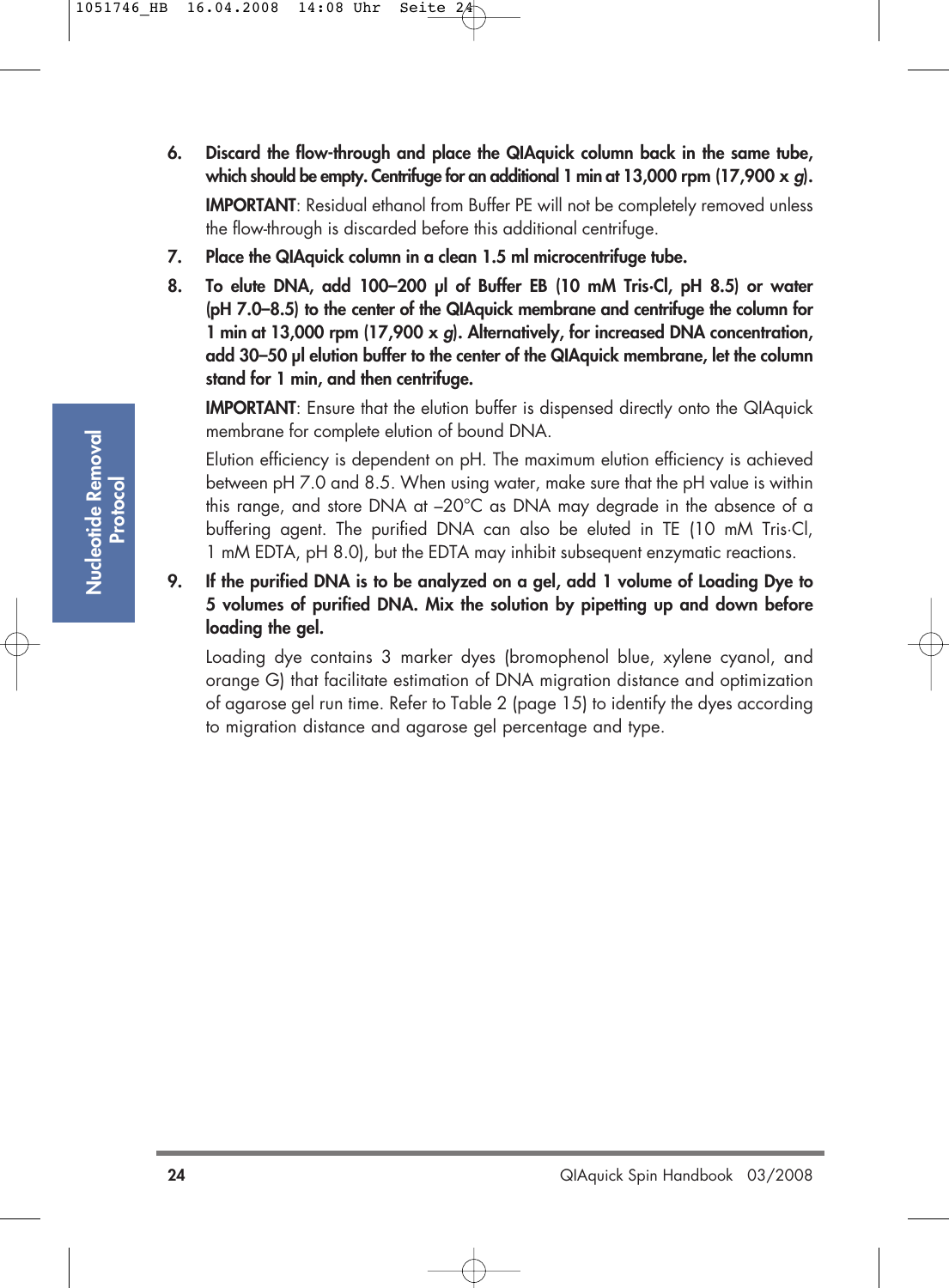### **QIAquick Gel Extraction Kit Protocol**

### **using a microcentrifuge**

This protocol is designed to extract and purify DNA of 70 bp to 10 kb from standard or low-melt agarose gels in TAE or TBE buffer. Up to 400 mg agarose can be processed per spin column. This kit can also be used for DNA cleanup from enzymatic reactions (see page 8). For DNA cleanup from enzymatic reactions using this protocol, add 3 volumes of Buffer QG and 1 volume of isopropanol to the reaction, mix, and proceed with step 6 of the protocol. Alternatively, use the MinElute Reaction Cleanup Kit.

### **Important points before starting**

- $\blacksquare$  The yellow color of Buffer QG indicates a pH  $\leq$ 7.5.
- Add ethanol (96–100%) to Buffer PE before use (see bottle label for volume).
- $\blacksquare$  All centrifugation steps are carried out at 17,900 x g (13,000 rpm) in a conventional table-top microcentrifuge at room temperature.

### **Procedure**

- **1. Excise the DNA fragment from the agarose gel with a clean, sharp scalpel.** Minimize the size of the gel slice by removing extra agarose.
- **2. Weigh the gel slice in a colorless tube. Add 3 volumes of Buffer QG to 1 volume of gel (100 mg ~ 100 µl).**

For example, add 300 µl of Buffer QG to each 100 mg of gel. For >2% agarose gels, add 6 volumes of Buffer QG. The maximum amount of gel slice per QIAquick column is 400 mg; for gel slices >400 mg use more than one QIAquick column.

**3. Incubate at 50°C for 10 min (or until the gel slice has completely dissolved). To help dissolve gel, mix by vortexing the tube every 2–3 min during the incubation.** 

**IMPORTANT:** Solubilize agarose completely. For >2% gels, increase incubation time.

**4. After the gel slice has dissolved completely, check that the color of the mixture is yellow (similar to Buffer QG without dissolved agarose).** 

If the color of the mixture is orange or violet, add 10 µl of 3 M sodium acetate, pH 5.0, and mix. The color of the mixture will turn to yellow.

The adsorption of DNA to the QIAquick membrane is efficient only at  $pH \le 7.5$ . Buffer QG contains a pH indicator which is yellow at pH ≤7.5 and orange or violet at higher pH, allowing easy determination of the optimal pH for DNA binding.

**5. Add 1 gel volume of isopropanol to the sample and mix.**

For example, if the agarose gel slice is 100 mg, add 100 µl isopropanol. This step increases the yield of DNA fragments <500 bp and >4 kb. For DNA fragments between 500 bp and 4 kb, addition of isopropanol has no effect on yield. Do not centrifuge the sample at this stage.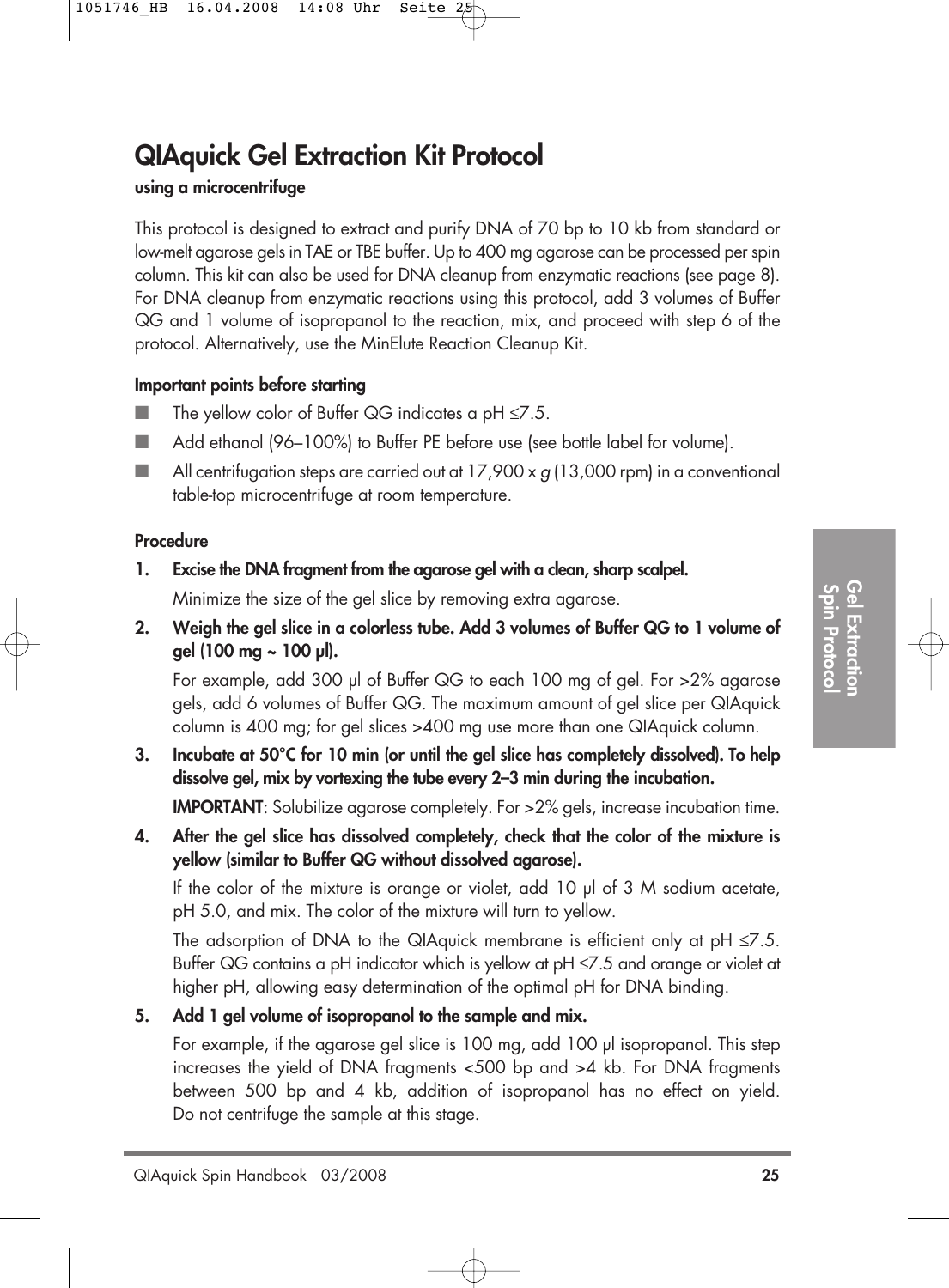- **6. Place a QIAquick spin column in a provided 2 ml collection tube.**
- **7. To bind DNA, apply the sample to the QIAquick column, and centrifuge for 1 min.** The maximum volume of the column reservoir is 800 µl. For sample volumes of more than 800 µl, simply load and spin again.
- **8. Discard flow-through and place QIAquick column back in the same collection tube.** Collection tubes are reused to reduce plastic waste.
- **9. Recommended: Add 0.5 ml of Buffer QG to QIAquick column and centrifuge for 1 min.** This step will remove all traces of agarose. It is only required when the DNA will subsequently be used for direct sequencing, in vitro transcription, or microinjection.
- **10. To wash, add 0.75 ml of Buffer PE to QIAquick column and centrifuge for 1 min.**

**Note**: If the DNA will be used for salt-sensitive applications, such as blunt-end ligation and direct sequencing, let the column stand 2–5 min after addition of Buffer PE, before centrifuging.

**11. Discard the flow-through and centrifuge the QIAquick column for an additional 1 min at 17,900 x g (13,000 rpm).**

**IMPORTANT**: Residual ethanol from Buffer PE will not be completely removed unless the flow-through is discarded before this additional centrifugation.

- **12. Place QIAquick column into a clean 1.5 ml microcentrifuge tube.**
- **13. To elute DNA, add 50 µl of Buffer EB (10 mM Tris·Cl, pH 8.5) or water (pH 7.0–8.5) to the center of the QIAquick membrane and centrifuge the column for 1 min. Alternatively, for increased DNA concentration, add 30 µl elution buffer to the center of the QIAquick membrane, let the column stand for 1 min, and then centrifuge for 1 min.**

**IMPORTANT:** Ensure that the elution buffer is dispensed directly onto the QIAquick membrane for complete elution of bound DNA. The average eluate volume is 48 µl from 50 µl elution buffer volume, and 28 µl from 30 µl.

Elution efficiency is dependent on pH. The maximum elution efficiency is achieved between pH 7.0 and 8.5. When using water, make sure that the pH value is within this range, and store DNA at –20°C as DNA may degrade in the absence of a buffering agent. The purified DNA can also be eluted in TE (10 mM Tris·Cl, 1 mM EDTA, pH 8.0), but the EDTA may inhibit subsequent enzymatic reactions.

**14. If the purified DNA is to be analyzed on a gel, add 1 volume of Loading Dye to 5 volumes of purified DNA. Mix the solution by pipetting up and down before loading the gel.** 

Loading dye contains 3 marker dyes (bromophenol blue, xylene cyanol, and orange G) that facilitate estimation of DNA migration distance and optimization of agarose gel run time. Refer to Table 2 (page 15) to identify the dyes according to migration distance and agarose gel percentage and type.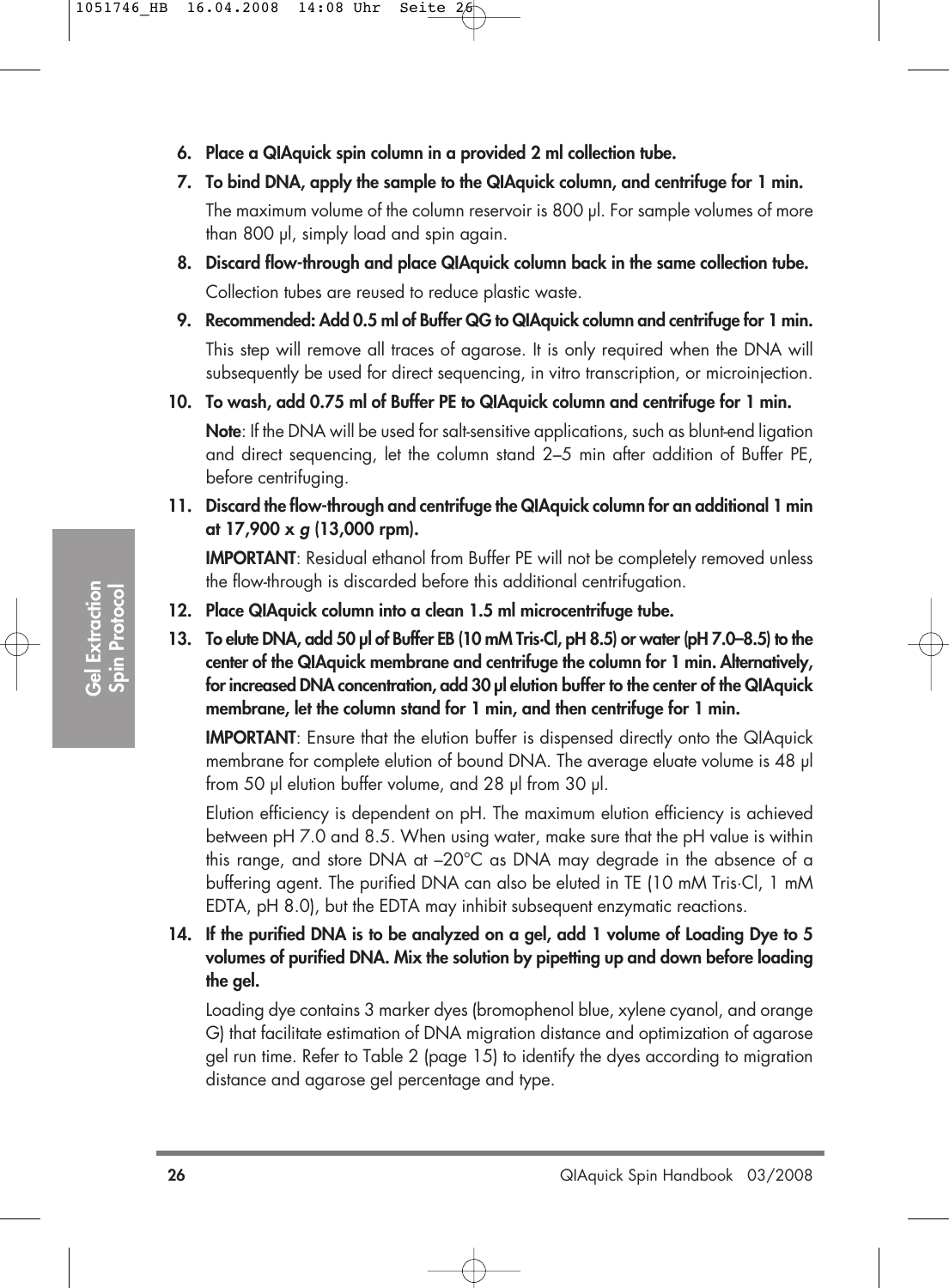# **QIAquick Gel Extraction Kit Protocol**

### **using a vacuum manifold**

QIAquick spin columns can now be used on any vacuum manifold with luer connectors (e.g., QIAvac 6S or QIAvac 24 Plus with Luer Adapters). The following protocol is designed to extract and purify DNA of 70 bp to 10 kb from standard or low-melt agarose gels in TAE or TBE buffer using vacuum-driven processing. Up to 400 mg agarose can be processed per spin column. This kit can also be used for DNA cleanup from enzymatic reactions (see page 8). For DNA cleanup from enzymatic reactions using this protocol, add 3 volumes of Buffer QG and 1 volume of isopropanol to the reaction and mix. Set up the vacuum manifold as described in step 4 and then and proceed with step 7 of the protocol. Alternatively, use the new MinElute Reaction Cleanup Kit.

### **Important points before starting**

- The yellow color of Buffer QG indicates a pH ≤7.5.
- Add ethanol (96–100%) to Buffer PE before use (see bottle label for volume).
- Switch off vacuum between steps to ensure that a consistent, even vacuum is applied during manipulations.

### **Procedure**

- **1. Excise the DNA fragment from the agarose gel with a clean, sharp scalpel.** Minimize the size of the gel slice by removing extra agarose.
- **2. Weigh the gel slice in a colorless tube. Add 3 volumes of Buffer QG to 1 volume of gel (100 mg or approximately 100 µl).**

For example, add 300 µl of Buffer QG to each 100 mg of gel. For >2% agarose gels, add 6 volumes of Buffer QG. The maximum amount of gel slice per QIAquick column is 400 mg; for gel slices >400 mg use more than one QIAquick column.

- **3. Incubate at 50°C for 10 min (or until the gel slice has completely dissolved). To help dissolve gel, mix by vortexing the tube every 2–3 min during the incubation. IMPORTANT:** Solubilize agarose completely. For >2% gels, increase incubation time.
- **4. During the incubation, prepare the vacuum manifold and QIAquick columns according to steps 4a, 4b, or 4c.**
- **4a. QIAvac 24 Plus (see page 33, and Figure 7):**

Insert up to 24 QIAquick spin columns into the luer extensions of the QIAvac 24 Plus. Close unused positions with luer caps and connect QIAvac 24 Plus to a vacuum source.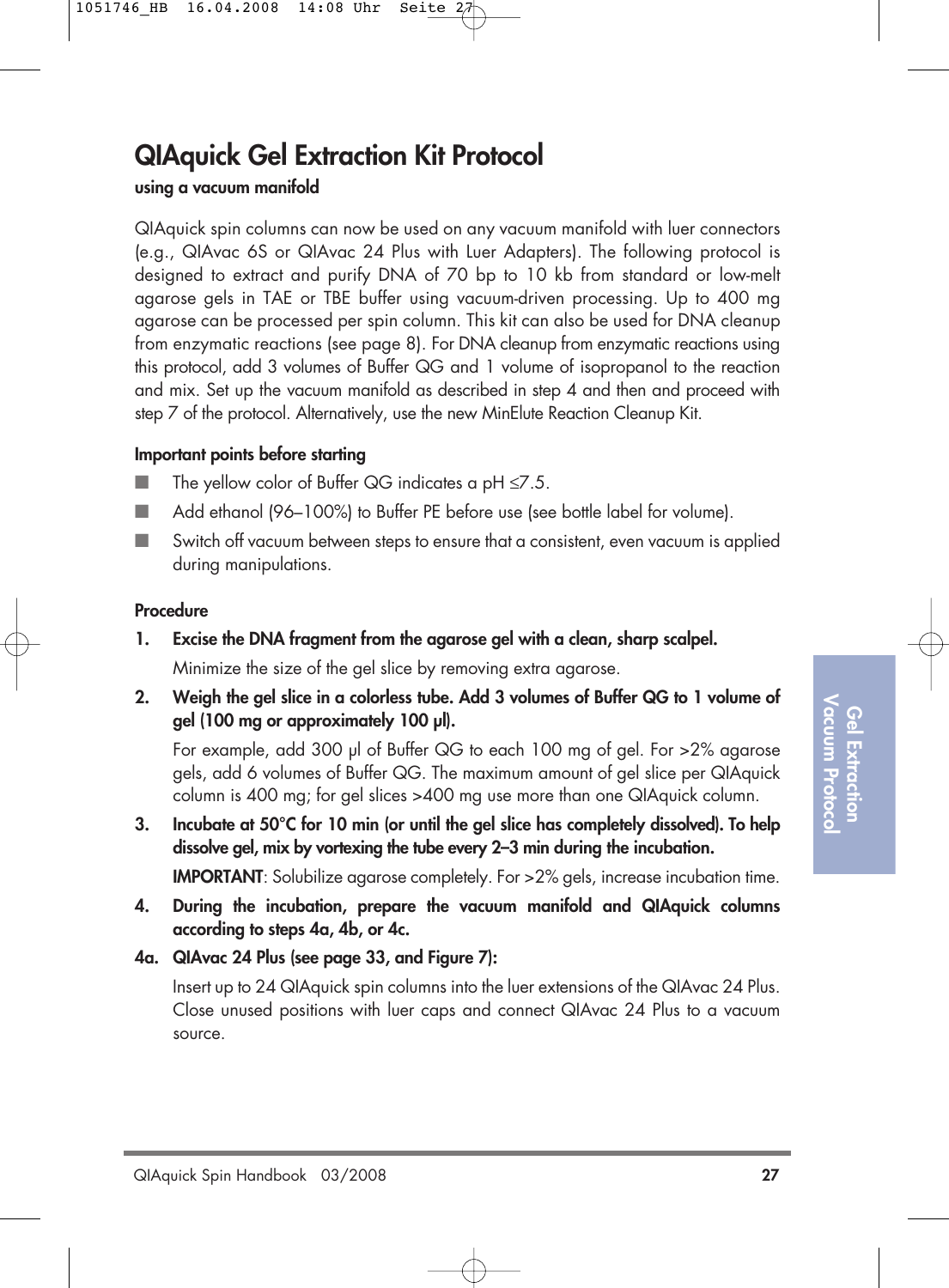### **4b. QIAvac 6S manifold (see page 34, and Figure 8):**

Open QIAvac 6S lid. Place QIAvac Luer Adapter(s), or blanks to seal unused slots, into the slots of QIAvac top plate, and close the QIAvac 6S lid. Place the waste tray inside the QIAvac base, and place the top plate squarely over the base. Attach the QIAvac 6S to a vacuum source.

Insert each QIAquick column into a luer connector on the Luer Adapter(s) in the manifold. Seal unused luer connectors with plugs provided with the QIAvac Luer Adapter Set.

- **4c. Other vacuum manifolds:** follow the suppliers instructions. Insert each QIAquickcolumn into a luer connector.
- **5. After the gel slice has dissolved completely, check that the color of mixture is yellow (similar to Buffer QG without dissolved agarose).**

**Note**: If the color of the sample is orange or violet, add 10 µl of 3 M sodium acetate, pH 5.0, and mix. The color of the mixture will turn to yellow.

The adsorption of DNA to the QIAquick membrane is efficient only at  $pH \le 7.5$ . Buffer QG contains a pH indicator that is yellow at pH  $\leq$ 7.5 and orange or violet at higher pH, allowing easy determination of the optimal pH for DNA binding.

### **6. Add 1 gel volume of isopropanol to the sample and mix by inverting the tube several times.**

For example, if the agarose gel slice is 100 mg, add 100 µl isopropanol. This step increases the yield of DNA fragments <500 bp and >4 kb. For DNA fragments between 500 bp and 4 kb, addition of isopropanol has no effect on yield. Do not centrifuge the sample at this stage.

### **7. To bind DNA, pipet the sample onto the QIAquick column and apply vacuum. After the sample has passed through the column, switch off vacuum source.**

The maximum volume of the column reservoir is 800 µl. For sample volumes of more than 800 µl, simply load again.

### **8. Recommended: Add 0.5 ml of Buffer QG to QIAquick column and apply vacuum.**

This step will remove all traces of agarose. It is only required when the DNA will subsequently be used for direct sequencing, in vitro transcription, or microinjection.

### **9. To wash, add 0.75 ml of Buffer PE to QIAquick column and apply vacuum.**

**Note**: If the DNA will be used for salt-sensitive applications, such as blunt-end ligation and direct sequencing, let the column stand 2–5 min after addition of Buffer PE before applying vacuum.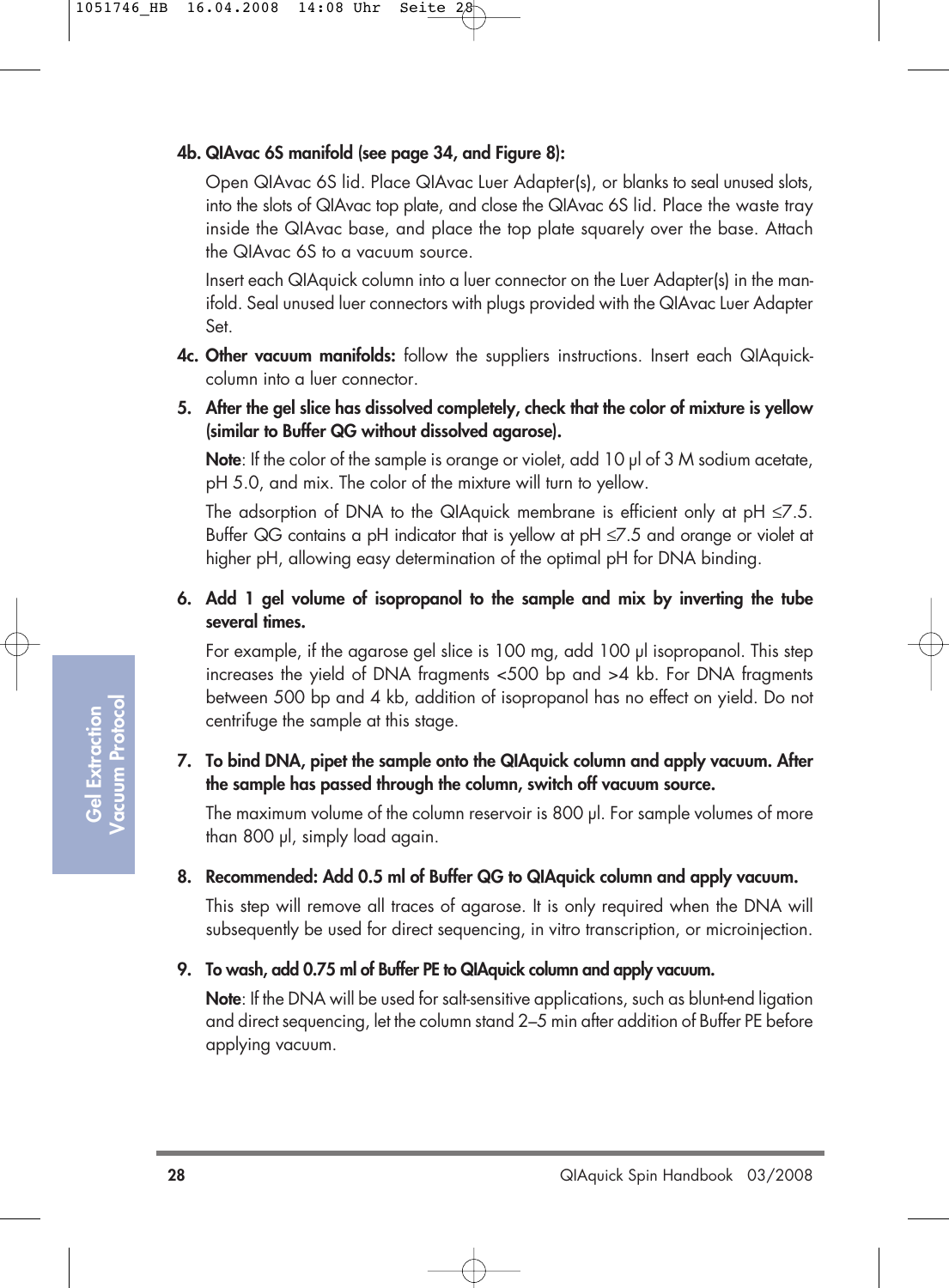Vacuum Protocol **Vacuum Protocol** Gel Extractior **Gel Extraction**

**10. Transfer QIAquick column to a clean 1.5 ml microcentrifuge tube or to a provided 2 ml collection tube. Centrifuge for 1 min at 17,900 x g (13,000 rpm).**

**IMPORTANT:** This spin is necessary to remove residual ethanol (Buffer PE).

- **11. Place QIAquick column in a clean 1.5 ml microcentrifuge tube.**
- **12. To elute DNA, add 50 µl of Buffer EB (10 mM Tris·Cl, pH 8.5) or water (pH 7–8.5) to the center of the QIAquick membrane and centrifuge the column for 1 min at 17,900 x g (13,000 rpm). Alternatively, for increased DNA concentration, add 30 µl elution buffer, let stand for 1 min, and then centrifuge for 1 min.**

**IMPORTANT:** Ensure that the elution buffer is dispensed directly onto the QIAquick membrane for complete elution of bound DNA. The average eluate volume is 48 µl from 50 µl elution buffer volume, and 28 µl from 30 µl.

Elution efficiency is dependent on pH. The maximum elution efficiency is achieved between pH 7.0 and 8.5. When using water, make sure that the pH value is within this range, and store DNA at –20°C as DNA may degrade in the absence of a buffering agent. The purified DNA can also be eluted in TE buffer (10 mM Tris·Cl, 1 mM EDTA, pH 8.0), but the EDTA may inhibit subsequent enzymatic reactions.

**13. If the purified DNA is to be analyzed on a gel, add 1 volume of Loading Dye to 5 volumes of purified DNA. Mix the solution by pipetting up and down before loading the gel.** 

Loading dye contains 3 marker dyes (bromophenol blue, xylene cyanol, and orange G) that facilitate estimation of DNA migration distance and optimization of agarose gel run time. Refer to Table 2 (page 15) to identify the dyes according to migration distance and agarose gel percentage and type.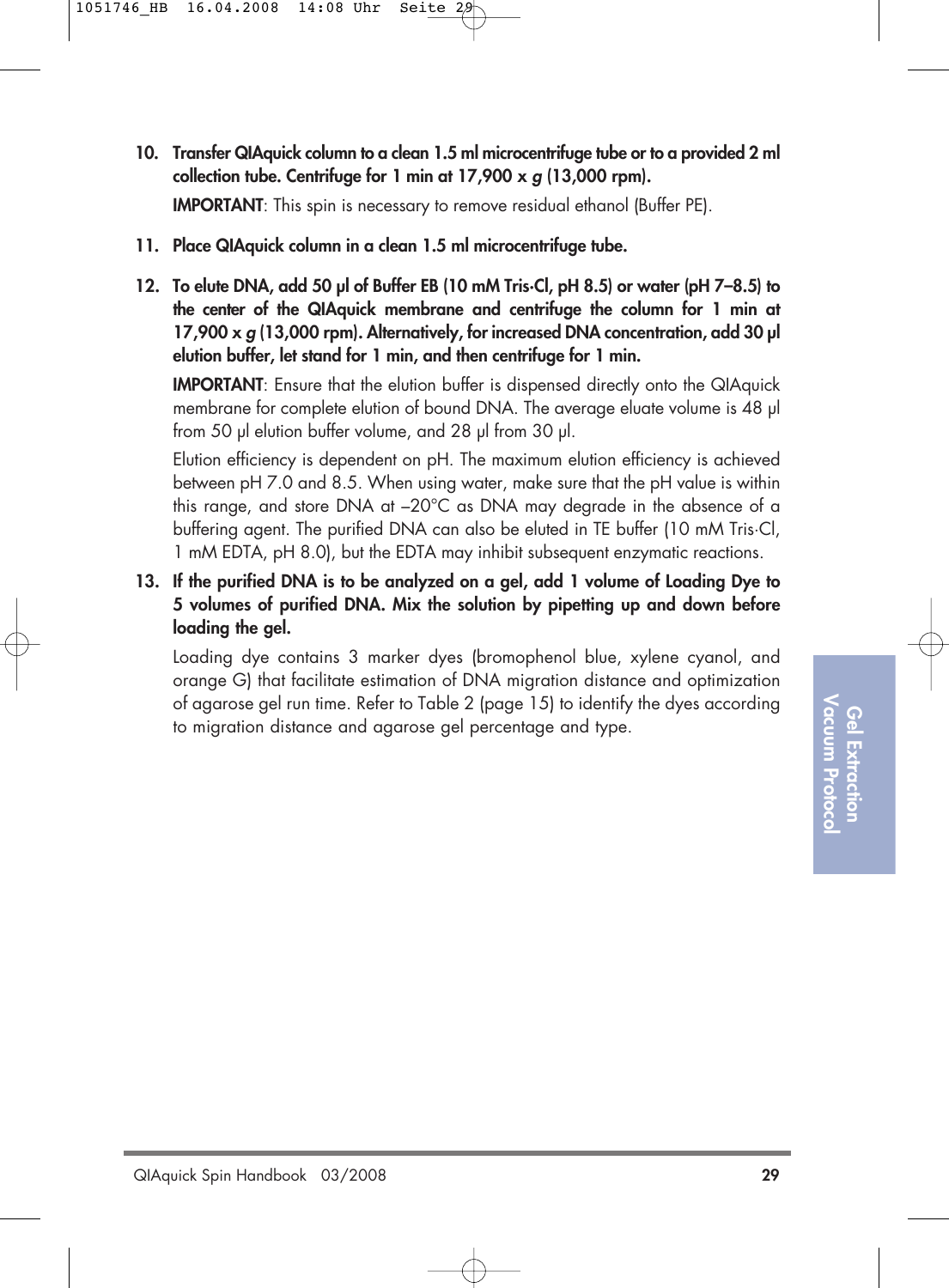### **Troubleshooting Guide**

This troubleshooting guide may be helpful in solving any problems that may arise. For more information, see also the Frequently Asked Questions page at our Technical Support Center: www.qiagen.com/FAQ/FAQList.aspx . The scientists in QIAGEN Technical Services are always happy to answer any questions you may have about either the information or protocols in this handbook or sample and assay technologies (for contact information, see back cover or visit www.qiagen.com ).

#### **Comments and Suggestions**

#### **Low or no recovery**

| a)  | Buffer PE did not<br>contain ethanol                                                         | Ethanol must be added to Buffer PE (concentrate) before use.<br>Repeat procedure with correctly prepared Buffer PE.                                                                                                                                                                                                                                                                                                                                                                   |
|-----|----------------------------------------------------------------------------------------------|---------------------------------------------------------------------------------------------------------------------------------------------------------------------------------------------------------------------------------------------------------------------------------------------------------------------------------------------------------------------------------------------------------------------------------------------------------------------------------------|
| b)  | Inappropriate<br>elution buffer                                                              | DNA will only be eluted efficiently in the presence of low-salt<br>buffer (e.g., Buffer EB: 10 mM Tris Cl, pH 8.5) or water.<br>See "Elution in low-salt solutions", page 13.                                                                                                                                                                                                                                                                                                         |
| c)  | Elution buffer<br>incorrectly dispensed                                                      | Add elution buffer to the center of the QIAquick membrane<br>to ensure that the buffer completely covers the membrane.<br>This is particularly important when using small elution<br>volumes (30 µl).                                                                                                                                                                                                                                                                                 |
| Gel |                                                                                              |                                                                                                                                                                                                                                                                                                                                                                                                                                                                                       |
| d)  | Gel slice incom-<br>pletely solubilized                                                      | After addition of Buffer QG to the gel slice, mix by vortexing<br>the tube every 2-3 min during the 50°C incubation. DNA<br>will remain in any undissolved agarose.                                                                                                                                                                                                                                                                                                                   |
| e)  | pH of electro-<br>phoresis buffer too<br>high (binding<br>mixture turns<br>orange or violet) | The electrophoresis buffer has been repeatedly used or incor-<br>rectly prepared, resulting in a sample pH that exceeds the<br>buffering capacity of Buffer QG and leads to inefficient DNA<br>binding. Add 10 µl of 3 M sodium acetate, pH 5.0, to the<br>sample and mix. The color of the mixture will turn yellow<br>indicating the correct pH for DNA binding. Even for binding<br>mixtures with only small color changes (slight orange color),<br>add the 10 µl sodium acetate. |
| f)  | Gel slice was too<br>large (>400 mg)                                                         | 70–80% recovery can only be obtained from ≤400 mg gel<br>slice per QIAquick column. For gel slices >400 mg, use<br>multiple QIAquick columns.                                                                                                                                                                                                                                                                                                                                         |

**Gel**: refers to QIAquick Gel Extraction Kits only.

**PCR:** refers to QIAquick PCR Purification Kits only.

Other notes refer to all kits.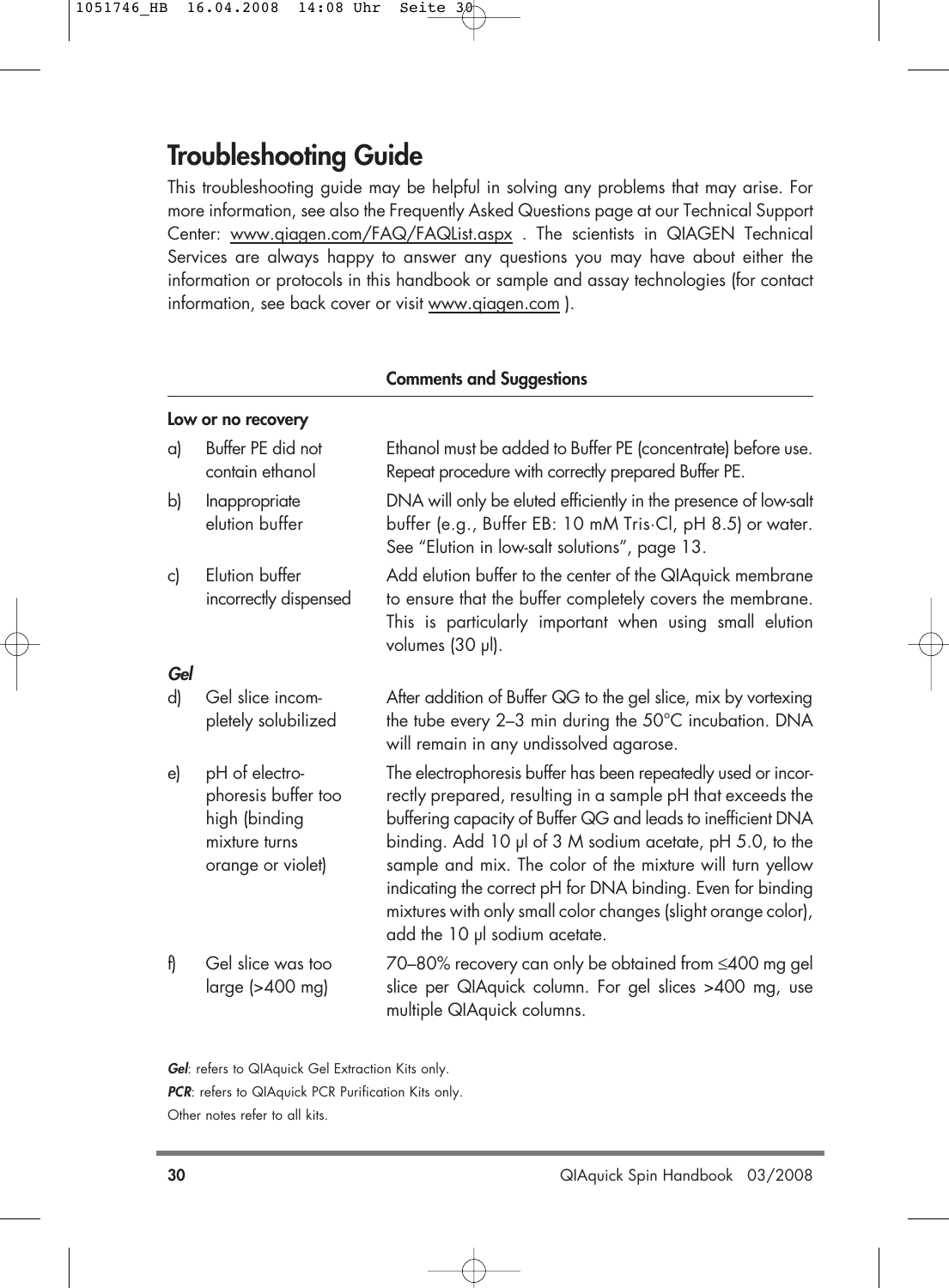### **PCR**

g) Insufficient/no PCR Estimate DNA recovery by running 10% of PCR product product before and after purification on an agarose gel.

### **PCR/Gel**

- h) Cloudy and This may be due to salt precipitation, and will disappear upon gelatinous ap- mixing the sample. Alternatively, the gel slice may not be compearance of sample pletely solubilized. In this case, apply the mixture to the mixture after **QIAquick column, centrifuge, and then add 0.5 ml Buffer QG** addition of to the column. Let stand for 1 min at room temperature, and isopropanol then centrifuge and continue with the procedure. This additional wash will solubilize remaining agarose.
- i) Binding mixture turns The pH in the sample exceeds the buffer capacity of Buffer orange or violet QG or PB respectively. Add 20 µl of 3 M sodium acetate, pH 5.0, to the sample and mix. The color of the mixture will turn yellow indicating the correct pH for DNA binding. Even for samples with slight color changes (orange color), add 10 µl sodium acetate.

### **DNA does not perform well (e.g., in ligation reactions)**

- a) Salt concentration Modify the wash step by incubating the column for 5 min at in eluate too high room temperature after adding 750 µl of Buffer PE, then centrifuge.
- b) Eluate contains Ensure that the wash flow-through is drained from the collection residual ethanol tube and that the QIAquick column is then centrifuged at  $17,900 \times g$  (13,000 rpm) for an additional 1 min.

### **Gel**

c) Eluate contami- The gel slice is incompletely solubilized or weighs >400 mg. nated with agarose Repeat procedure, including the optional Buffer QG column-wash step.

### **PCR**

d) Eluate contains Primer-dimers formed are >20 bp and are not completely primer-dimers removed. After the binding step, wash the QIAquick column with 750 µl of a 35% guanidine hydrochloride

aqueous solution (35 g in 100 ml). Continue with the Buffer PE wash step and the elution step as in the protocol.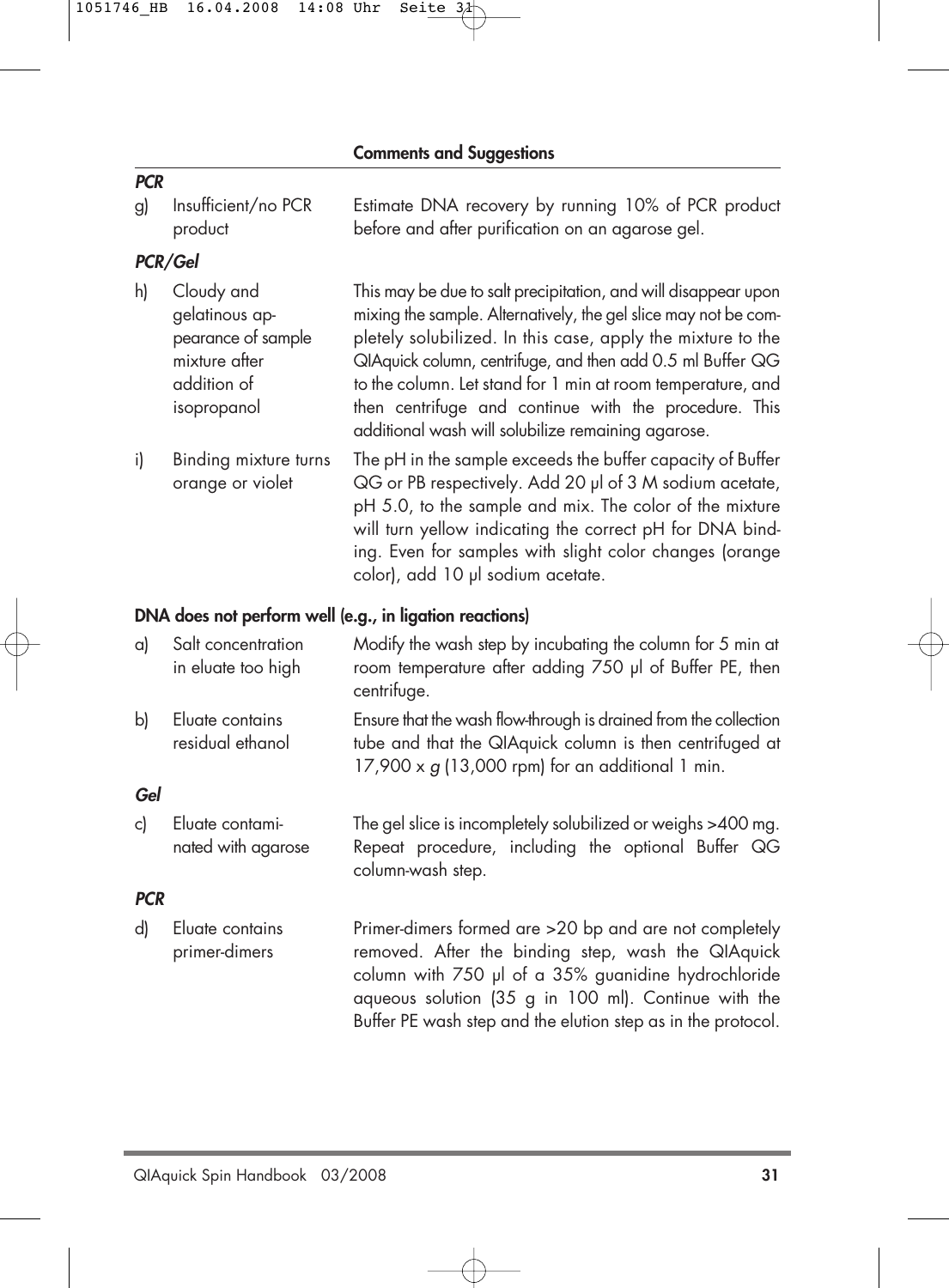e) Eluate contains Use the eluted DNA to prepare the subsequent enzymatic denatured ssDNA, reaction but omit the enzyme. To reanneal the ssDNA, which appears as incubate the reaction mixture at 95°C for 2 min, and allow smaller smeared the tube to cool slowly to room temperature. Add the enzyme band on an ana- and proceed as usual. Alternatively, the DNA can be eluted lytical gel in 10 mM Tris buffer containing 10 mM NaCl. The salt and buffering agent promote the renaturation of DNA strands. However the salt concentration of the eluate must then be considered for subsequent applications.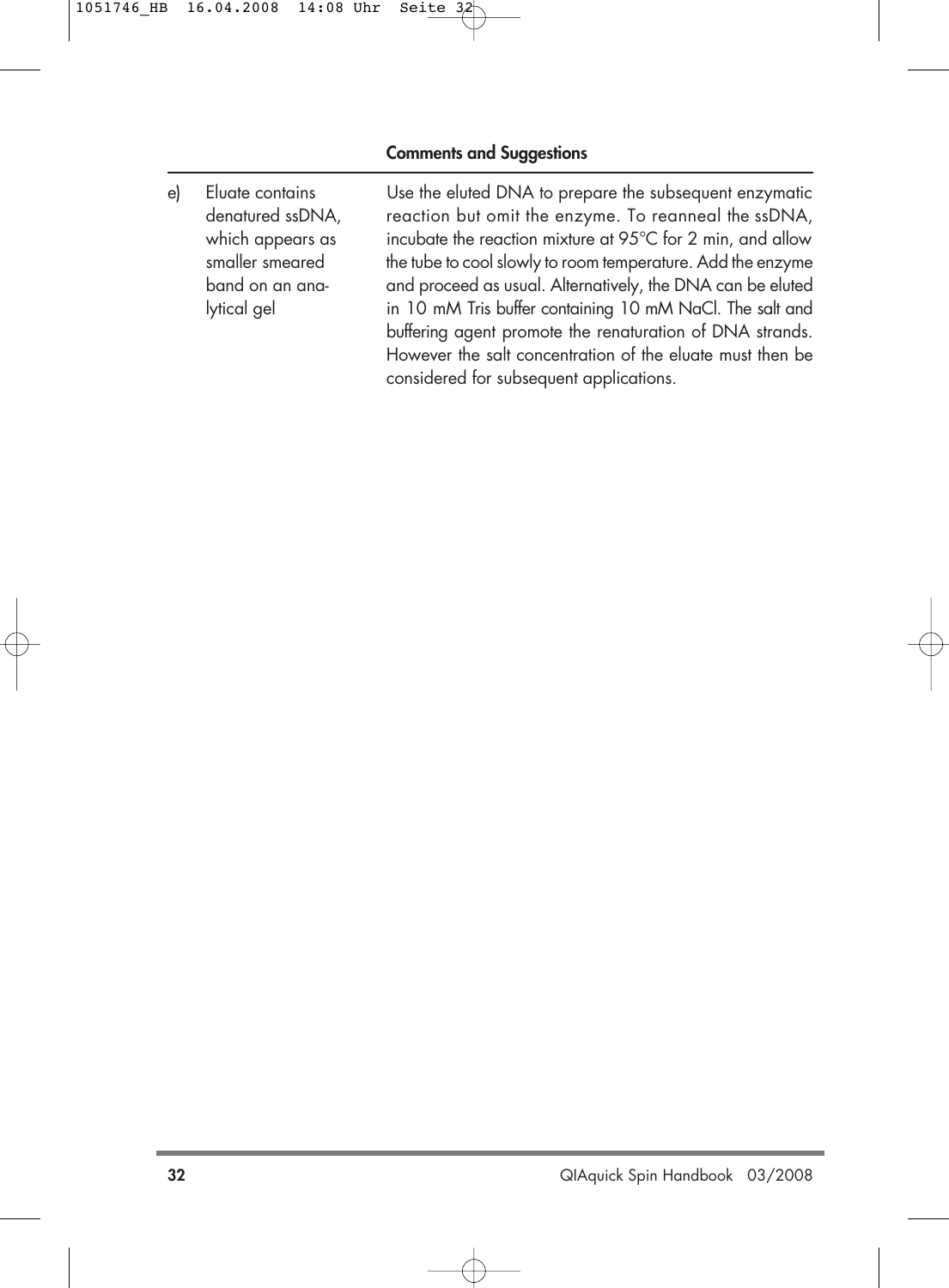# **Appendix: QIAvac Vacuum Manifolds**

### **Handling guidelines for QIAvac 24 Plus**

- Always place the QIAvac 24 Plus on a secure bench top or work area. If dropped, the QIAvac 24 Plus manifold may crack.
- Always store the QIAvac 24 Plus clean and dry. For cleaning procedures see the QIAvac 24 Plus Handbook.
- The components of the QIAvac 24 Plus are not resistant to certain solvents (Table 4). If these solvents are spilled on the unit, rinse it thoroughly with water.
- To ensure consistent performance, do not apply silicone or vacuum grease to any part of the QIAvac 24 Plus manifold.
- Always use caution and wear safety glasses when working near a vacuum manifold under pressure.
- Contact QIAGEN Technical Services or your local distributor for information concerning spare or replacement parts.



**Figure 7. QIvac 24 Plus.** Setting up the QIAvac 24 Plus with QIAprep®, QIAquick, MinElute, or RNeasy® Mini Spin Columns.

- 1. QIAvac 24 Plus vacuum manifold
- 2. Luer slot closed with luer plug
- 3. Spin column\*
- \* Not included with the QIAvac 24 Plus. Included in appropriate purification kits.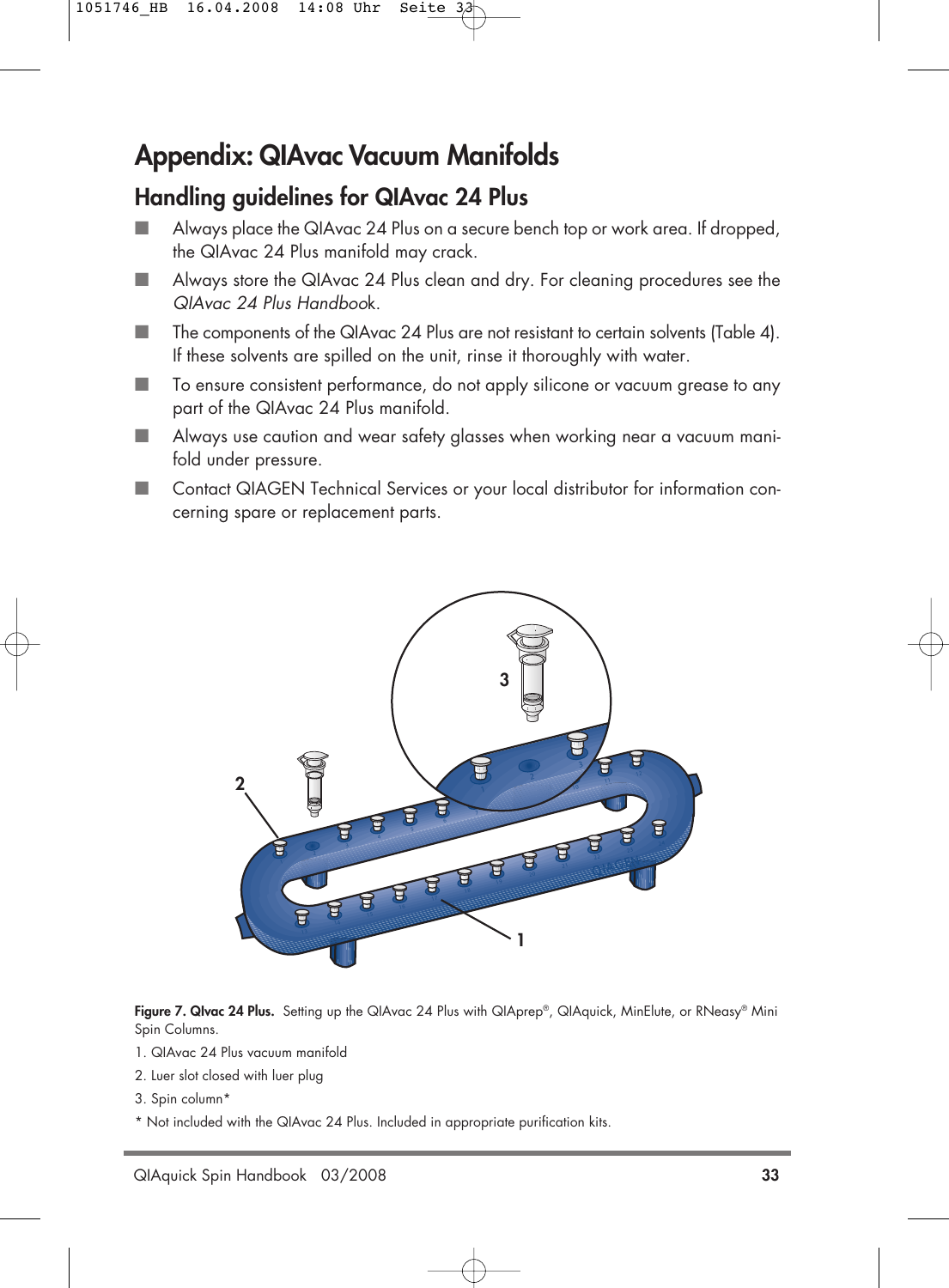| <b>Resistant to:</b> |                   |                 |
|----------------------|-------------------|-----------------|
| Acetic acid          | Chaotropic salts  | Chlorine bleach |
| Chromic acid         | Hydrochloric acid | <b>SDS</b>      |
| Sodium chloride      | Sodium hydroxide  | Tween 20        |
| Urea                 |                   |                 |
| Not resistant to:    |                   |                 |
| Benzene              | Chloroform        | <b>Fthers</b>   |
| Phenol               | Toluene           |                 |

**Table 4. Chemical Resistance Properties of the QIAvac 24 Plus**

### **Handling guidelines for QIAvac 6S**

QIAvac 6S facilitates DNA cleanup with QIAquick by providing a convenient modular vacuum manifold, which, in combination with QIAvac Luer Adapters, allows easy processing of QIAquick spin columns as an alternative to centrifugation. The following recommendations should be followed when handling the QIAvac 6S vacuum manifold.

- Always store the QIAvac 6S vacuum manifold clean and dry. To clean, simply rinse all components with water and dry with paper towels. Do not air-dry, as the screws may rust and need to be replaced. Do not use abrasives or solvents.
- Always place the QIAvac 6S vacuum manifold on a secure bench top or work area. If dropped, the manifold may crack.
- The components of QIAvac manifolds are not resistant to ethanol, methanol, or other organic solvents (Table 5). Do not bring solvents into contact with the vacuum manifold. If solvents are spilled on the unit, rinse thoroughly with distilled water, and do not incubate acrylic components in alcohol-containing reagents for long periods of time. Ensure that no residual Buffer PE remains in the vacuum manifold.
- To ensure consistent performance, do not apply silicone or vacuum grease to any part of the QIAvac 6S manifold. The spring lock on the top plate and the self-sealing gasket provide an airtight seal when vacuum is applied to the assembled unit. To maximize gasket lifetime, rinse the gasket free of salts and buffers after each use and dry with paper towels before storage.
- Remove blanks from the slots of the top plate after use and store them under the manifold.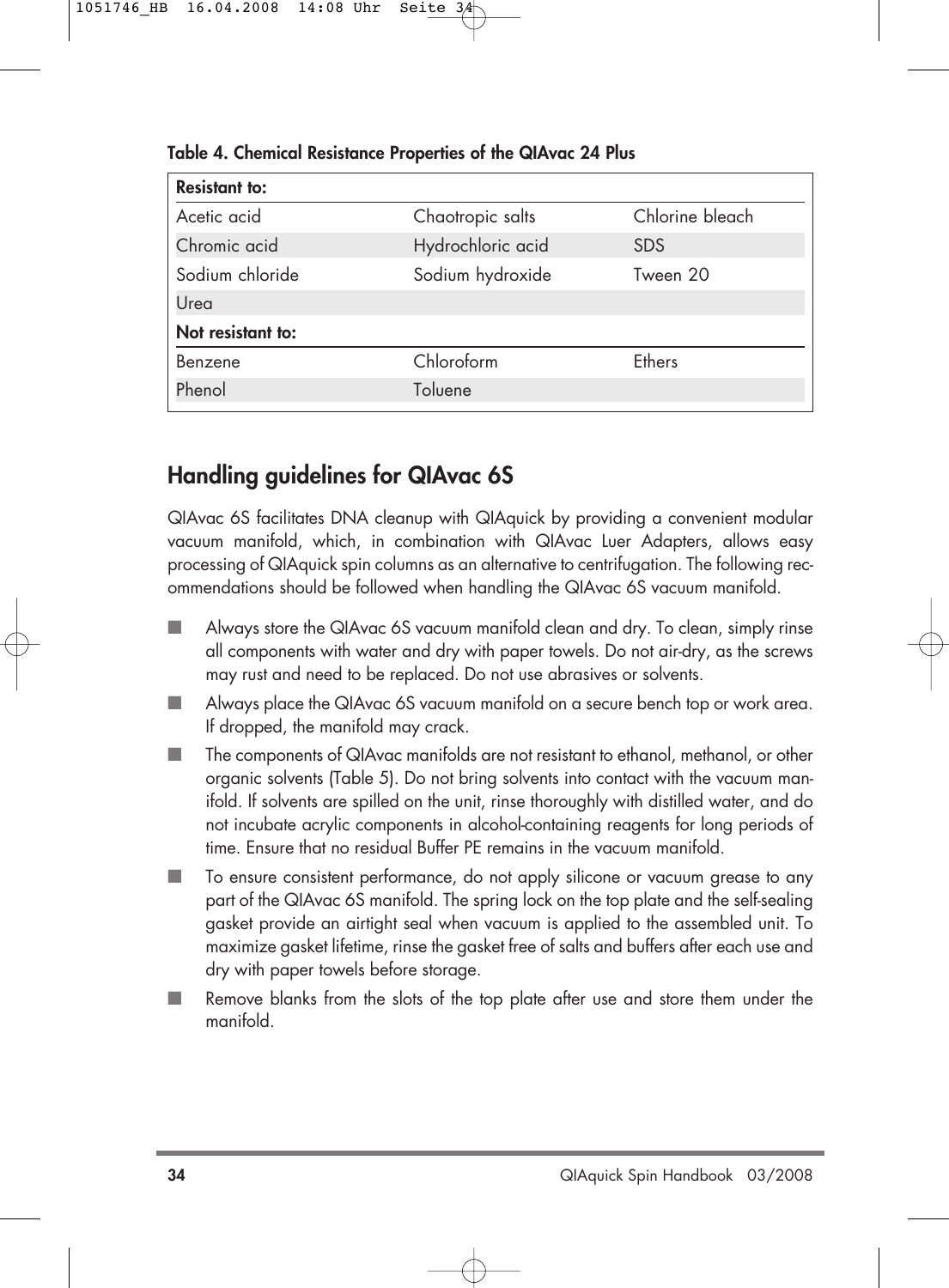

Figure 8. QIAvac 6S. Components of the QIAvac 6S manifold.

- 1. QIAvac base, which holds a waste tray, a strip holder, or a microtube rack
- 2. Waste tray
- 3. QIAvac strip holder to hold 8-well strips
- 4. QIAvac top plate with slots for 8-well strips or QIAvac Luer Adapters
- 5. Microtube rack
- 6. 8-well strip\*
- 7. Blanks to seal unused slots
- 8. QIAvac Luer Adapter †
- 9. QIAquick spin column\*
- 10. Plug to seal unused luer connectors<sup>t</sup>
- \* Not included with QIAvac Manifold. Included in appropriate kits.
- † Not included with QIAvac 6S. Must be purchased separately.

#### **Table 5. Chemical Resistance Properties of the QIAvac 6S**

| <b>Resistant to:</b>  |                  |                   |
|-----------------------|------------------|-------------------|
| Chlorine bleach (12%) | Diluted alcohol  | Hydrochloric acid |
| Sodium chloride       | Sodium hydroxide | Urea              |
| Not resistant to:     |                  |                   |
| Acetone               | Benzene          | Chloroform        |
| Chromic acid          | <b>Fthers</b>    | Phenol            |
| Toluene               |                  |                   |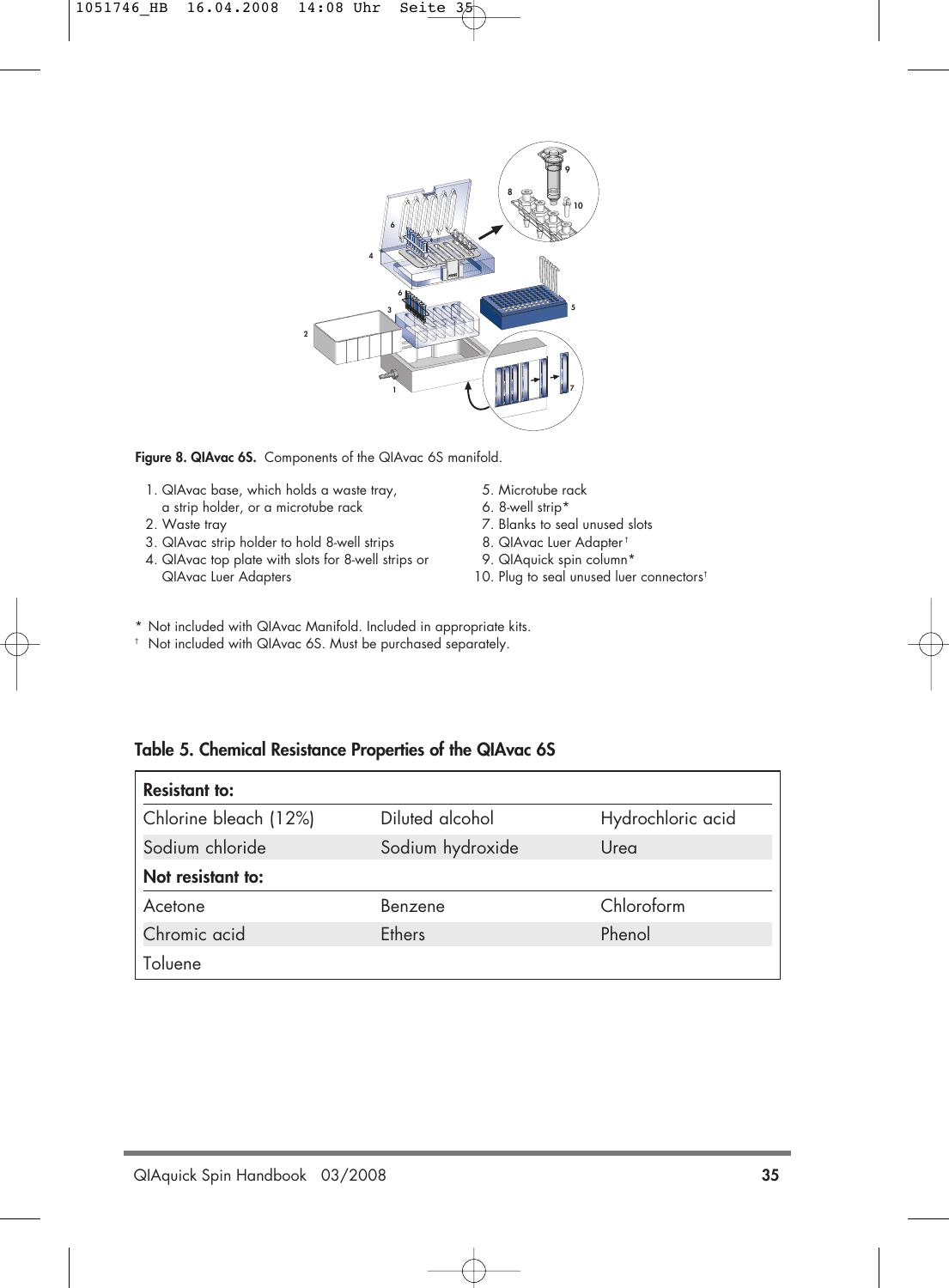### **References**

- 1. Vogelstein, B. and Gillespie, D. (1979) Preparative and analytical purification of DNA from agarose. Proc. Natl. Acad. Sci. USA **76**, 615.
- 2. Hamaguchi, K. and Geiduschek, E.P. (1962) The effect of electrolytes on the stability of deoxyribonucleate helix. J. Am. Chem. Soc. **84**, 1329.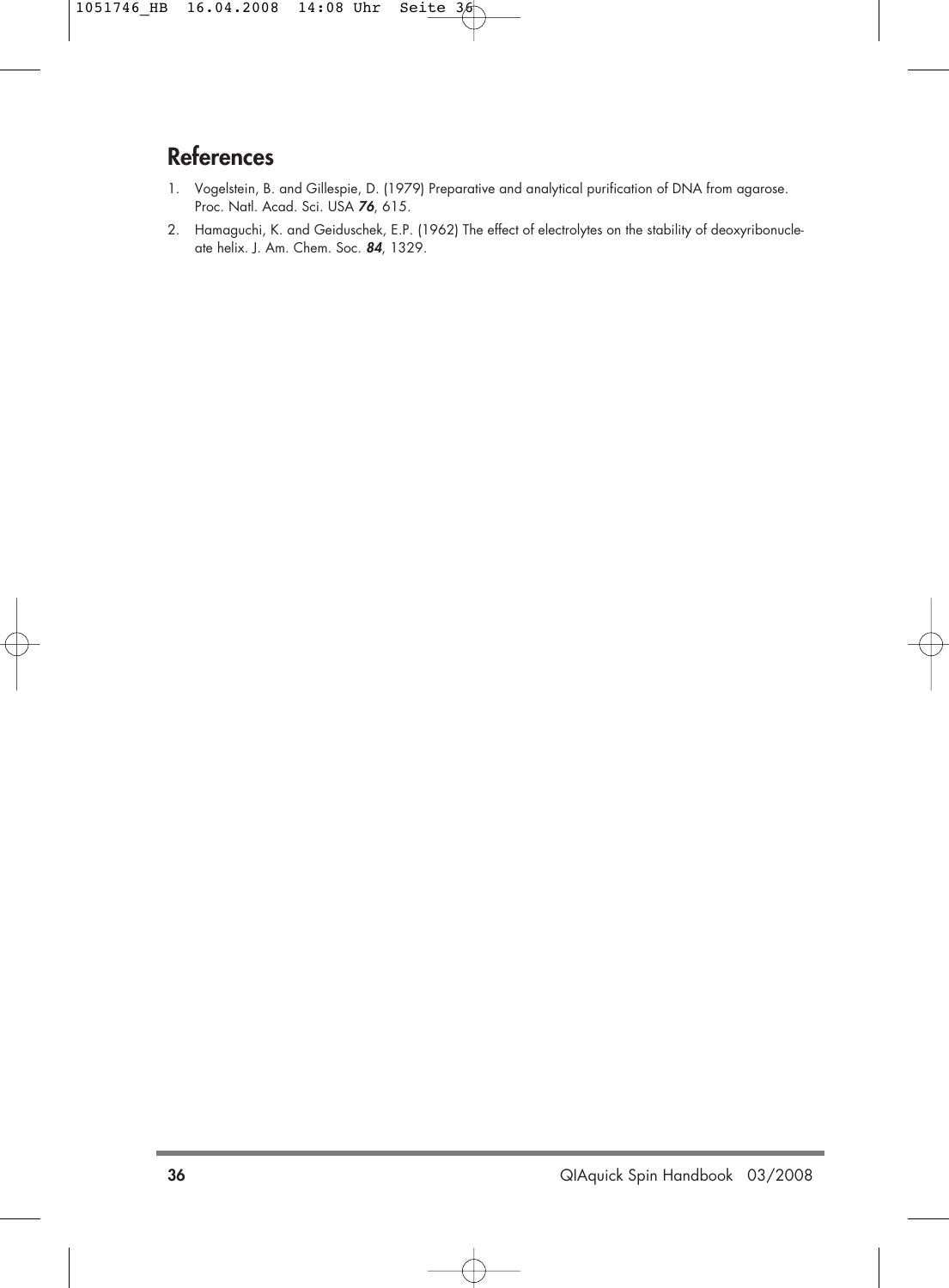# **Ordering Information**

| Product                                   | <b>Contents</b>                                                 | Cat. no. |
|-------------------------------------------|-----------------------------------------------------------------|----------|
| <b>QlAquick Spin Kits</b>                 |                                                                 |          |
| <b>QIAquick PCR Purification Kit (50)</b> | 50 QIAquick Spin Columns,<br>Buffers, Collection Tubes (2 ml)   | 28104    |
| QIAquick PCR Purification Kit (250)       | 250 QIAquick Spin Columns,<br>Buffers, Collection Tubes (2 ml)  | 28106    |
| QIAquick Nucleotide Removal Kit (50)      | 50 QIAquick Spin Columns, Buffers,<br>Collection Tubes (2 ml)   | 28304    |
| QIAquick Nucleotide Removal Kit (250)     | 250 QIAquick Spin Columns, Buffers,<br>Collection Tubes (2 ml)  | 28306    |
| QIAquick Gel Extraction Kit (50)          | 50 QIAquick Spin Columns, Buffers,<br>Collection Tubes (2 ml)   | 28704    |
| QIAquick Gel Extraction Kit (250)         | 250 QIAquick Spin Columns, Buffers,<br>Collection Tubes (2 ml)  | 28706    |
| <b>Related products</b>                   |                                                                 |          |
| MinElute Reaction Cleanup Kit (50)        | 50 MinElute Spin Columns,<br>Buffers, Collection Tubes (2 ml)   | 28204    |
| MinElute Reaction Cleanup Kit (250)       | 250 MinElute Spin Columns,<br>Buffers, Collection Tubes (2 ml)  | 28206    |
| MinElute Gel Extraction Kit (50)          | 50 MinElute Spin Columns,<br>Buffers, Collection Tubes (2 ml)   | 28604    |
| MinElute Gel Extraction Kit (250)         | 250 MinElute Spin Columns,<br>Buffers, Collection Tubes (2 ml)  | 28606    |
| MinElute PCR Purification Kit (50)        | 50 MinElute Spin Columns, Buffers,<br>Collection Tubes (2 ml)   | 28004    |
| MinElute PCR Purification Kit (250)       | 250 MinElute Spin Columns, Buffers,<br>Collection Tubes (2 ml)  | 28006    |
| <b>Individual buffers</b>                 |                                                                 |          |
| Buffer PB (500 ml)                        | 500 ml Binding Buffer                                           | 19066    |
| <b>Buffer PN</b>                          | 500 ml Binding Buffer                                           | 19071    |
| Buffer PE (concentrate)                   | 100 ml Buffer PE (5x concentrate;<br>final volume 500 ml)       | 19065    |
| Buffer QG* (250 ml)                       | 250 ml Solubilization and Binding Buffer<br>(with pH indicator) | 19063    |

\* Additional Buffer QG may be required for routine purifications from gel slices >300 mg from gels containing >2% agarose.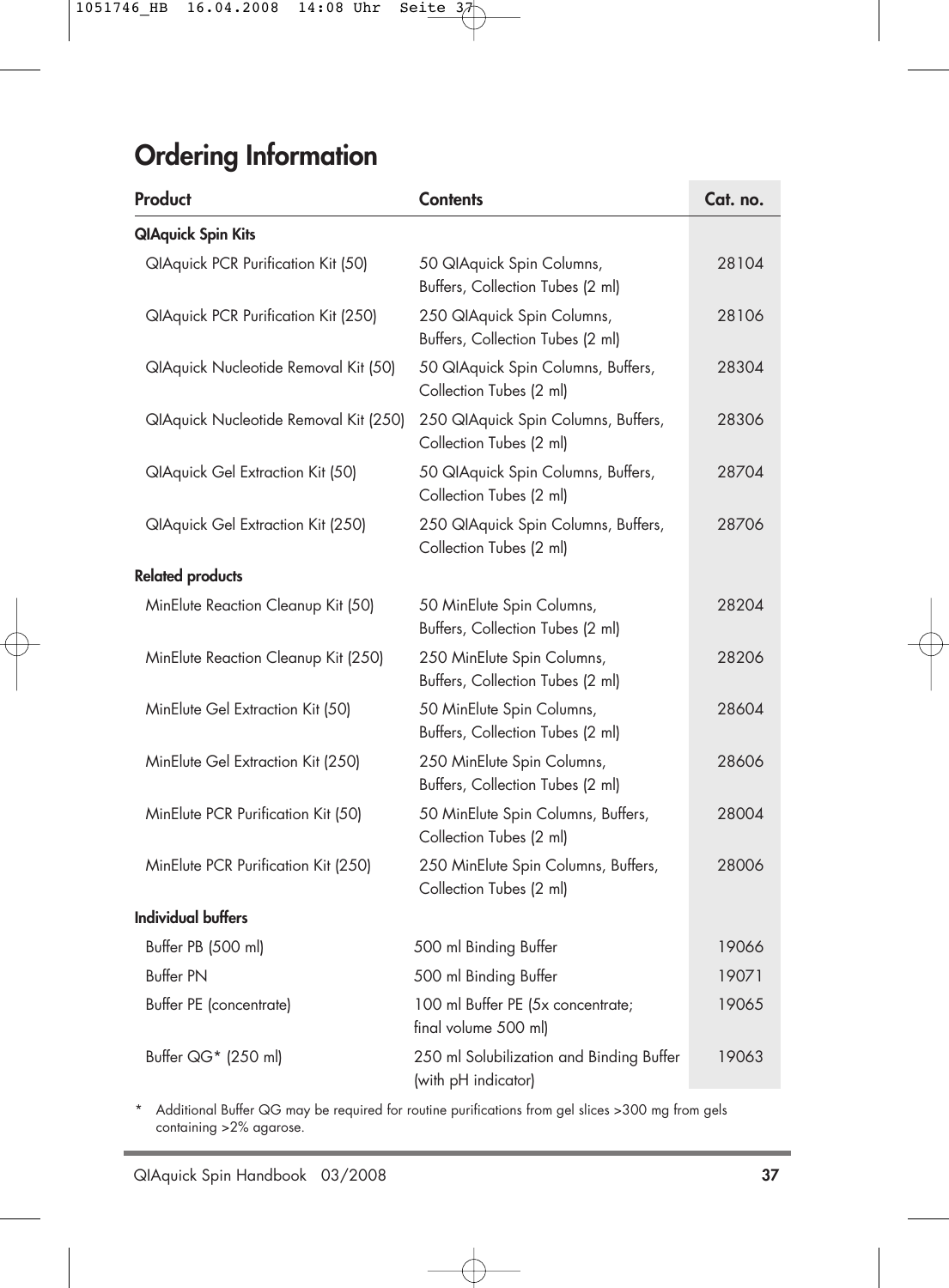# **Ordering Information**

| Product                                 | <b>Contents</b>                                                                                                                                                                                                                                        | Cat. no.                                 |
|-----------------------------------------|--------------------------------------------------------------------------------------------------------------------------------------------------------------------------------------------------------------------------------------------------------|------------------------------------------|
| <b>QIAcube and accessories</b>          |                                                                                                                                                                                                                                                        |                                          |
| QlAcube*                                | Robotic workstation for automated<br>purification of DNA, RNA, or proteins<br>using QIAGEN spin-column kits, 3-year<br>warranty on parts and labor                                                                                                     | 9001292 <sup>t</sup><br>9001293#         |
| Starter Pack, QIAcube <sup>§</sup>      | Pack includes: reagent bottle racks (3);<br>rack labeling strips (8); 200 µl filter-tips<br>(1024); 1000 µl filter-tips (1024);<br>1000 µl filter-tips, wide-bore (1024);<br>30 ml reagent bottles (18); rotor<br>adapters (120); rotor adapter holder | 990395                                   |
| <b>QIAvac manifolds and accessories</b> |                                                                                                                                                                                                                                                        |                                          |
| QIAvac 24 Plus                          | Vacuum manifold for processing 1-24 spin<br>columns: includes QIAvac 24 Plus Vacuum<br>Manifold, Luer Plugs, Quick Couplings                                                                                                                           | 19413                                    |
| QIAvac 6S                               | Vacuum manifold for processing 1-6<br>QIAGEN 8-well strips: includes<br>QIAvac 6S Top Plate with flip-up lid,<br>Base, Waste Tray, Blanks, Strip Holder                                                                                                | 19503                                    |
| QIAvac 96                               | Vacuum manifold for processing<br>QIAGEN 96 well-plates: includes<br>QIAvac 96 Top plate, Base,<br>Waste Tray, Plate Holder                                                                                                                            | 19504                                    |
| QIAvac Luer Adapter Set <sup>¶</sup>    | For processing 1-24 QIAGEN spin<br>columns on QIAvac 6S: 6 adapters with<br>4 luer connectors each, 24 plugs                                                                                                                                           | 19541                                    |
| Vacuum Regulator                        | For use with QIAvac manifolds                                                                                                                                                                                                                          | 19530                                    |
| Vacuum Pump                             | Universal vacuum pump<br>(capacity 34 L/min, 8 mbar<br>vacuum abs.)                                                                                                                                                                                    | 84000**<br>84010 <sup>tt</sup><br>84020# |

\* Agreements for conprehensive service coverage are available; please inquire. † US, Canada, and Japan. <sup>‡</sup> Rest of world. <sup>§</sup> All starter pack items are available separately. <sup>1</sup> Compatible only with QIAvac Top Plates containing flip-up lid. \*\* Japan. <sup>#</sup> US and Canada. <sup>#</sup> Rest of world.

The QIAcube is intended to be used only in combination with QIAGEN Kits for applications described in the respective Kit handbooks. All other Kits are intended for research use. No claim or representation is intended to provide information for the diagnosis, prevention, or treatment of a disease.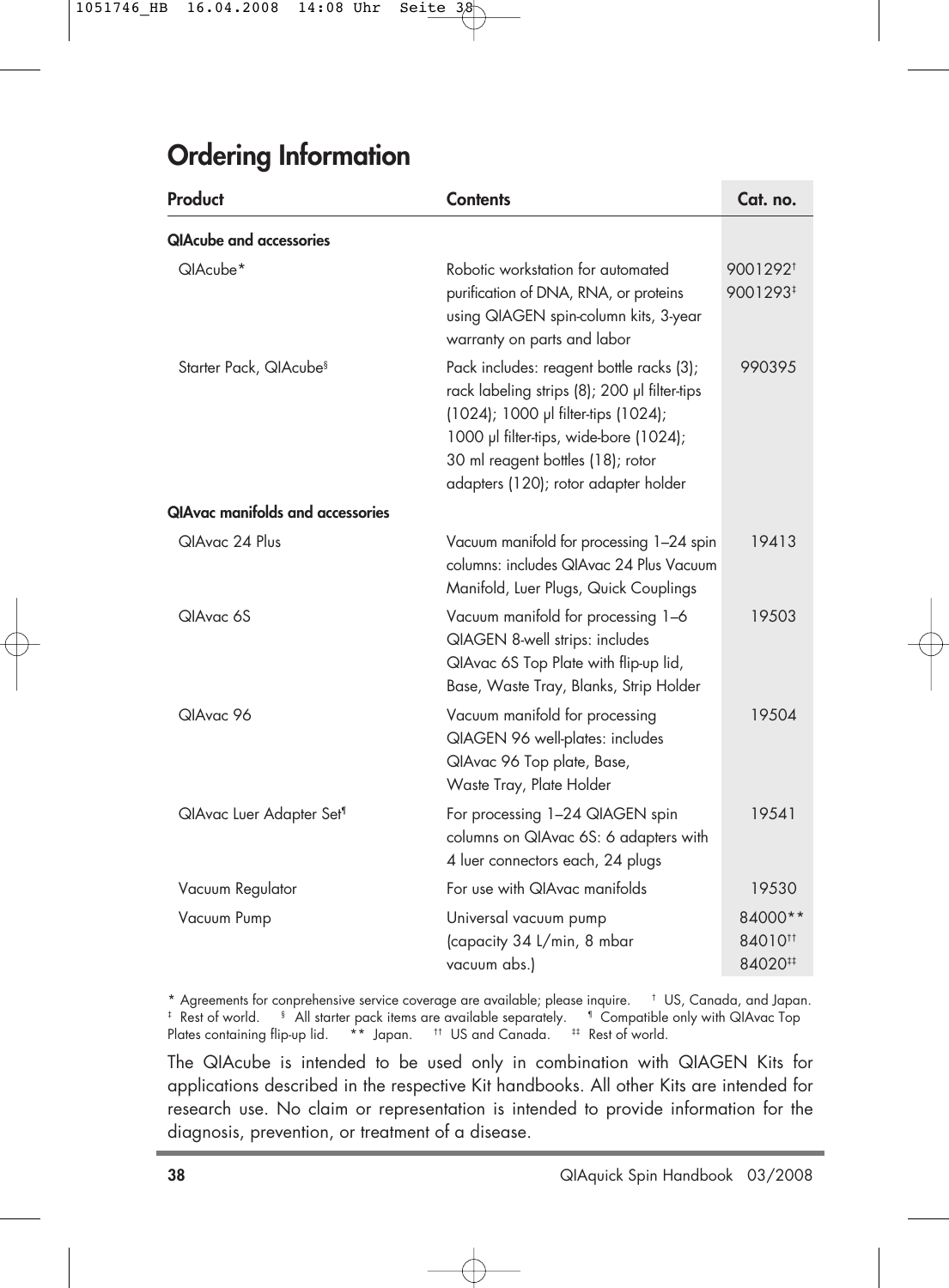Trademarks: QIAGEN®, QIAEX®, QIAquick®, QIAprep®, MinElute®, QIAcube®, RNeasy® (QIAGEN Group); Tween® (ICI Americas Inc.)

#### **Limited License Agreement**

Use of this product signifies the agreement of any purchaser or user of the QIAquick PCR Purification Kit, the QIAquick Nucleotide Removal Kit and the QIAquick Gel extraction Kit to the following terms:

- 1. The QIAquick PCR Purification Kit, the QIAquick Nucleotide Removal Kit and the QIAquick Gel extraction Kit may be used solely in accordance with the QIAquick Spin Handbook and for use with components contained in the Kit only. QIAGEN grants no license under any of its intellectual property to use or incorporate the enclosed components of this Kit with any components not included within this Kit except as described in the QIAquick Spin Handbook and additional protocols available at www.qiagen.com .
- 2. Other than expressly stated licenses, QIAGEN makes no warranty that this Kit and/or its use(s) do not infringe the rights of third-parties.
- 3. This Kit and its components are licensed for one-time use and may not be reused, refurbished, or resold.
- 4. QIAGEN specifically disclaims any other licenses, expressed or implied other than those expressly stated.
- 5. The purchaser and user of the Kit agree not to take or permit anyone else to take any steps that could lead to or facilitate any acts prohibited above. QIAGEN may enforce the prohibitions of this Limited License Agreement in any Court, and shall recover all its investigative and Court costs, including attorney fees, in any action to enforce this Limited License Agreement or any of its intellectual property rights relating to the Kit and/or its components.

For updated license terms, see www.qiagen.com .

© 2007–2008 QIAGEN, all rights reserved.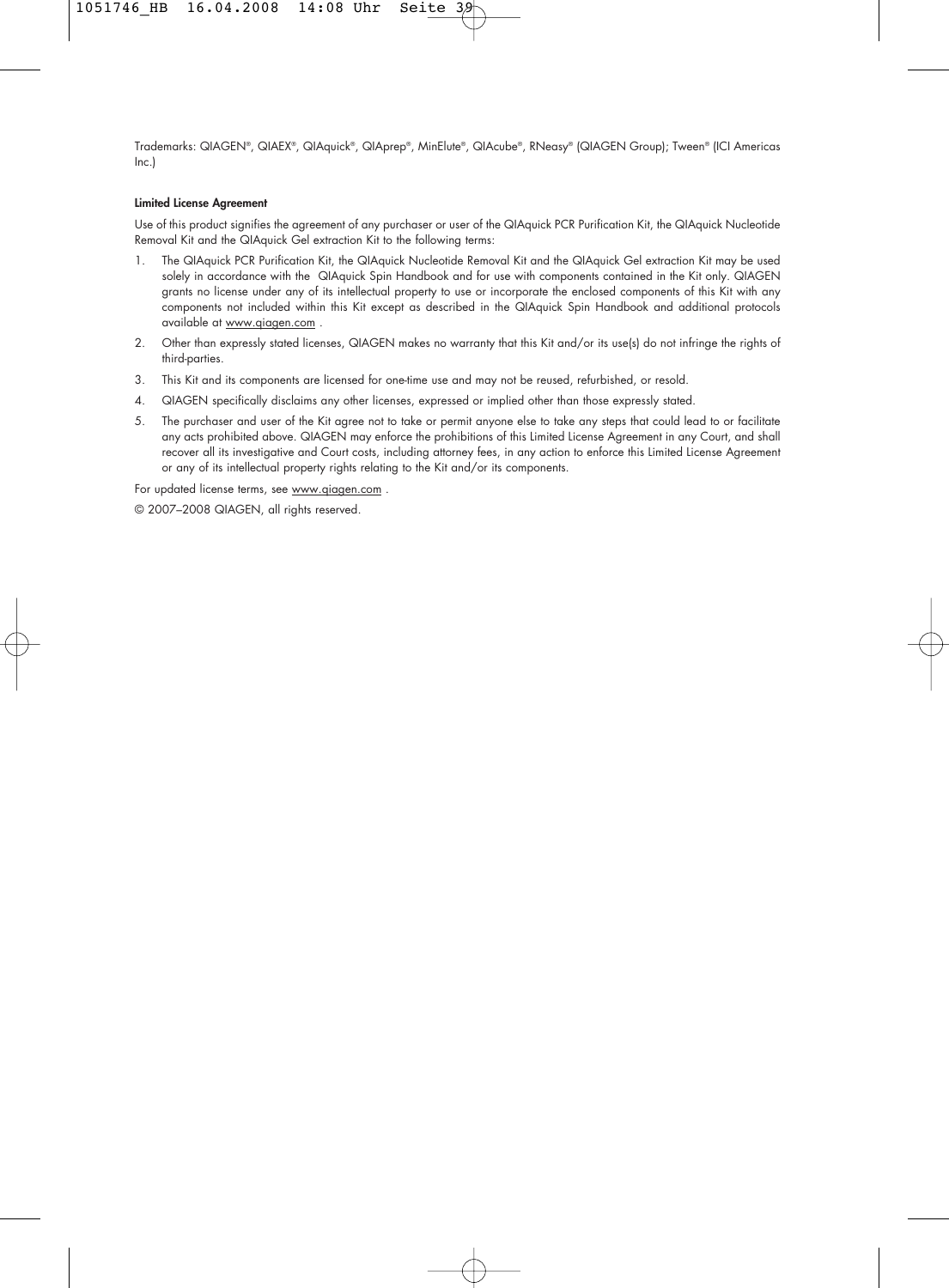#### **www.qiagen.com**

**Australia** ■ Orders 03-9840-9800 ■ Fax 03-9840-9888 ■ Technical 1-800-243-066 **Austria** ■ Orders 0800/28-10-10 ■ Fax 0800/28-10-19 ■ Technical 0800/28-10-11 **Belgium** ■ Orders 0800-79612 ■ Fax 0800-79611 ■ Technical 0800-79556 **Canada** ■ Orders 800-572-9613 ■ Fax 800-713-5951 ■ Technical 800-DNA-PREP (800-362-7737) **China** ■ Orders 021-51345678 ■ Fax 021-51342500 ■ Technical 021-51345678 **Denmark** ■ Orders 80-885945 ■ Fax 80-885944 ■ Technical 80-885942 **Finland** ■ Orders 0800-914416 ■ Fax 0800-914415 ■ Technical 0800-914413 **France** ■ Orders 01-60-920-926 ■ Fax 01-60-920-925 ■ Technical 01-60-920-930 ■ Offers 01-60-920-928 **Germany** ■ Orders 02103-29-12000 ■ Fax 02103-29-22000 ■ Technical 02103-29-12400 **Hong Kong** ■ Orders 800 933 965 ■ Fax 800 930 439 ■ Technical 800 930 425 **Ireland** ■ Orders 1800-555-049 ■ Fax 1800-555-048 ■ Technical 1800-555-061 **Italy** ■ Orders 02-33430411 ■ Fax 02-33430426 ■ Technical 800-787980 **Japan** ■ Telephone 03-5547-0811 ■ Fax 03-5547-0818 ■ Technical 03-5547-0811 **Korea (South)** ■ Orders 1544 7145 ■ Fax 1544 7146 ■ Technical 1544 7145 **Luxembourg** ■ Orders 8002-2076 ■ Fax 8002-2073 ■ Technical 8002-2067 **The Netherlands** ■ Orders 0800-0229592 ■ Fax 0800-0229593 ■ Technical 0800-0229602 **Norway** ■ Orders 800-18859 ■ Fax 800-18817 ■ Technical 800-18712 **Singapore** ■ Orders 65-67775366 ■ Fax 65-67785177 ■ Technical 65-67775366 **Sweden** ■ Orders 020-790282 ■ Fax 020-790582 ■ Technical 020-798328 **Switzerland** ■ Orders 055-254-22-11 ■ Fax 055-254-22-13 ■ Technical 055-254-22-12 **UK** ■ Orders 01293-422-911 ■ Fax 01293-422-922 ■ Technical 01293-422-999 **USA** ■ Orders 800-426-8157 ■ Fax 800-718-2056 ■ Technical 800-DNA-PREP (800-362-7737)

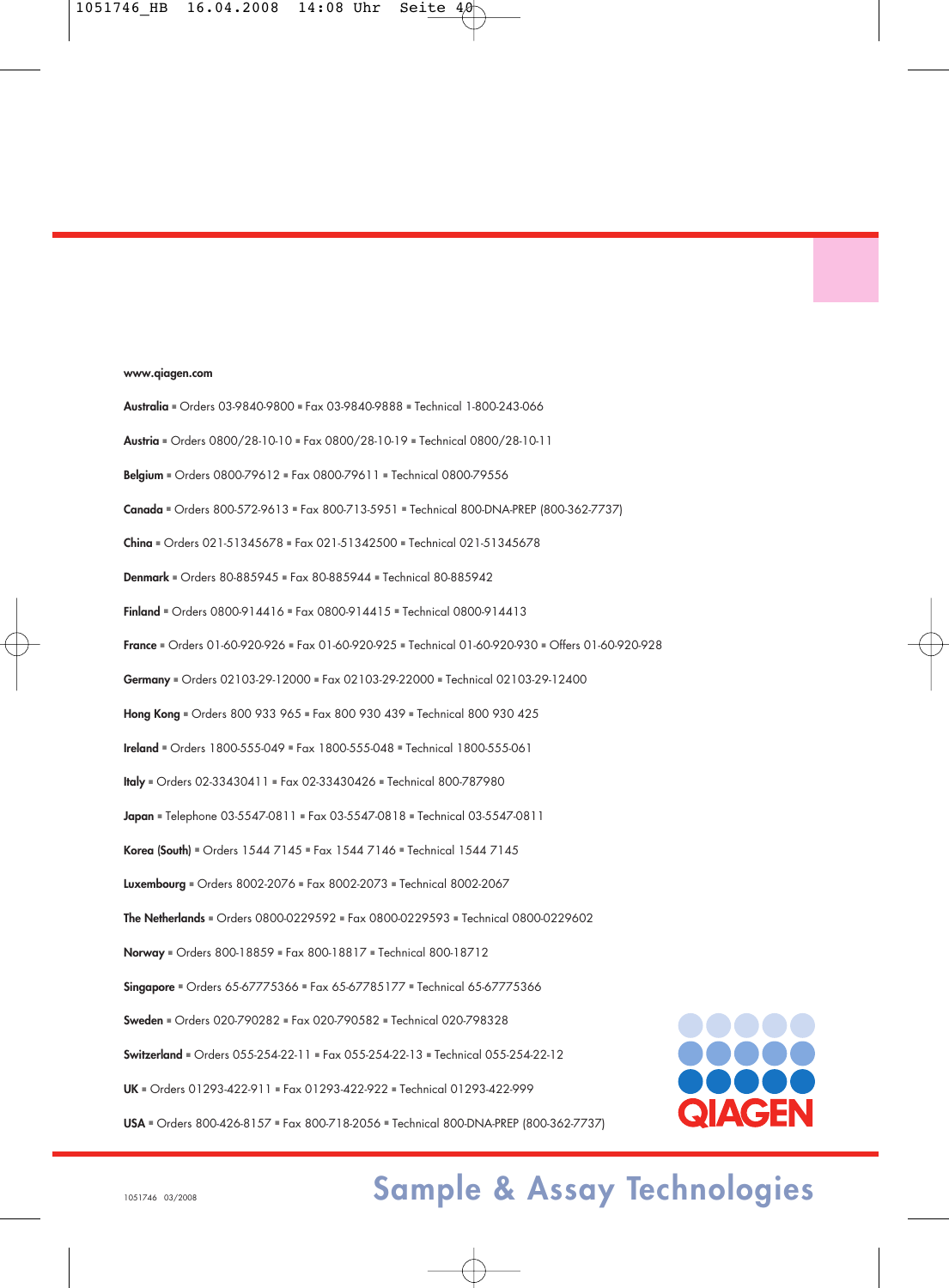### **Bench Protocol: QIAquick PCR Purification Microcentrifuge and Vacuum Protocol**

New users are strongly advised to familiarize themselves with the detailed protocols and safety information provided in the QIAquick Spin Handbook before using this bench protocol.

### **Notes before starting**

- Add ethanol (96–100%) to Buffer PE before use (see bottle label for volume).
- **All centrifugation steps are carried out at 17,900 x g (13,000 rpm) in a** conventional tabletop microcentrifuge at room temperature.
- Add 1:250 volume pH indicator I to Buffer PB. The yellow color of Buffer PB with pH indicator I indicates a pH ot  $\leq 7.5.$

**Note**: If the purified PCR product is to be used in sensitive microarray applications, it may be beneficial to use Buffer PB without addition of pH indicator I. Do not add pH indicator I to buffer aliquots.

#### **Procedure**

**1. Add 5 volumes of Buffer PB to 1 volume of the PCR reaction and mix.** 

If the color of the mixture is orange or violet, add 10 µl of 3 M sodium acetate, pH 5.0, and mix. The color of the mixture will turn yellow.

**2. Place a QIAquick column in** ▲ **a provided 2 ml collection tube or into** ● **a vacuum manifold.**

See the QIAquick Spin Handbook for details on how to set up a vacuum manifold.

- **3. To bind DNA, apply the sample to the QIAquick column and** ▲ **centrifuge for 30–60 s or** ● **apply vacuum to the manifold until all samples have passed through the column.** ▲ **Discard flow-through and place the QIAquick column back into the same tube.**
- **4.** To wash, add 0.75 ml Buffer PE to the QIAquick column and ▲ centrifuge for **30–60 s or** ● **apply vacuum.** ▲ **Discard flow-through and place the QIAquick column back in the same tube.**
- **5. Centrifuge the column in a 2 ml collection tube (provided) for 1 min.**
- **6. Place each QIAquick column in a clean 1.5 ml microcentrifuge tube.**
- **7. To elute DNA, add 50 µl Buffer EB (10 mM Tris·Cl, pH 8.5) or water to the center of the QIAquick membrane and centrifuge the column for 1 min. For increased DNA concentration, add 30 µl elution buffer to the center of the QIAquick membrane, let the column stand for 1 min, and then centrifuge.**
- **8. If the purified DNA is to be analyzed on a gel, add 1 volume of Loading Dye to 5 volumes of purified DNA. Mix the solution by pipetting up and down before loading the gel.**

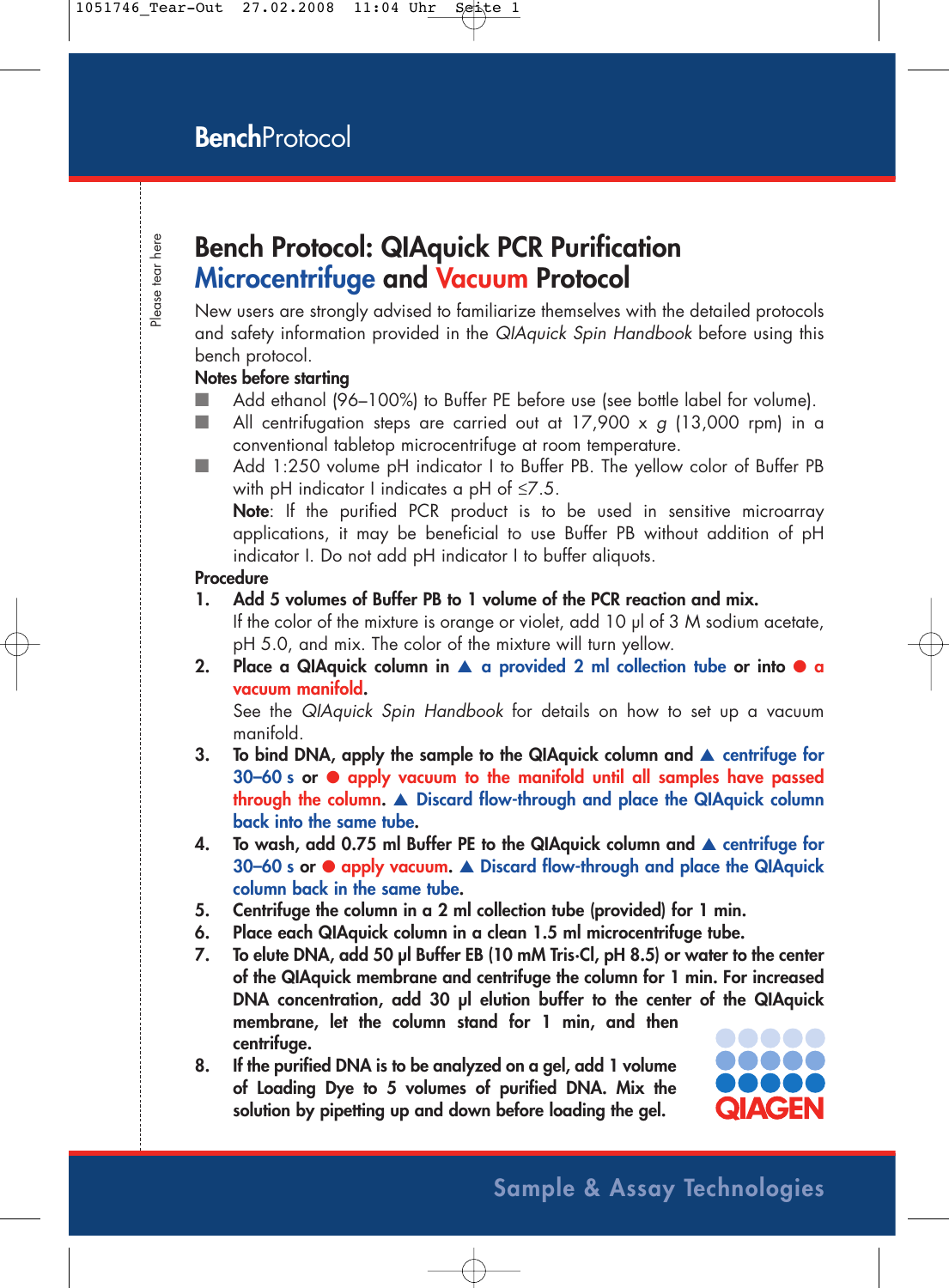## **Bench Protocol: QIAquick Nucleotide Removal Protocol**

New users are strongly advised to familiarize themselves with the detailed protocols and safety information provided in the QIAquick Spin Handbook before using this bench protocol.

### **Notes before starting**

- Add ethanol (96–100%) to Buffer PE before use (see bottle label for volume).
- All centrifugation steps are in a conventional in a conventional tabletop microcentrifuge.

### **Procedure**

- **1. Add 10 volumes of Buffer PN to 1 volume of the reaction sample and mix.**
- **2. Place a QIAquick spin column in a provided 2 ml collection tube.**
- **3. To bind DNA, apply the sample to the QIAquick column and centrifuge for 1 min at 6000 rpm.**
- **4. For radioactive samples:**

**Place the QIAquick column into a clean 2 ml collection tube and discard the tube containing the radioactive flow-through appropriately.**

**For non-radioactive samples:**

**Discard the flow-through and place QIAquick column back into the same tube.**

**5. For radioactive samples: To wash QIAquick column, add 500 µl of Buffer PE and centrifuge for 1 min at 6000 rpm. Discard the flow-through appropriately and repeat wash with another 500 µl of Buffer PE.** 

**For non-radioactive samples:** 

**To wash QIAquick column, add 750 µl of Buffer PE and centrifuge for 1 min at 6000 rpm.**

- **6. Discard the flow-through and place the QIAquick column back in the same tube, which should be empty. Centrifuge for an additional 1 min at 13,000 rpm (17,900 x g).**
- **7. Place the QIAquick column in a clean 1.5 ml microcentrifuge tube.**
- **8. To elute DNA, add 100–200 µl of Buffer EB (10 mM Tris·Cl, pH 8.5) or water to the center of the QIAquick membrane and centrifuge the column for 1 min at 13,000 rpm (17,900 x g). Alternatively, for increased DNA concentration, add 30–50 µl elution buffer to the center of the QIAquick membrane, let the column stand for 1 min, and then centrifuge.**
- **9. If the purified DNA is to be analyzed on a gel, add 1 volume of Loading Dye to 5 volumes of purified DNA. Mix the solution by pipetting up and down before loading the gel.**



# lease tear here Please tear here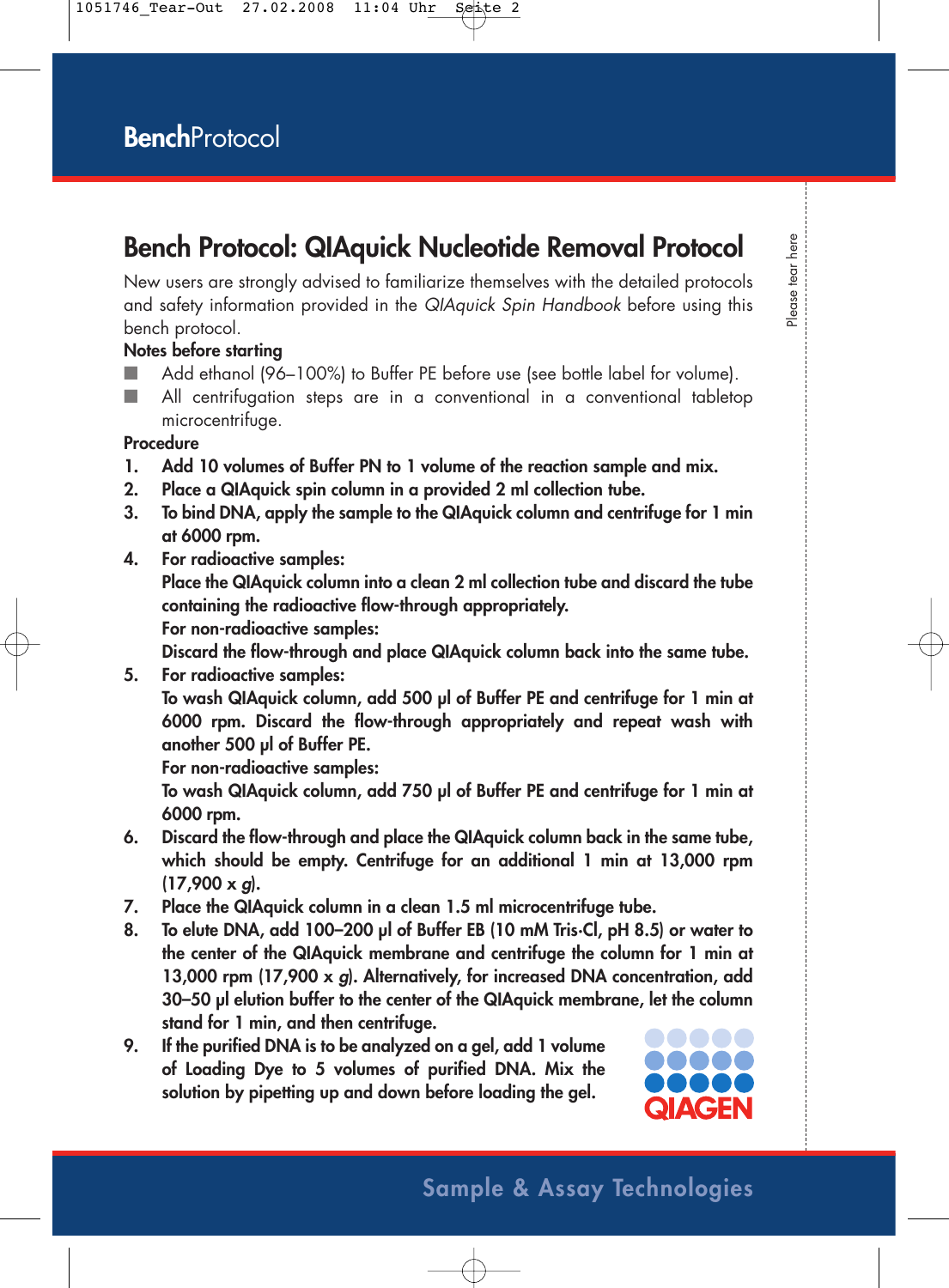## **Bench Protocol: QIAquick Gel Extraction Microcentrifuge and Vacuum Protocol**

New users are strongly advised to familiarize themselves with the detailed protocols and safety information provided in the QIAquick Spin Handbook before using this bench protocol.

### **Notes before starting**

- $\blacksquare$  The yellow color of Buffer QG indicates a pH  $\leq$ 7.5.
- Add ethanol (96–100%) to Buffer PE before use (see bottle label for volume).
- Isopropanol (100%) and a heating block or water bath at 50°C are required.
- **All centrifugation steps are carried out at 17,900 x g (13,000 rpm) in a** conventional table-top microcentrifuge.

#### **Procedure**

- **1. Excise the DNA fragment from the agarose gel with a clean, sharp scalpel.**
- **2. Weigh the gel slice in a colorless tube. Add 3 volumes of Buffer QG to 1 volume of gel (100 mg ~ 100 µl).**

If the color of the mixture is orange or violet, add 10  $\mu$  of 3 M sodium acetate, pH 5.0, and mix. The color of the mixture will turn yellow.

**3. Incubate at 50°C for 10 min (or until the gel slice has completely dissolved). To help dissolve gel, mix by vortexing the tube every 2–3 min during the incubation.**

For >2% gels, increase incubation time.

**4. After the gel slice has dissolved completely, check that the color of the mixture is yellow (similar to Buffer QG without dissolved agarose).**

If the color of the mixture is orange or violet, add 10 µl of 3 M sodium acetate, pH 5.0, and mix. The color of the mixture will turn to yellow.

- **5. Add 1 gel volume of isopropanol to the sample and mix.**
- **6. Place a QIAquick spin column in** ▲ **a provided 2 ml collection tube or into a vacuum manifold.**

See QIAquick Spin Handbook for details on how to set up a vacuum manifold.